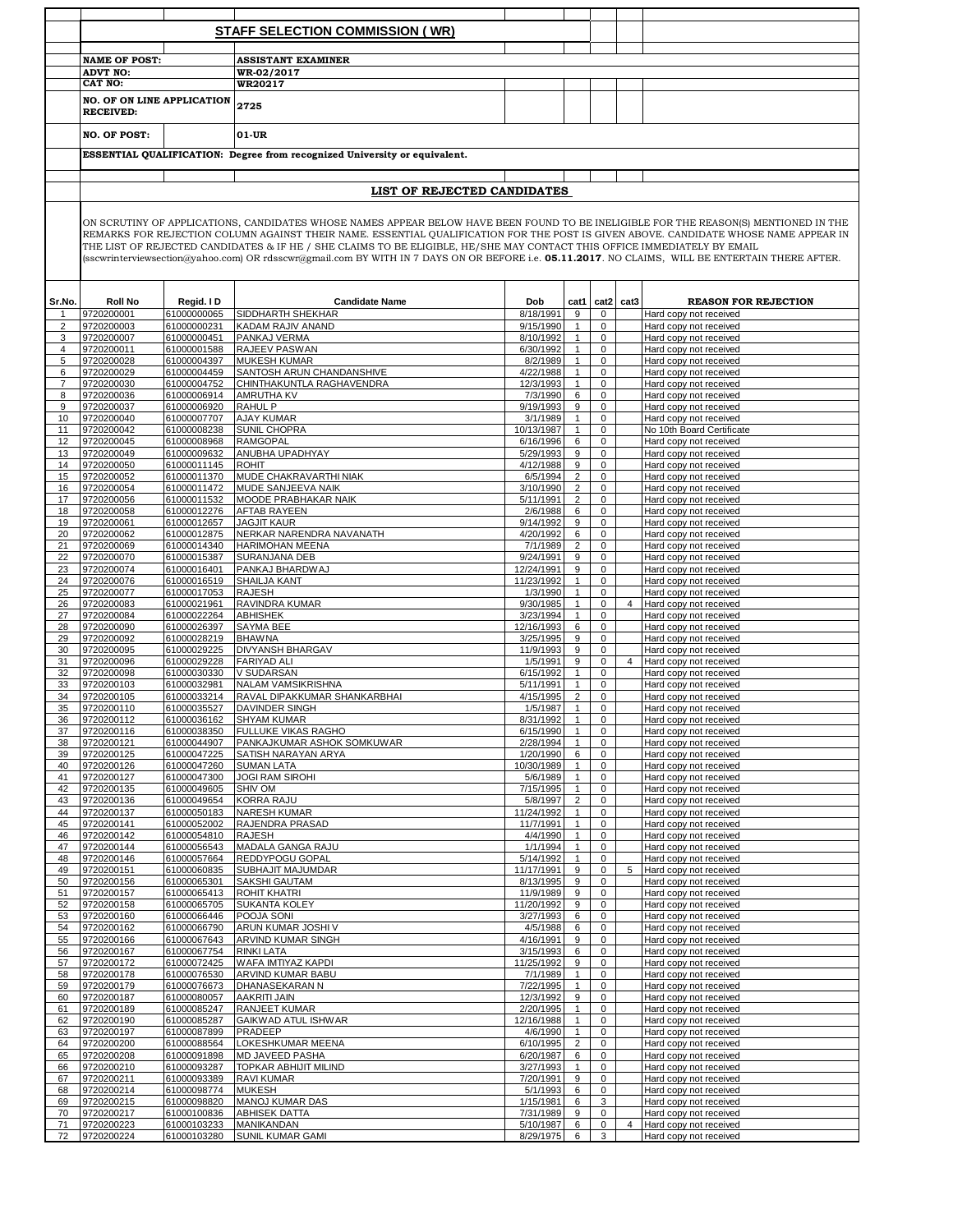| 74         | 9720200226               | 61000104952                | MUNIRAJ MEENA                   | 7/2/1990               | 2                 | $\mathbf{0}$      |                | Hard copy not received                           |
|------------|--------------------------|----------------------------|---------------------------------|------------------------|-------------------|-------------------|----------------|--------------------------------------------------|
|            | 9720200234               | 61000113380                | PANKAJ PRASAD PIPPLE            | 12/24/1987             | $\mathbf{1}$      | $\mathbf 0$       |                | Hard copy not received                           |
| 75         | 9720200242               | 61000117657                | <b>GAURAV KUMAR PATEL</b>       | 7/25/1992              | 6                 | 0                 | 4              | Hard copy not received                           |
| 76         | 9720200247               | 61000119394                | MITHILESH KUMAR                 | 8/13/1992              | $\mathbf{1}$      | $\mathbf 0$       |                | Hard copy not received                           |
|            |                          | 61000119571                |                                 |                        | $\overline{2}$    | 0                 |                |                                                  |
| 77         | 9720200248               |                            | SUSHIL MARANDI                  | 2/12/1991              |                   |                   |                | Hard copy not received                           |
| 78         | 9720200256               | 61000122822                | SHARNAGAT PRITEE FULCHAND       | 8/16/1990              | 6                 | 0                 |                | Hard copy not received                           |
| 79         | 9720200257               | 61000123560                | MILANPAL SINGH                  | 5/1/1994               | 9                 | 0                 |                | Hard copy not received                           |
| 80         | 9720200266               | 61000126276                | <b>KANIKA KURRA</b>             | 7/31/1993              | 9                 | 0                 |                | Hard copy not received                           |
| 81         | 9720200267               | 61000126377                | SURYA PRATAP GAURAV             | 5/16/1990              | $\mathbf{1}$      | 0                 |                | Hard copy not received                           |
| 82         | 9720200268               | 61000126515                | VANDANA SHUKLA                  | 5/20/1989              | 9                 | 0                 |                | Hard copy not received                           |
|            |                          |                            |                                 |                        |                   |                   |                |                                                  |
| 83         | 9720200270               | 61000126844                | DHONDE SUBODH DILIPRAO          | 9/29/1987              | 6                 | 0                 |                | No 10th Board Certificate                        |
| 84         | 9720200280               | 61000132126                | SHINDE NILESH BABAN             | 1/6/1988               | $\mathbf{1}$      | $\mathbf 0$       |                | Hard copy not received                           |
| 85         | 9720200285               | 61000132955                | <b>VRINDER KUMAR</b>            | 6/7/1988               | $\mathbf{1}$      | 0                 |                | Hard copy not received                           |
| 86         | 9720200293               | 61000138800                | <b>HIMANSHI</b>                 | 6/4/1992               | 9                 | 0                 |                | Hard copy not received                           |
| 87         | 9720200299               | 61000142951                | <b>SONI KUMARI</b>              | 12/4/1990              | 9                 | $\mathbf 0$       |                | Hard copy not received                           |
| 88         | 9720200304               | 61000145233                | <b>LAXMI PAL</b>                | 12/29/1994             | 9                 | 0                 |                | Hard copy not received                           |
| 89         | 9720200311               | 61000147845                | PATIL SATISH DINAKAR            | 5/22/1991              | 6                 | $\mathbf 0$       | $\overline{7}$ | Hard copy not received                           |
|            |                          |                            |                                 |                        |                   |                   |                |                                                  |
| 90         | 9720200314               | 61000149288                | <b>SNEHA MANIK IDEKAR</b>       | 9/3/1989               | $\mathbf{1}$      | 0                 |                | Hard copy not received                           |
| 91         | 9720200320               | 61000152227                | <b>NAVEEN SHARMA</b>            | 11/5/1989              | 9                 | $\mathbf 0$       |                | Hard copy not received                           |
| 92         | 9720200322               | 61000153822                | ANIL                            | 4/5/1994               | 6                 | 0                 |                | Hard copy not received                           |
| 93         | 9720200323               | 61000153886                | <b>KRITI VOHRA</b>              | 5/8/1992               | 9                 | 0                 |                | Hard copy not received                           |
| 94         | 9720200325               | 61000154630                | KARWAR POONAM NITIN             | 11/19/1994             | 9                 | 0                 |                | Hard copy not received                           |
| 95         | 9720200329               | 61000156836                | PRATIBHA MEHRA                  | 9/10/1989              | $\mathbf{1}$      | 0                 |                |                                                  |
|            |                          |                            |                                 |                        |                   |                   |                | Hard copy not received                           |
| 96         | 9720200330               | 61000157452                | <b>HEMRAJ SINGH</b>             | 1/1/1989               | 9                 | 0                 |                | Hard copy not received                           |
| 97         | 9720200332               | 61000158085                | RAHUL BHARTI                    | 11/8/1991              | $\mathbf{1}$      | $\mathbf 0$       |                | Hard copy not received                           |
| 98         | 9720200334               | 61000158266                | <b>ARTI KUMARI</b>              | 12/2/1991              | 6                 | $\mathbf 0$       |                | Hard copy not received                           |
| 99         | 9720200339               | 61000160263                | KAUTILYA BHARDWAJ               | 5/8/1991               | 9                 | $\mathbf 0$       |                | Hard copy not received                           |
| 100        | 9720200340               | 61000161427                | ANUSHA ANDREWS                  | 10/10/1987             | 6                 | 0                 |                | Hard copy not received                           |
|            | 9720200345               |                            | KRISHNENDU MOHAN                |                        |                   |                   |                |                                                  |
| 101        |                          | 61000163223                |                                 | 5/20/1993              | 6                 | $\mathbf 0$       |                | Hard copy not received                           |
| 102        | 9720200350               | 61000164631                | <b>MONICA MISHRA</b>            | 3/2/1993               | 9                 | 0                 |                | Hard copy not received                           |
| 103        | 9720200369               | 61000183199                | RAHUL SINGH                     | 6/28/1985              | 9                 | 0                 |                | Hard copy not received                           |
| 104        | 9720200370               | 61000184881                | <b>VARUN PACHORI</b>            | 7/17/1994              | 9                 | 0                 |                | Hard copy not received                           |
| 105        | 9720200371               | 61000186112                | <b>JAWAHAR KUMAR</b>            | 10/16/1988             | 6                 | 0                 |                | Hard copy not received                           |
|            |                          |                            |                                 |                        |                   |                   |                |                                                  |
| 106        | 9720200372               | 61000186733                | AJAY KUMAR MEENA                | 6/29/1990              | $\overline{2}$    | 0                 |                | Hard copy not received                           |
| 107        | 9720200373               | 61000187571                | JYOTI ANAND                     | 9/18/1992              | 9                 | 0                 |                | Hard copy not received                           |
| 108        | 9720200391               | 61000203692                | PREETI BURA                     | 10/12/1992             | 9                 | 0                 |                | Hard copy not received                           |
| 109        | 9720200401               | 61000210778                | <b>VELINENI DEVASRI</b>         | 11/7/1992              | 9                 | 0                 |                | Hard copy not received                           |
| 110        | 9720200403               | 61000213876                | SHIPRA SHRIVASTAV               | $\frac{1}{9}{20}/1987$ | 9                 | 0                 |                | <b>OVER AGE</b>                                  |
| 111        | 9720200408               | 61000217572                | ANJANEYA MISHRA                 | 9/29/1993              | 9                 | $\mathbf 0$       |                | Hard copy not received                           |
|            |                          |                            |                                 |                        |                   |                   |                |                                                  |
| 112        | 9720200409               | 61000218441                | <b>VIKAS KUMAR</b>              | 12/20/1987             | $\overline{2}$    | 0                 |                | Hard copy not received                           |
| 113        | 9720200413               | 61000221963                | <b>RAHUL TYAGI</b>              | 1/1/1990               | 9                 | $\mathbf 0$       |                | Hard copy not received                           |
| 114        | 9720200421               | 61000228467                | ROHIT KUMAR JATAV               | 4/22/1991              | $\mathbf{1}$      | 0                 |                | Hard copy not received                           |
| 115        | 9720200424               | 61000232714                | <b>AVTAR SINGH MEENA</b>        | 7/1/1995               | $\overline{2}$    | 0                 |                | Hard copy not received                           |
| 116        | 9720200426               | 61000235017                | <b>RACHNA</b>                   | 11/30/1994             | 9                 | $\mathbf 0$       |                |                                                  |
|            |                          |                            |                                 |                        |                   |                   |                | Hard copy not received                           |
| 117        | 9720200428               | 61000238575                | <b>GARIMA AWASTHI</b>           | 1/26/1996              | 9                 | 0                 |                | Hard copy not received                           |
| 118        | 9720200429               | 61000240032                | SOUMYA S KRISHNAN               | 5/29/1988              | 9                 | $\mathbf 0$       |                | Hard copy not received                           |
| 119        | 9720200430               | 61000240359                | AVANIKANT VIDYARTHI             | 2/10/1991              | 6                 | 0                 |                | Hard copy not received                           |
| 120        | 9720200435               | 61000242457                | <b>ISHAN KUMAR</b>              | 4/29/1992              | $\mathbf{1}$      | 0                 |                | Hard copy not received                           |
| 121        | 9720200437               | 61000243022                | <b>HEMANT PRAJAPATI</b>         | 9/12/1988              | 6                 | 0                 |                | Hard copy not received                           |
| 122        | 9720200440               | 61000244234                | <b>MOHIT TIWARI</b>             | 7/2/1993               | 9                 | $\mathbf 0$       |                | Hard copy not received                           |
| 123        | 9720200446               | 61000248271                | SADHNA JAISWAL                  | 1/30/1992              | 6                 | 0                 |                |                                                  |
|            |                          |                            |                                 |                        |                   |                   |                | Hard copy not received                           |
| 124        | 9720200450               | 61000249903                | NIRAJ SETH                      | 1/10/1992              | $\mathbf{1}$      | $\mathbf 0$       |                | Hard copy not received                           |
| 125        | 9720200452               | 61000250952                | CHAUDHARI RAHULBHAI             | 7/21/1993              | $\overline{c}$    | 0                 |                | Hard copy not received                           |
| 126        | 9720200455               | 61000255182                | MANWARE SWAPNIL SURESH          | 3/14/1992              | $\mathbf{1}$      | $\mathbf 0$       |                | Hard copy not received                           |
| 127        | 9720200456               | 61000255826                | <b>VIBHA YADAV</b>              | 4/6/1993               | 6                 | 0                 |                | Hard copy not received                           |
| 128        | 9720200460               | 61000260893                | RITU MUKHERJEE                  | 8/12/1988              | 9                 | $\mathbf 0$       |                | No 10th Board Certificate                        |
| 129        | 9720200461               | 61000262104                | THORAT MANGESH SHASHIKANT       | 9/20/1987              | $\mathbf{1}$      | 0                 |                | OVER AGE                                         |
| 130        | 9720200463               | 61000264217                | <b>HEMANTH V</b>                | 7/4/1995               | $\mathbf{1}$      | 0                 |                | Hard copy not received                           |
|            |                          |                            | <b>NEETU SONI</b>               | 10/18/1992             |                   |                   |                |                                                  |
| 131        | 9720200467               |                            |                                 |                        |                   |                   |                | Hard copy not received                           |
| 132        |                          | 61000266632                |                                 |                        | 6                 | 0                 |                |                                                  |
|            | 9720200468               | 61000266837                | CHETAN JORWAL                   | 12/17/1993             | $\overline{2}$    | $\mathbf 0$       |                | Hard copy not received                           |
| 133        | 9720200471               | 61000271086                | RAVI SHANKAR MEENA              | 7/10/1992              |                   | 0                 |                | Hard copy not received                           |
| 134        | 9720200482               | 61000283082                | AMRUTHA NHATTYAL                | 6/9/1995               | 9                 | 0                 |                | Hard copy not received                           |
|            |                          |                            |                                 |                        |                   | 0                 |                |                                                  |
| 135        | 9720200488               | 61000293169                | MADAN SINGH THAKUR              | 12/7/1990              | $\overline{2}$    |                   |                | Hard copy not received                           |
| 136        | 9720200492               | 61000295451                | KHOBRAGADE SHWETA MILIND        | 1/7/1990               | $\mathbf{1}$      | 0                 |                | Hard copy not received                           |
| 137        | 9720200493               | 61000295810                | AMAR DEEPAK SHARMA              | 1/27/1990              | 9                 | 0                 |                | Hard copy not received                           |
| 138        | 9720200494               | 61000296229                | SURYAVANSHI SHUBHAM PURUSHOTTAM | 5/30/1994              | $\mathbf{1}$      | $\mathbf 0$       |                | Hard copy not received                           |
| 139        | 9720200497               | 61000298654                | KISHAN KUMAR CHAWHAN            | 6/21/1995              | $\overline{c}$    | 0                 |                | Hard copy not received                           |
| 140        | 9720200499               | 61000299613                | SHABNAM                         | 3/30/1995              | 6                 | 0                 |                | Hard copy not received                           |
|            |                          |                            |                                 |                        |                   | 0                 |                |                                                  |
| 141        | 9720200500               | 61000299634                | <b>NISHA</b>                    | 8/13/1992              | 6                 |                   |                | Hard copy not received                           |
| 142        | 9720200501               | 61000299678                | <b>NEHA</b>                     | 9/17/1993              | 9                 | 0                 |                | Hard copy not received                           |
| 143        | 9720200502               | 61000300232                | MORE MANOJ SHANKAR              | 12/26/1989             | 9                 | $\mathbf 0$       |                | Hard copy not received                           |
| 144        | 9720200503               | 61000300608                | <b>SACHIN KUMAR</b>             | 1/27/1992              | 9                 | 0                 | $\overline{7}$ | Hard copy not received                           |
| 145        | 9720200504               | 61000302808                | BODDEPALLI SHANMUKHA VENKATESH  | 5/21/1994              | 6                 | $\mathbf 0$       |                | Hard copy not received                           |
| 146        | 9720200506               | 61000304553                | <b>MANJUS</b>                   | 5/25/1995              | 6                 | 0                 |                | Hard copy not received                           |
|            |                          |                            |                                 |                        |                   | 0                 |                |                                                  |
| 147        | 9720200512               | 61000308188                | PREETY KUMARI                   | 2/15/1994              | 6                 |                   |                | Hard copy not received                           |
| 148        | 9720200513               | 61000308708                | KUNAL ROHIDAS HALKANDAR         | 4/24/1990              | $\overline{2}$    | 0                 |                | Hard copy not received                           |
| 149        | 9720200516               | 61000309923                | <b>MOHIT JORWAL</b>             | 7/31/1993              | $\overline{2}$    | $\mathbf 0$       |                | Hard copy not received                           |
| 150        | 9720200517               | 61000309924                | PARMAR SANJAYKUMAR LAXMANBHAI   | 3/5/1992               | $\mathbf{1}$      | 0                 |                | Hard copy not received                           |
| 151        | 9720200521               | 61000311449                | CHOUDHARI SANTOSH DNYANESHWAR   | 10/26/1995             | 9                 | $\mathbf 0$       |                | Hard copy not received                           |
|            |                          |                            | <b>SANJIT KUMAR</b>             |                        | 6                 | 0                 |                |                                                  |
| 152        | 9720200522               | 61000311674                |                                 | 4/8/1992               |                   |                   |                | Hard copy not received                           |
| 153        | 9720200523               | 61000312213                | POOJA DEWANGAN                  | 12/14/1989             | 6                 | $\mathbf 0$       |                | Hard copy not received                           |
| 154        | 9720200524               | 61000313080                | PANUGANTI RAJU                  | 7/24/1994              | $\mathbf{1}$      | 0                 |                | Hard copy not received                           |
| 155        | 9720200526               | 61000313783                | JAYPRAKASH SIDAR                | 4/16/1992              | $\overline{2}$    | $\mathbf 0$       |                | Hard copy not received                           |
| 156        | 9720200527               | 61000314282                | NAVEEN PRAKASH HEMROM           | 11/13/1996             | $\overline{2}$    | $\mathbf 0$       |                | Hard copy not received                           |
| 157        | 9720200532               | 61000318988                | SACHIN JANARDHAN SAKAT          | 10/22/1990             | $\mathbf{1}$      | $\mathbf 0$       |                | Hard copy not received                           |
| 158        | 9720200533               | 61000319316                | NITIN BUNDELA                   | 5/16/1995              | $\mathbf{1}$      | 0                 |                | Hard copy not received                           |
| 159        | 9720200539               |                            | L SAI KIRAN                     |                        | $\overline{2}$    | 0                 |                |                                                  |
|            |                          | 61000321464                |                                 | 7/21/1996              | $\mathbf{1}$      | 0                 |                | Hard copy not received                           |
| 160        | 9720200542               | 61000322474                | <b>LUCKY WASIYA</b>             | 8/30/1991              |                   |                   |                | Hard copy not received                           |
| 161        | 9720200546               | 61000324750                | ASHISH RANJAN MAITY             | 11/30/1984             | 9                 | 3                 |                | Hard copy not received                           |
| 162        | 9720200548               | 61000325686                | DEBJYOTI SAHA                   | 7/25/1995              | 9                 | 0                 |                | Hard copy not received                           |
| 163        | 9720200550               | 61000326230                | AYISURJYA KUMAR SETHI           | 5/28/1993              | $\mathbf{1}$      | $\mathbf 0$       |                | Hard copy not received                           |
| 164        | 9720200552               | 61000326830                | VIKASH KUMAR CHAUDHARY          | 5/2/1992               | $\mathbf{1}$      | 0                 |                | Hard copy not received                           |
| 165        | 9720200553               | 61000328823                | <b>SONAL GUPTA</b>              | 1/28/1992              | 6                 | 0                 |                | Hard copy not received                           |
| 166        | 9720200554               | 61000329890                | DEEPAK PASWAN                   | 8/20/1995              | $\mathbf{1}$      | 0                 |                | Hard copy not received                           |
|            |                          |                            |                                 |                        |                   |                   |                |                                                  |
| 167        | 9720200555               | 61000332256                | BALU NAIK MUDHAVATH             | 7/5/1993               | $\overline{2}$    | 0                 |                | Hard copy not received                           |
| 168        | 9720200561               | 61000345440                | ALPANA MISHRA                   | 11/8/1995              | 9                 | 0                 |                | Hard copy not received                           |
| 169<br>170 | 9720200565<br>9720200568 | 61000350914<br>61000353452 | SANDEEP KUMAR<br>PACKIARAJ G    | 10/9/1992<br>8/25/1995 | $\mathbf{1}$<br>6 | 0<br>$\mathsf{O}$ | $\overline{4}$ | Hard copy not received<br>Hard copy not received |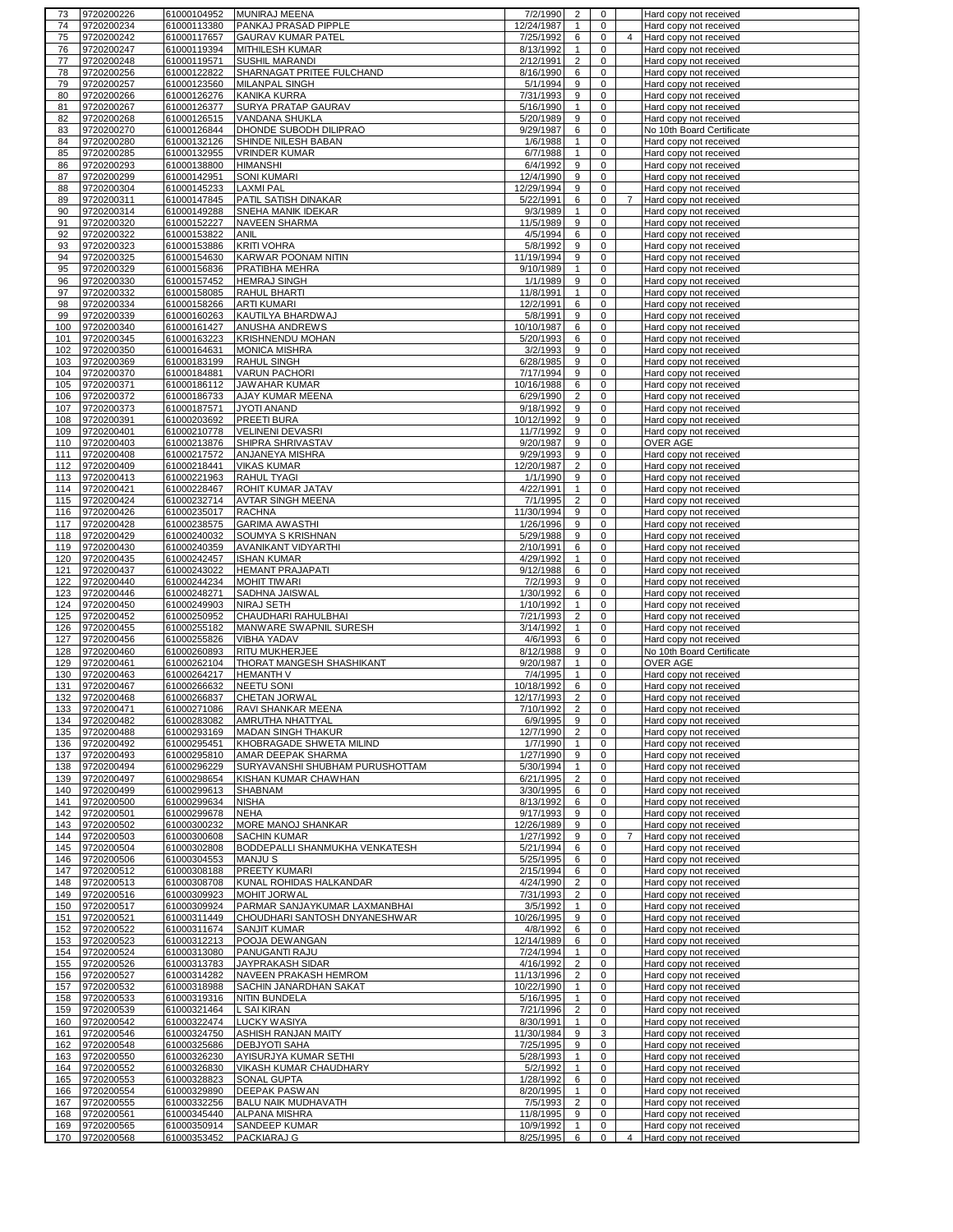| 171        | 9720200569               | 61000354315                | <b>SHIRSATH SACHIN JAGAN</b>                | 1/2/1991              | 1              | 0                          |   | Hard copy not received                           |
|------------|--------------------------|----------------------------|---------------------------------------------|-----------------------|----------------|----------------------------|---|--------------------------------------------------|
| 172        | 9720200570               | 61000356271                | <b>AMIT KUMAR</b>                           | 5/10/1994             | $\mathbf{1}$   | $\mathbf 0$                |   | Hard copy not received                           |
| 173        | 9720200571               | 61000357200                | RAKESH TOMAR                                | 3/9/1991              | $\overline{2}$ | 0                          |   | Hard copy not received                           |
| 174        | 9720200572               | 61000360345                | PUSHPENDRA KUMAR                            | 12/12/1989            | 6              | $\mathbf 0$                | 4 | Hard copy not received                           |
| 175        | 9720200573               | 61000360728                | <b>ARUN KUMAR</b>                           | 9/14/1991             | $\mathbf{1}$   | $\mathbf 0$                | 4 | Hard copy not received                           |
| 176        | 9720200577               | 61000362406                | <b>SHIVA KUMAR T</b>                        | 12/14/1987            | 9              | 0                          | 4 | Hard copy not received                           |
| 177        | 9720200579               | 61000366361                | <b>MEGHANA TIWARI</b>                       | 3/20/1994             | 9              | 0                          |   | Hard copy not received                           |
| 178        | 9720200580               | 61000370161                | <b>MITHUN BISWAS</b>                        | 9/25/1991             | $\mathbf{1}$   | 0                          |   | Hard copy not received                           |
| 179        | 9720200583               | 61000372029                | <b>KESHAR SHARMA</b>                        | 6/15/1988             | $\mathbf{1}$   | 0                          |   | Hard copy not received                           |
| 180        | 9720200586               | 61000373888                | SANJAY KUMAR SINGH                          | 7/10/1981             | $\mathbf{1}$   | 3                          |   | Hard copy not received                           |
|            |                          |                            |                                             |                       |                |                            |   |                                                  |
| 181        | 9720200589               | 61000376172                | <b>VINOD YADAV</b>                          | 12/4/1988             | 6              | $\mathbf 0$                |   | Hard copy not received                           |
| 182        | 9720200590               | 61000378446                | METTUGARI PRIYANKA                          | 5/20/1996             | 6              | 0                          |   | Hard copy not received                           |
| 183        | 9720200591               | 61000378610                | GANESH PARESH DASHRATH                      | 8/2/1993              | 9              | $\mathbf 0$                |   | No 10th Board Certificate                        |
| 184        | 9720200593               | 61000380514                | HARISHCHANDRA SONU BHORE                    | 8/5/1994              | $\overline{c}$ | $\mathbf 0$                |   | Hard copy not received                           |
| 185        | 9720200594               | 61000380903                | SAJITHA V R                                 | 1/3/1994              | 9              | $\mathbf 0$                |   | Hard copy not received                           |
| 186        | 9720200595               | 61000383050                | JAGANATH BEHERA                             | 9/6/1995              | $\mathbf{1}$   | 0                          |   | Hard copy not received                           |
| 187        | 9720200596               | 61000383130                | <b>DEBARATI SINGHA</b>                      | 12/20/1995            | 9              | $\mathbf 0$                |   | Hard copy not received                           |
| 188        | 9720200598               | 61000384255                | S YOGESH                                    | 12/12/1995            | 9              | $\mathbf 0$                |   | Hard copy not received                           |
| 189        | 9720200600               | 61000386193                | CHANCHAL SHRIVASTAVA                        | 9/4/1992              | 9              | $\mathbf 0$                |   | No 10th Board Certificate                        |
| 190        | 9720200602               | 61000388664                | PRATAP SINGH CHOUHAN                        | 6/19/1991             | 9              | 0                          |   | Hard copy not received                           |
| 191        | 9720200603               | 61000394310                | <b>RUBY JINDAL</b>                          | 12/20/1993            | 9              | 0                          |   | Hard copy not received                           |
| 192        | 9720200604               | 61000394903                | VINOD VISHWANATH KHANDARE                   | 1/17/1993             | $\mathbf{1}$   | $\mathbf 0$                |   | Hard copy not received                           |
| 193        | 9720200605               | 61000395240                | RAHUL SUBHASHRAO HIWARALE                   | 5/3/1991              | $\mathbf{1}$   | 0                          |   | Hard copy not received                           |
| 194        | 9720200606               | 61000395616                | <b>RAKESH DAS</b>                           | 6/23/1994             | $\mathbf{1}$   | 0                          |   | Hard copy not received                           |
| 195        | 9720200610               | 61000398074                | NARVEKAR RITIKA PRAVIN                      | 9/28/1995             | 6              | 0                          |   | Hard copy not received                           |
| 196        | 9720200611               | 61000398535                | <b>AMAN RANA</b>                            | 7/16/1992             | $\mathbf{1}$   | $\mathbf 0$                |   | Hard copy not received                           |
| 197        | 9720200612               | 61000398544                | <b>KIRTI MISHRA</b>                         | 3/1/1995              | 9              | 0                          |   | NO DEGREE & MARK SHEET                           |
|            |                          |                            |                                             | 7/2/1995              |                |                            |   |                                                  |
| 198        | 9720200613               | 61000398691                | RAKESH KUMAR MEENA<br><b>NISHANT SHARMA</b> |                       | $\overline{2}$ | $\mathbf 0$<br>0           |   | Hard copy not received                           |
| 199        | 9720200614               | 61000398694                |                                             | 4/20/1992             | 9              |                            |   | Hard copy not received                           |
| 200        | 9720200615               | 61000399730                | <b>BABITA KAINTURA</b>                      | 3/18/1992             | 9              | $\mathbf 0$                |   | Hard copy not received                           |
| 201        | 9720200616               | 61000401078                | <b>VISHWAJIT TEWARY</b>                     | 7/23/1992             | 9              | 0                          |   | Hard copy not received                           |
| 202        | 9720200617               | 61000401353                | SAILY CHETAN DHOKE                          | 6/22/1995             | $\mathbf{1}$   | $\mathbf 0$                |   | Hard copy not received                           |
| 203        | 9720200618               | 61000401457                | <b>KUMARI ARPANA</b>                        | 8/25/1988             | 9              | 0                          |   | Hard copy not received                           |
| 204        | 9720200619               | 61000402180                | SANDHYA DEVI                                | 6/3/1990              | 9              | $\mathbf 0$                |   | Hard copy not received                           |
| 205        | 9720200622               | 61000404952                | KHUSHBU SHARDA                              | 10/4/1992             | 9              | 0                          |   | Hard copy not received                           |
| 206        | 9720200623               | 61000406352                | <b>INDRANI KUMARI</b>                       | 2/11/1995             | 9              | 0                          |   | Hard copy not received                           |
| 207        | 9720200624               | 61000406466                | DHAMMADEEP DIGAMBAR RAMTEKE                 | 6/8/1995              | $\mathbf{1}$   | 0                          |   | Hard copy not received                           |
| 208        | 9720200625               | 61000406704                | <b>VINSA LAWRANCE</b>                       | 9/5/1988              | 6              | $\mathbf 0$                |   | Hard copy not received                           |
| 209        | 9720200626               | 61000406877                | NAVREET KAUR                                | 11/18/1994            | 6              | $\mathbf 0$                |   | Hard copy not received                           |
| 210        | 9720200627               | 61000407111                | DONGRE AKSHAY BHIMRAO                       | 8/10/1991             | $\mathbf{1}$   | $\mathbf 0$                |   | Hard copy not received                           |
| 211        | 9720200628               | 61000407171                | BANSOD ASHISH VIJAY                         | 3/23/1989             | $\mathbf{1}$   | 0                          |   | Hard copy not received                           |
| 212        | 9720200629               | 61000407601                | VORA JIGNESHKUMAR HARJIBHAI                 | 10/18/1991            | $\mathbf{1}$   | $\mathbf 0$                |   | Hard copy not received                           |
| 213        | 9720200630               | 61000408290                | YEDIDA LOVARAJU                             | 11/18/1994            | $\mathbf{1}$   | $\mathbf 0$                |   | Hard copy not received                           |
| 214        | 9720200631               | 61000408626                | KISHAN SOLANKI                              | 7/31/1991             | $\mathbf{1}$   | $\mathbf 0$                |   | Hard copy not received                           |
| 215        | 9720200632               | 61000408749                | PRAGYA PANDEY                               | 4/29/1994             | 9              | $\mathbf 0$                |   | Hard copy not received                           |
| 216        | 9720200633               | 61000411076                | NAKASHE RAJAT SURENDRAKUMAR                 | 4/20/1994             | $\mathbf{1}$   | $\mathbf 0$                |   | Hard copy not received                           |
| 217        | 9720200634               | 61000412255                | <b>HARSHA OHRI</b>                          | 3/25/1991             | 9              | $\mathbf 0$                |   | Hard copy not received                           |
| 218        | 9720200635               | 61000412290                | HAMBIRE MAMTA ASHOK                         | 7/16/1990             | 6              | 0                          |   | Hard copy not received                           |
| 219        | 9720200636               | 61000412887                | K HARI NARAYAN                              | 10/31/1995            | $\mathbf{1}$   | 0                          |   | Hard copy not received                           |
|            |                          |                            |                                             |                       |                |                            |   |                                                  |
|            |                          |                            |                                             |                       |                |                            |   |                                                  |
| 220        | 9720200637               | 61000413767                | <b>PRASHANT</b>                             | 5/10/1994             | $\mathbf{1}$   | $\mathbf 0$                |   | Hard copy not received                           |
| 221        | 9720200638               | 61000414005                | <b>ATHIRA PP</b>                            | 10/14/1995            | 6              | $\mathbf 0$                |   | Hard copy not received                           |
| 222        | 9720200639               | 61000414113                | CHIRAGKUMAR PANDYA                          | 8/18/1992             | $\mathbf{1}$   | $\mathbf 0$                |   | Hard copy not received                           |
| 223        | 9720200640               | 61000415574                | <b>RAVI MUSAIDE</b>                         | 8/30/1989             | $\overline{2}$ | $\mathbf 0$                |   | Hard copy not received                           |
| 224        | 9720200641               | 61000416778                | HARSHITA SALONI                             | 3/2/1995              | 9              | $\mathbf 0$                | 5 | Hard copy not received                           |
| 225        | 9720200643               | 61000420201                | POOJA MAURYA                                | 3/7/1995              | 6              | 0                          |   | Hard copy not received                           |
| 226        | 9720200644               | 61000420766                | RAYABARAPU JASHUVA CIFUS                    | 1/24/1992             | 9              | 0                          |   | Hard copy not received                           |
| 227        | 9720200646               | 61000422422                | <b>SALAMA</b>                               | 1/18/1994             | 6              | 0                          |   | Hard copy not received                           |
| 228        | 9720200647               | 61000423407                | <b>RAHUL KUMAR</b>                          | 1/11/1993             | 6              | 0                          |   | Hard copy not received                           |
| 229        | 9720200648               | 61000424348                | <b>KASIF MOHAMMED</b>                       | 3/5/1993              | 9              | $\mathbf 0$                |   | Hard copy not received                           |
| 230        | 9720200650               | 61000426694                | NAIR SHIVPRASAD SURESHKUMAR                 | 6/1/1995              | 9              | 0                          |   | Hard copy not received                           |
| 231        | 9720200651               | 61000428449                | <b>SURESH BELGAONKAR</b>                    | 1/16/1972             | 9              | 3                          |   | Hard copy not received                           |
| 232        | 9720200652               | 61000428915                | AKSHAY BABASAHEB KHARAT                     | 1/27/1993             | $\mathbf{1}$   | 0                          |   | Hard copy not received                           |
| 233        | 9720200653               | 61000430985                | CHANDRADEEP KUMAR                           | 10/12/1994            | 6              | $\mathbf 0$                | 4 | Hard copy not received                           |
| 234        | 9720200657               | 61000432485                | KANDRA SUMATHI DEVI                         | 9/14/1994             | 6              | 0                          |   | Hard copy not received                           |
| 235        | 9720200660               | 61000433922                | HIRANYAWAR MAYURI PRADEEP                   | 7/31/1995             | 6              | $\mathbf 0$                |   | Hard copy not received                           |
| 236        | 9720200662               | 61000434428                | JATOTHU SURESH KUMAR                        | 11/18/1995            | $\overline{2}$ | 0                          |   | Hard copy not received                           |
| 237        | 9720200663               | 61000434790                | VISHAL SUKDEV THAKRE                        | 11/10/1995            | $\overline{2}$ | $\mathbf 0$                |   | Hard copy not received                           |
| 238        | 9720200664               | 61000435773                | THAKUR PRITESH SUBHASH                      | 8/30/1993             | $\overline{2}$ | 0                          |   | Hard copy not received                           |
|            |                          |                            | <b>GAYATHRIV</b>                            |                       |                | $\mathbf 0$                |   |                                                  |
| 239        | 9720200665               | 61000439167                |                                             | 6/10/1991             | 6              |                            |   | Hard copy not received                           |
| 240        | 9720200668               | 61000441698                | PARMAR RAHUL BIPINCHANDRA                   | 11/19/1987            | $\mathbf{1}$   | 0                          |   | Hard copy not received                           |
| 241        | 9720200669               | 61000441881                | MURUGESAN                                   | 6/1/1996              | $\mathbf{1}$   | 0                          |   | Hard copy not received                           |
| 242        | 9720200670               | 61000442386                | PRATIBHA                                    | 11/30/1993            | 6              | $\mathbf 0$                |   | Hard copy not received                           |
| 243        | 9720200671               | 61000444286                | HIMANI BHATT                                | 4/26/1996             | 9              | 0                          |   | Hard copy not received                           |
| 244        | 9720200673               | 61000445978                | SATYENDRA KUMAR MISHRA                      | 7/1/1977              | 9              | 3                          |   | Hard copy not received                           |
| 245        | 9720200674               | 61000445986                | <b>BOKKA KALYANI</b>                        | 5/20/1995             | 9              | 0                          |   | Hard copy not received                           |
| 246        | 9720200676               | 61000448879                | ARVIND VISWANATHAN                          | 9/26/1990             | 9              | 0                          |   | Hard copy not received                           |
| 247        | 9720200677               | 61000449792                | GANJI JAYA LAKSHMI                          | 5/5/1988              | 6              | 0                          |   | Hard copy not received                           |
| 248        | 9720200678               | 61000450074                | SNEHA KUMARI                                | 5/3/1995              | $\mathbf{1}$   | $\mathbf 0$                |   | Hard copy not received                           |
| 249        | 9720200680               | 61000451306                | SANGEETA KUMARI                             | 7/9/1992              | 6              | $\mathbf 0$                |   | No 10th Board Certificate                        |
| 250        | 9720200682               | 61000451670                | SHUMAISA E S                                | 5/25/1988             | 6              | $\mathbf 0$                |   | Hard copy not received                           |
| 251        | 9720200685               | 61000452193                | PINKY MONDAL                                | 6/1/1994              | $\mathbf{1}$   | 0                          |   | Hard copy not received                           |
| 252        | 9720200686               | 61000452413                | ANSHUL PANWAR                               | 8/12/1992             | 9              | $\mathbf 0$                |   | Hard copy not received                           |
| 253        | 9720200687               | 61000452747                | MONA JOSHI                                  | 8/2/1988              | 9              | 0                          |   | Hard copy not received                           |
| 254        | 9720200691               | 61000454267                | <b>SELVA RAJ M</b>                          | 2/20/1993             | $\mathbf{1}$   | $\mathbf 0$                |   | Hard copy not received                           |
| 255        | 9720200692               | 61000454426                | SONIA                                       | 8/8/1992              | $\mathbf{1}$   | 0                          |   | Hard copy not received                           |
| 256        | 9720200693               | 61000456352                | ABHILASHA                                   | 12/3/1993             | 6              | 0                          |   | Hard copy not received                           |
| 257        | 9720200694               | 61000457396                | AZIMUTH R B                                 | 8/25/1994             | 6              | 0                          |   | Hard copy not received                           |
| 258        | 9720200695               | 61000458216                | ABBANAPURI YAKAIAH                          | 6/10/1984             | 6              | 0                          | 4 | Hard copy not received                           |
| 259        | 9720200696               | 61000458899                | <b>BHAGYASHRI</b>                           | 6/26/1994             | 6              | 0                          |   | Hard copy not received                           |
| 260        | 9720200699               | 61000460660                | <b>BHARTI KOUNDAL</b>                       | 12/28/1994            | 9              | $\mathbf 0$                |   | Hard copy not received                           |
| 261        | 9720200701               | 61000462116                | DHOTRE AMOL VIJAYKUMAR                      | 4/23/1987             | $\mathbf{1}$   | 0                          |   | Hard copy not received                           |
| 262        | 9720200703               | 61000466144                | KUMARI NEHA GUPTA                           | 7/23/1995             | 6              | $\mathbf 0$                |   | Hard copy not received                           |
| 263        | 9720200704               | 61000468214                | ARAVIND                                     | 5/23/1995             | $\mathbf{1}$   | $\mathbf 0$                |   | Hard copy not received                           |
| 264        | 9720200705               | 61000468395                | LAKSHMANARAO YANDAVA                        | 7/1/1990              | $\mathbf{1}$   | $\mathbf 0$                |   | Hard copy not received                           |
| 265        | 9720200707               | 61000469123                | MAGHADE PRASHANT DHARMARAJ                  | 6/12/1988             | $\mathbf{1}$   | 0                          |   | Hard copy not received                           |
| 266        | 9720200710               | 61000473189                | SALVE ARUNA BHASKAR                         | 3/13/1995             | $\mathbf{1}$   | 0                          |   | Hard copy not received                           |
| 267<br>268 | 9720200711<br>9720200712 | 61000473780<br>61000475152 | SWAPNA BHASHKARRAO POHANKAR<br>SAFNA P A    | 6/16/1987<br>5/3/1996 | 6<br>6         | $\mathbf 0$<br>$\mathbf 0$ |   | Hard copy not received<br>Hard copy not received |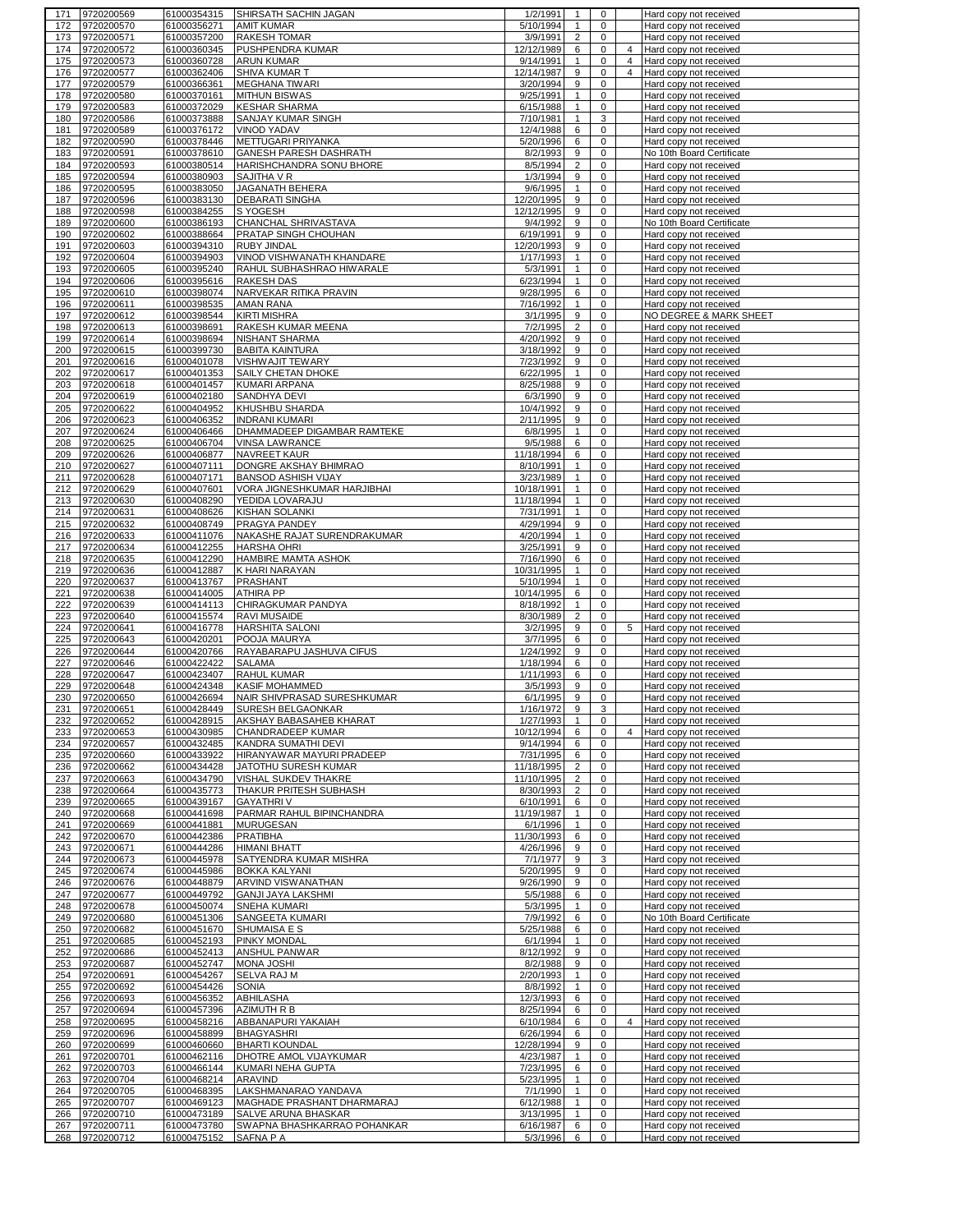| 269        | 9720200713                   | 61000476295                | <b>VEENA VARGHESE</b>                             | 10/6/1990              | 9                   | 0                |                | Hard copy not received                           |
|------------|------------------------------|----------------------------|---------------------------------------------------|------------------------|---------------------|------------------|----------------|--------------------------------------------------|
| 270        | 9720200715                   | 61000476697                | <b>GOURI B K</b>                                  | 6/13/1995              | 9                   | 0                |                | Hard copy not received                           |
| 271        | 9720200716                   | 61000477551                | CHRISTY MARY JACOB                                | 12/11/1994             | 9                   | 0                |                | Hard copy not received                           |
| 272        | 9720200718                   | 61000480435                | ANURADHA SHARMA                                   | 2/22/1984              | 9                   | 0                |                | Hard copy not received                           |
| 273        | 9720200719                   | 61000484221                | <b>RITU THAKUR</b>                                | 6/5/1990               | 9                   | 0                |                | Hard copy not received                           |
| 274        | 9720200720                   | 61000485069                | <b>RAGINI GOYAL</b>                               | 9/14/1988              | 9                   | 0                |                | Hard copy not received                           |
| 275        | 9720200724                   | 61000486741                | SHITAL BALASAHEB BHOSALE                          | 3/30/1994              | 9                   | 0                |                | Hard copy not received                           |
| 276        | 9720200725                   | 61000487233                | BHELE CHETAN DEVIDASRAO                           | 12/8/1989              | 6                   | 0                |                | No 10th Board Certificate                        |
| 277        | 9720200727                   | 61000496118                | <b>SUKHPREET SINGH</b>                            | 10/30/1990             | $\mathbf{1}$        | 0                |                | Hard copy not received                           |
| 278        | 9720200728                   | 61000496546                | ATUL RUSHIKANT SHIRKE                             | 3/22/1994              | 9                   | 0                |                | Hard copy not received                           |
| 279        | 9720200730<br>9720200734     | 61000497974<br>61000503694 | SHAMEENA C A                                      | 3/23/1995              | 6<br>9              | 0<br>$\mathbf 0$ |                | Hard copy not received                           |
| 280<br>281 | 9720200735                   | 61000504029                | YATENDRA SINGH<br>JYOTHY GEORGE                   | 1/1/1996<br>8/9/1991   | 9                   | 0                |                | Hard copy not received<br>Hard copy not received |
| 282        | 9720200737                   | 61000505437                | <b>RAKESH KUMAR</b>                               | 9/1/1990               | $\mathbf{1}$        | $\mathbf 0$      |                | Hard copy not received                           |
| 283        | 9720200739                   | 61000508058                | <b>LAKAVATH RAHUL</b>                             | 6/21/1995              | $\overline{2}$      | 0                |                | Hard copy not received                           |
| 284        | 9720200741                   | 61000510566                | KAMBLE DHANASHREE DINESH                          | 10/14/1994             | $\mathbf{1}$        | $\mathbf 0$      |                | Hard copy not received                           |
| 285        | 9720200742                   | 61000511987                | <b>ANKIT RAWAL</b>                                | 3/12/1991              | 9                   | 0                |                | Hard copy not received                           |
| 286        | 9720200744                   | 61000513016                | SHARA P S                                         | 5/12/1993              | 6                   | 0                |                | Hard copy not received                           |
| 287        | 9720200747                   | 61000515265                | <b>NEETHU MARY</b>                                | 1/6/1991               | 9                   | 0                |                | Hard copy not received                           |
| 288        | 9720200748                   | 61000515587                | <b>TEJASWINI C</b>                                | 10/17/1993             | 6                   | $\pmb{0}$        |                | Hard copy not received                           |
| 289        | 9720200749                   | 61000515609                | <b>HIMANSHU KUMAR</b>                             | 3/17/1995              | $\mathbf{1}$        | 0                |                | Hard copy not received                           |
| 290        | 9720200750                   | 61000515983                | CHAKRAVARTHULA VAGDEVI                            | 7/9/1992               | 9                   | 0                |                | Hard copy not received                           |
| 291        | 9720200751                   | 61000516534                | <b>PINKI</b>                                      | 1/23/1990              | 9                   | 0                |                | Hard copy not received                           |
| 292        | 9720200752                   | 61000517700                | WANKHADE ASHISH SAHEBRAO                          | 7/27/1991              | $\mathbf{1}$        | 0                |                | Hard copy not received                           |
| 293        | 9720200754                   | 61000520717                | <b>BHAGAT JAY ANILKUMAR</b>                       | 5/7/1991               | 6                   | 0                |                | Hard copy not received                           |
| 294        | 9720200755                   | 61000521175                | <b>SOURABH ANAND</b>                              | 2/17/1993              | $\mathbf{1}$        | 0                |                | Hard copy not received                           |
| 295        | 9720200758                   | 61000522146                | HEMANT SUNIL KULKARNI                             | 12/10/1995             | 9                   | 0                |                | Hard copy not received                           |
| 296        | 9720200759                   | 61000522226                | <b>SHALINI SUMAN</b>                              | 11/7/1994              | $\mathbf{1}$        | $\mathbf 0$      |                | Hard copy not received                           |
| 297        | 9720200760                   | 61000523499                | SONAWANE CHETANKUMAR RAJENDRA                     | 7/22/1995              | $\mathbf{1}$        | 0                |                | Hard copy not received                           |
| 298        | 9720200762                   | 61000527815                | PADAWAL UJAWALA BHAUSAHEB                         | 11/3/1987              | 6                   | 0                |                | Hard copy not received                           |
| 299        | 9720200764                   | 61000528980                | <b>VINITHAK</b>                                   | 10/20/1987             | 9                   | 0                |                | Hard copy not received                           |
| 300        | 9720200768                   | 61000533113                | <b>MUTHUSELVIM</b>                                | 10/14/1991             | $\mathbf{1}$        | 0<br>0           |                | Hard copy not received                           |
| 301        | 9720200770                   | 61000534418                | RAJESH RANJAN MISHRA                              | 8/15/1991<br>4/9/1996  | 9<br>9              | 0                | $\overline{7}$ | Hard copy not received                           |
| 302<br>303 | 9720200772<br>9720200776     | 61000536091<br>61000539776 | REMOLA CLARE KURIAN<br>AISWARYA P M               | 7/4/1995               | 6                   | 0                |                | Hard copy not received<br>Hard copy not received |
| 304        | 9720200777                   | 61000539842                | <b>GORADE MAHESH ROHIDAS</b>                      | 3/26/1995              | 9                   | 0                |                | Hard copy not received                           |
| 305        | 9720200781                   | 61000544873                | PRAWEEN VAIDHYA                                   | 7/21/1990              | $\mathbf{1}$        | 0                |                | Hard copy not received                           |
| 306        | 9720200784                   | 61000552408                | <b>CHANDAN ROY</b>                                | 8/25/1992              | $\mathbf{1}$        | 0                |                | Hard copy not received                           |
| 307        | 9720200785                   | 61000552413                | SAWALE RAJENDRA YASHWANT                          | 12/10/1991             | 6                   | $\mathbf 0$      | $\overline{7}$ | Hard copy not received                           |
| 308        | 9720200786                   | 61000553390                | <b>DEVESHWARI</b>                                 | 1/18/1994              | 9                   | 0                |                | Hard copy not received                           |
| 309        | 9720200787                   | 61000554197                | PRAVEEN KUMAR MALOTH                              | 3/18/1994              | $\overline{2}$      | $\mathbf 0$      |                | Hard copy not received                           |
| 310        | 9720200788                   | 61000554333                | SANDEEP KUMAR                                     | 6/15/1989              | $\mathbf{1}$        | 0                |                | Hard copy not received                           |
| 311        | 9720200790                   | 61000557222                | HAREESH NATH R V                                  | 12/24/1980             | 9                   | 3                |                | Hard copy not received                           |
| 312        | 9720200791                   | 61000557985                | RAUT VAIBHAV GAJANAN                              | 2/17/1993              | 6                   | 0                |                | Hard copy not received                           |
| 313        | 9720200792                   | 61000558039                | <b>SUMAN KUMARI</b>                               | 3/25/1993              | 6                   | 0                |                | Hard copy not received                           |
| 314        | 9720200794                   | 61000559067                | PRASHANT GAIKWAD                                  | 7/8/1993               | $\mathbf{1}$        | $\mathbf 0$      |                | Hard copy not received                           |
| 315<br>316 | 9720200799<br>9720200802     | 61000567038<br>61000568105 | <b>ENJAMURI NIRISHA</b><br><b>ARIJIT ADHIKARY</b> | 4/15/1996<br>8/8/1994  | 6<br>$\mathbf{1}$   | 0<br>0           |                | Hard copy not received<br>Hard copy not received |
| 317        | 9720200804                   | 61000569918                | <b>RUPASHREE SAHA</b>                             | 1/12/1995              | 9                   | 0                |                | Hard copy not received                           |
|            | 9720200806                   | 61000573854                | <b>PRINCY KTM</b>                                 |                        | 6                   | $\mathbf 0$      |                | Hard copy not received                           |
|            |                              |                            |                                                   |                        |                     |                  |                |                                                  |
| 318<br>319 |                              |                            |                                                   | 10/25/1988             | 6                   | 0                |                |                                                  |
| 320        | 9720200809<br>9720200810     | 61000577984<br>61000578191 | <b>LEKSHMI MOHAN</b><br>RAJA                      | 9/17/1991<br>5/27/1986 | 6                   | 0                | $\overline{4}$ | Hard copy not received<br>Hard copy not received |
| 321        | 9720200811                   | 61000581229                | <b>RICHA SHARMA</b>                               | 3/19/1994              | 9                   | 0                |                | NO DEGREE & MARK SHEET                           |
| 322        | 9720200812                   | 61000581744                | <b>RAJESH POTUPUREDDI</b>                         | 7/12/1989              | 6                   | $\mathbf 0$      | $\overline{4}$ | Hard copy not received                           |
| 323        | 9720200813                   | 61000582471                | <b>DEYASINI DAS GUPTA</b>                         | 3/1/1993               | 9                   | 0                |                | Hard copy not received                           |
| 324        | 9720200815                   | 61000583128                | WANKHADE MAYUR VINOD                              | 10/19/1993             | $\mathbf{1}$        | 0                |                | Hard copy not received                           |
| 325        | 9720200817                   | 61000586791                | <b>DIVYA ANOOP</b>                                | 10/20/1991             | 6                   | 0                |                | Hard copy not received                           |
| 326        | 9720200818                   | 61000587294                | SALAVI SWAPNIL SADANAND                           | 10/20/1994             | $\mathbf{1}$        | 0                |                | Hard copy not received                           |
| 327        | 9720200823                   | 61000594925                | NAMRATA TUKARAM WADILE                            | 7/4/1992               | 9                   | 0                |                | Hard copy not received                           |
| 328        | 9720200824<br>329 9720200826 | 61000595146<br>61000599891 | <b>BHAWANA KUMARI</b>                             | 1/5/1993               | 9                   | 0<br>0           |                | Hard copy not received                           |
| 330        | 9720200827                   | 61000601522                | HARPREET SINGH<br><b>MANJUSHA M</b>               | 3/27/1995<br>1/22/1993 | 9<br>6              | 0                |                | Hard copy not received<br>Hard copy not received |
| 331        | 9720200828                   | 61000602633                | <b>DEEPA GM</b>                                   | 12/6/1989              | 9                   | 0                |                | Hard copy not received                           |
| 332        | 9720200829                   | 61000602877                | <b>KUMAR SAGAR</b>                                | 11/22/1993             | $\mathbf{1}$        | $\mathbf 0$      |                | Hard copy not received                           |
| 333        | 9720200830                   | 61000604819                | DAMMU STELLA SOPHIA                               | 6/13/1994              | $\mathbf{1}$        | 0                |                | Hard copy not received                           |
| 334        | 9720200831                   | 61000605413                | DIVYANSHU GAURAV PARASHAR                         | 3/3/1991               | 9                   | $\mathbf 0$      |                | Hard copy not received                           |
| 335        | 9720200832                   | 61000608015                | <b>MONIKA</b>                                     | 7/1/1995               | $\overline{2}$      | 0                |                | Hard copy not received                           |
| 336        | 9720200839                   | 61000612127                | <b>DHEERTHAN R</b>                                | 6/2/1993               | $\mathbf{1}$        | $\mathbf 0$      |                | Hard copy not received                           |
| 337        | 9720200840                   | 61000612789                | <b>DASARI SRUTHI</b>                              | 9/20/1994              | $\mathbf{1}$        | 0                |                | Hard copy not received                           |
| 338        | 9720200841                   | 61000612941                | BHARATESHA KUMAR B M                              | 2/8/1990               | $\mathbf{1}$        | $\pmb{0}$        |                | Hard copy not received                           |
| 339        | 9720200842                   | 61000614440                | SANTOSH CHANNAPPA GAIDHANKAR                      | 6/7/1990               | $\mathbf{1}$        | $\mathbf 0$      |                | Hard copy not received                           |
| 340        | 9720200843                   | 61000614844                | <b>GARBHAPU VINAY KUMAR</b>                       | 3/7/1995               | $\mathbf{1}$        | $\mathbf 0$      |                | Hard copy not received                           |
| 341        | 9720200847                   | 61000626069                | <b>REKHA</b>                                      | 1/6/1993               | 9                   | 0                |                | Hard copy not received                           |
| 342        | 9720200849                   | 61000626209                | <b>AMIT KUMAR</b>                                 | 1/1/1993               | 9<br>9              | 0<br>3           | $\overline{4}$ | Hard copy not received                           |
| 343<br>344 | 9720200850<br>9720200851     | 61000626251<br>61000626301 | <b>AJAY VATS</b><br><b>SANTOSH KUMAR</b>          | 4/19/1979<br>3/8/1995  | $\mathbf{1}$        | 0                |                | Hard copy not received<br>Hard copy not received |
| 345        | 9720200852                   | 61000626359                | GOPIKA CHANDRAN B J                               | 11/19/1994             | 9                   | $\mathbf 0$      |                | Hard copy not received                           |
| 346        | 9720200854                   | 61000626677                | <b>KUNAL VERMA</b>                                | 9/3/1991               | $\mathbf{1}$        | 0                |                | Hard copy not received                           |
| 347        | 9720200855                   | 61000626728                | <b>ASHISH KUMAR</b>                               | 9/2/1993               | $\mathbf{1}$        | 0                |                | Hard copy not received                           |
| 348        | 9720200856                   | 61000626788                | <b>M SRINIVAS</b>                                 | 4/22/1989              | $\mathbf{1}$        | 0                |                | Hard copy not received                           |
| 349        | 9720200857                   | 61000626848                | <b>ASHISH RANJAN</b>                              | 1/22/1994              | 9                   | 0                |                | Hard copy not received                           |
| 350        | 9720200858                   | 61000627038                | RAVI KUMAR SUMAN                                  | 8/9/1995               | $\mathbf{1}$        | 0                |                | Hard copy not received                           |
| 351        | 9720200861                   | 61000627079                | NAGA VENKATA VYSHNAVI VAKKALAGADDA                | 8/6/1995               | 9                   | 0                |                | Hard copy not received                           |
| 352        | 9720200862                   | 61000627166                | NEGI JYOTI GABAR SINGH                            | 2/29/1996              | 9                   | 0<br>0           |                | Hard copy not received                           |
| 353<br>354 | 9720200863<br>9720200864     | 61000627235<br>61000627358 | <b>RAKESH KUMAR</b><br><b>RAVI KUMAR</b>          | 6/23/1992<br>3/20/1985 | 6<br>$\overline{2}$ | 0                |                | Hard copy not received<br>Hard copy not received |
| 355        | 9720200865                   | 61000627397                | PRIYA RAMMURTI REWATKAR                           | 8/20/1995              | 6                   | 0                |                | Hard copy not received                           |
| 356        | 9720200868                   | 61000627649                | ANKIT KUMAR MEENA                                 | 3/23/1992              | $\overline{2}$      | 0                |                | Hard copy not received                           |
| 357        | 9720200869                   | 61000628089                | RAMTEKE VAIBHAV SONAJI                            | 9/25/1994              | $\mathbf{1}$        | 0                |                | Hard copy not received                           |
| 358        | 9720200871                   | 61000628187                | PATEL PRATIK RAJNIKANT                            | 6/11/1991              | $\mathbf{1}$        | 0                |                | Hard copy not received                           |
| 359        | 9720200872                   | 61000628253                | <b>STEEV DAVIS</b>                                | 10/26/1993             | 9                   | $\mathbf 0$      |                | Hard copy not received                           |
| 360        | 9720200873                   | 61000628270                | GAMIT FERLEPBHAI MAHENDRABHAI                     | 2/7/1992               | $\overline{2}$      | 0                |                | Hard copy not received                           |
| 361        | 9720200874                   | 61000628334                | <b>VISHAL KIKANI</b>                              | 11/18/1994             | 9                   | $\mathbf 0$      |                | Hard copy not received                           |
| 362        | 9720200875                   | 61000628337                | <b>RIKKEE KUMARI</b>                              | 2/10/1996              | 9<br>$\mathbf{1}$   | 0<br>$\mathbf 0$ |                | Hard copy not received                           |
| 363<br>364 | 9720200876<br>9720200878     | 61000628396<br>61000628531 | <b>MONIKA DEVI</b><br><b>MAHETA SANJAY</b>        | 1/1/1993<br>6/27/1994  | 9                   | 0                |                | Hard copy not received<br>Hard copy not received |
| 365        | 9720200879<br>9720200884     | 61000628581<br>61000629188 | MEHERAJ HOSSAIN LASKAR<br><b>JIMIT</b>            | 3/26/1993<br>9/9/1992  | 6<br>$\mathbf{1}$   | 0<br>$\mathbf 0$ |                | Hard copy not received<br>Hard copy not received |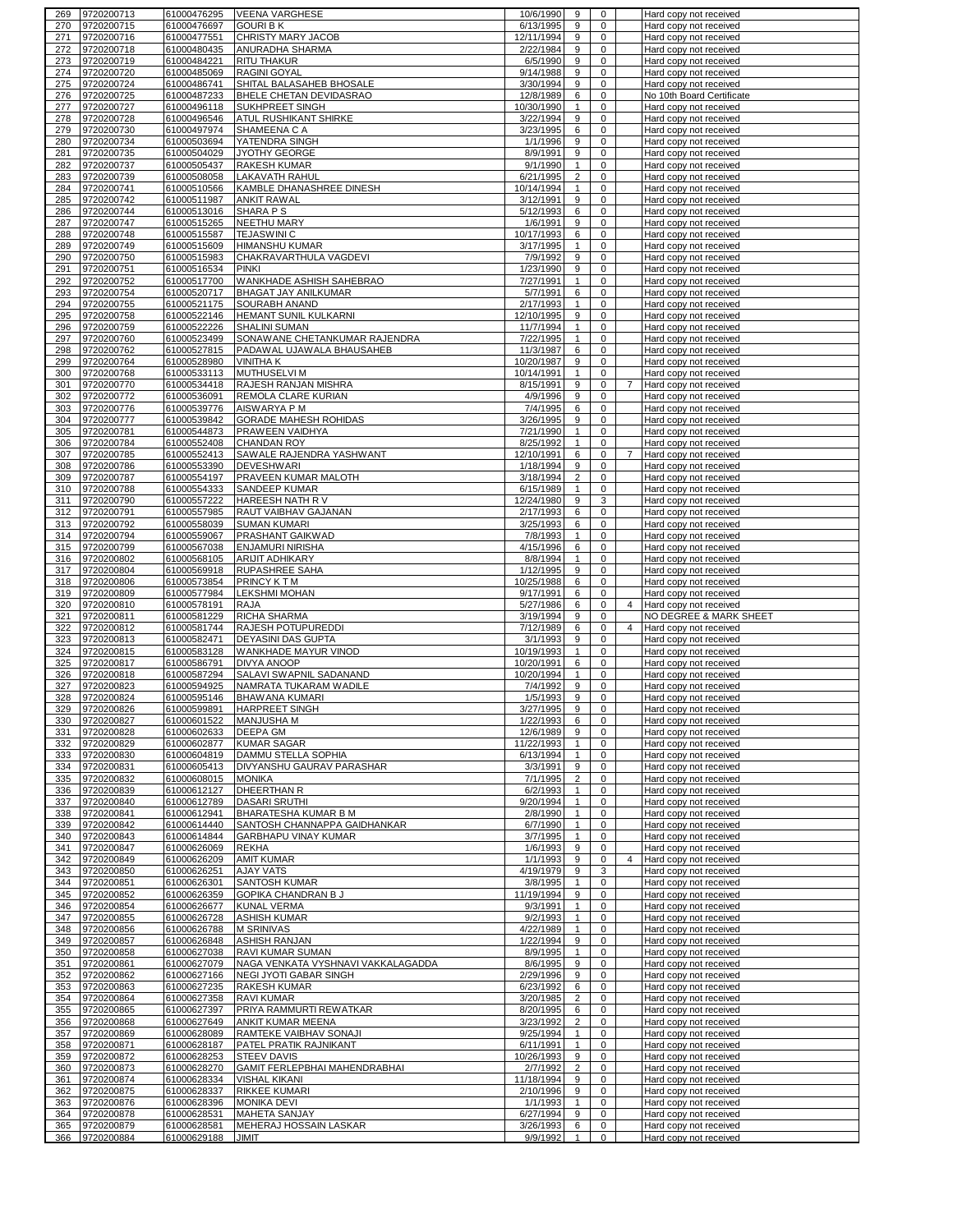| 367        | 9720200885               | 61000629215                | KRUTI RAMESHBHAI SAVALIYA                      | 9/23/1994              | 9                              | 0                          |                | Hard copy not received                              |
|------------|--------------------------|----------------------------|------------------------------------------------|------------------------|--------------------------------|----------------------------|----------------|-----------------------------------------------------|
| 368        | 9720200886               | 61000629378                | KIRANBEN VIJAYKUMAR CHAUHAN                    | 4/20/1991              | 9                              | $\mathbf 0$                |                | Hard copy not received                              |
| 369        | 9720200887               | 61000629436                | MANAPURE MADHURI VIJAY                         | 12/7/1990              | 9                              | 0                          |                | Hard copy not received                              |
| 370        | 9720200888               | 61000629661                | SAJJAN SURYABALI YADAV                         | 4/10/1991              | 9                              | 0                          |                | Hard copy not received                              |
| 371        | 9720200889               | 61000629678                | SHINDE SHIVALI SANDEEP                         | 4/19/1995              | 9                              | $\mathbf 0$                |                | Hard copy not received                              |
| 372        | 9720200891               | 61000629776                | SOYA ASHVIN H                                  | 10/11/1995             | $\mathbf{1}$                   | $\mathbf 0$                |                | Hard copy not received                              |
| 373        | 9720200894               | 61000629946                | S THENKUZHALI<br>SHAIKH GULHASAN SIRAJMOHAMMED | 6/7/1996               | 6                              | 0<br>$\mathbf 0$           |                | Hard copy not received                              |
| 374<br>375 | 9720200895<br>9720200896 | 61000630053<br>61000630081 | BAPARDEKAR RASHMITA VINAYAK                    | 1/25/1978<br>9/27/1995 | 9<br>9                         | 0                          | 5              | Hard copy not received<br>No 10th Board Certificate |
| 376        | 9720200897               | 61000630173                | MAKWANA KALPESHBHAI                            | 9/18/1995              | $\mathbf{1}$                   | $\mathbf 0$                |                | Hard copy not received                              |
| 377        | 9720200898               | 61000630333                | <b>MAYURI</b>                                  | 11/17/1995             | 9                              | 0                          |                | Hard copy not received                              |
| 378        | 9720200899               | 61000630459                | CHAUHAN KAILASHKUMAR PREMJIBHAI                | 8/25/1993              | $\mathbf{1}$                   | $\mathsf 0$                |                | Hard copy not received                              |
| 379        | 9720200901               | 61000630699                | MAHENDER JAJRA                                 | 7/1/1991               | 6                              | $\mathbf 0$                |                | Hard copy not received                              |
| 380        | 9720200902               | 61000630821                | NEJUMA V H                                     | 4/12/1995              | 6                              | $\mathbf 0$                |                | Hard copy not received                              |
| 381        | 9720200903               | 61000630972                | PARMAR KIRANKUMAR NATVARLAL                    | 8/8/1991               | $\mathbf{1}$                   | 0                          |                | Hard copy not received                              |
| 382        | 9720200904               | 61000631088                | <b>GUDAVALLI HEMA LATHA</b>                    | 11/8/1993              | 6                              | $\pmb{0}$                  |                | Hard copy not received                              |
| 383        | 9720200905               | 61000631113                | PRITY KUMARI                                   | 4/24/1996              | 6                              | $\mathbf 0$                |                | Hard copy not received                              |
| 384        | 9720200907               | 61000631362                | NALAMALA ANAND KUMAR                           | 8/23/1994              | $\mathbf{1}$                   | 0                          |                | Hard copy not received                              |
| 385        | 9720200908               | 61000631451                | <b>GOURAV KUMAR</b>                            | 7/5/1991               | $\mathbf{1}$                   | $\mathbf 0$                |                | Hard copy not received                              |
| 386        | 9720200909               | 61000631472                | VANDANA                                        | 4/26/1993              | 9                              | $\pmb{0}$                  |                | Hard copy not received                              |
| 387        | 9720200910               | 61000631495                | NAVEEN KUMAR DIXIT                             | 1/21/1991              | 9                              | $\mathbf 0$                |                | Hard copy not received                              |
| 388        | 9720200911               | 61000631595                | DESAVATHU SRAVANKUMAR NAIK                     | 5/16/1992              | $\overline{c}$                 | 0                          |                | Hard copy not received                              |
| 389        | 9720200912               | 61000631605                | DHARMENDRA MEENA                               | 4/8/1995               | 2                              | 0                          |                | Hard copy not received                              |
| 390        | 9720200913               | 61000631607                | <b>KAVITA KUMARI</b>                           | 3/5/1996               | 9                              | 0                          |                | Hard copy not received                              |
| 391        | 9720200914               | 61000631645                | KONARK JANI                                    | 9/19/1995              | 9                              | $\mathbf 0$                |                | Hard copy not received                              |
| 392        | 9720200916               | 61000631927                | MEHULKUMAR SHASHIKANTBHAI RATHOD               | 5/10/1992              | $\overline{c}$                 | 0                          |                | Hard copy not received                              |
| 393        | 9720200917               | 61000631937                | MOHD UBAID                                     | 7/5/1992               | 6                              | $\mathbf 0$                | $\overline{7}$ | Hard copy not received                              |
| 394        | 9720200918               | 61000632060                | <b>YOGITA</b>                                  | 3/17/1989              | 9                              | 0                          |                | Hard copy not received                              |
| 395        | 9720200919               | 61000632364                | MEENA RAHULKUMAR RAJENDRA                      | 1/27/1994              | $\overline{\mathbf{c}}$        | 0                          |                | Hard copy not received                              |
| 396        | 9720200920               | 61000632374                | PAILA MEENA                                    | 5/25/1996              | 6                              | 0                          |                | Hard copy not received                              |
| 397        | 9720200921               | 61000632446                | <b>ANIL KUMAR</b>                              | 3/9/1992               | $\mathbf{1}$                   | $\mathbf 0$                |                | Hard copy not received                              |
| 398        | 9720200924               | 61000632804                | KARMANKAR RAVIKIRAN ASHOK                      | 5/9/1993               | $\mathbf{1}$                   | 0                          |                | Hard copy not received                              |
| 399        | 9720200925               | 61000632836                | <b>KUNDAN KUMAR</b>                            | 11/1/1996              | $\overline{2}$                 | 3                          |                | Hard copy not received                              |
| 400        | 9720200926               | 61000633003                | PANDYA ZANKHANA NITINKUMAR                     | 10/10/1992             | 9                              | 0                          |                | Hard copy not received                              |
| 401        | 9720200927               | 61000633026                | VASAVA SNEHALBHAI HIMMATBHAI                   | 10/12/1995             | $\overline{2}$                 | $\mathbf 0$                |                | Hard copy not received                              |
| 402        | 9720200928               | 61000633160                | <b>RUNA</b>                                    | 10/15/1994             | 9                              | $\mathbf 0$                |                | Hard copy not received                              |
| 403        | 9720200929               | 61000633249                | RAHUL SINDHU                                   | 5/30/1989              | 9                              | $\mathbf 0$                |                | Hard copy not received                              |
| 404        | 9720200930               | 61000633268                | <b>KHODIDAS</b>                                | 10/20/1983             | 9                              | $\mathbf 0$                | $\overline{4}$ | Hard copy not received                              |
| 405        | 9720200931               | 61000633301                | ANJALI SHARMA                                  | 12/4/1995              | 9                              | $\mathbf 0$                |                | Hard copy not received                              |
| 406        | 9720200933               | 61000633376                | MAKWANA RAHUL ISHVARBHAI                       | 5/14/1995              | $\mathbf{1}$                   | 0                          |                | Hard copy not received                              |
| 407        | 9720200934               | 61000633399                | BHISE DEEPAK ROHIDAS                           | 1/24/1993              | $\mathbf{1}$                   | $\mathsf 0$                |                | Hard copy not received                              |
| 408        | 9720200936               | 61000633614                | <b>SURBHI SUMAN</b>                            | 11/1/1994              | 6                              | $\mathbf 0$                |                | Hard copy not received                              |
| 409        | 9720200937               | 61000633666                | <b>SALONI SINGH</b>                            | 9/8/1990               | 9                              | 0                          |                | Hard copy not received                              |
| 410        | 9720200938               | 61000633685                | SHENDE PRIYA HARIDAS                           | 4/1/1996               | $\mathbf{1}$                   | $\mathbf 0$                |                | Hard copy not received                              |
| 411        | 9720200939               | 61000633796                | <b>SANJANA RAM</b>                             | 9/30/1993              | $\mathbf{1}$                   | 0                          |                | Hard copy not received                              |
| 412        | 9720200941               | 61000633874                | SALVI PURTI DEEPAK                             | 9/5/1992               | 9                              | $\mathbf 0$                |                | Hard copy not received                              |
| 413        | 9720200942               | 61000633898                | <b>BODA VENKATESH</b>                          | 5/25/1995              | $\overline{c}$                 | 0                          |                | Hard copy not received                              |
| 414        | 9720200943               | 61000633910                | <b>KIRAN</b>                                   | 3/27/1996              | 9                              | 0                          |                | Hard copy not received                              |
| 415        | 9720200946               | 61000634153                | PATIL PRAJAKTA KISHOR                          | 8/26/1993              | 6                              | $\pmb{0}$                  |                | Hard copy not received                              |
|            |                          |                            |                                                |                        |                                |                            |                |                                                     |
| 416        | 9720200947               | 61000634167                | SUTARIYA JIGARKUMAR                            | 12/27/1994             | $\mathbf{1}$                   | $\mathbf 0$                |                | Hard copy not received                              |
| 417        | 9720200948               | 61000634189                | YADAGIRI SRAVANTHI                             | 1/14/1995              | 6                              | 0                          |                | Hard copy not received                              |
| 418        | 9720200949               | 61000634256                | ZUBAIR ANSARI                                  | 1/2/1995               | 6                              | $\mathbf 0$                | $\overline{7}$ | Hard copy not received                              |
| 419        | 9720200951               | 61000634514                | PATEL ANKIT RAMESHCHANDRA                      | 5/22/1990              | 9                              | 0                          |                | Hard copy not received                              |
| 420        | 9720200953               | 61000634569                | VIPIN BABURAO JANBANDHU                        | 11/26/1985             | $\mathbf{1}$                   | $\mathbf 0$                |                | NO AGE RELAXATION CERTIFICATE                       |
| 421        | 9720200954               | 61000634722                | CHAUDHARI SHWETAKUMARI RAVINDRABHAI            | 8/28/1988              | $\overline{c}$                 | 0                          |                | Hard copy not received                              |
| 422        | 9720200955               | 61000634732                | <b>BHAGAT SINGH</b>                            | 3/6/1986               | $\mathbf{1}$                   | $\mathbf 0$                |                | Hard copy not received                              |
| 423        | 9720200956               | 61000634966                | <b>SUMANTA BAR</b>                             | 6/30/1995              | $\mathbf{1}$                   | 0                          |                | Hard copy not received                              |
| 424        | 9720200957               | 61000635161                | <b>TANISHA MITTAL</b>                          | 9/14/1995              | 9                              | $\mathbf 0$                |                | Hard copy not received                              |
| 425        | 9720200958               | 61000635251                | <b>KM NEHA</b>                                 | 5/8/1994               | 9                              | $\mathbf 0$                |                | Hard copy not received                              |
| 426        | 9720200960               | 61000635327                | SUTRISHNA DAS                                  | 4/1/1991               | $\mathbf{1}$                   | $\mathbf 0$                |                | Hard copy not received                              |
| 427        | 9720200961               | 61000635419                | KAMBLE PRASHANT CHANDRAKANT                    | 2/28/1995              |                                | U                          |                | Hard copy not received                              |
| 428        | 9720200962               | 61000635457                | <b>DOLLY</b>                                   | 5/6/1995               | 9                              | $\mathbf 0$                |                | Hard copy not received                              |
| 429        | 9720200963               | 61000635467                | <b>UDAY M NIKAM</b>                            | 9/25/1994              | 9                              | $\mathbf 0$<br>$\mathbf 0$ |                | Hard copy not received                              |
| 430        | 9720200964               | 61000635471                | KHANDU BANSI BHANGARE                          | 3/20/1994              | $\overline{2}$                 | $\mathbf 0$                |                | Hard copy not received                              |
| 431        | 9720200965               | 61000635511                | PARMAR RAHULBHAI BABUBHAI                      | 5/23/1994              | $\mathbf{1}$                   | $\mathbf 0$                |                | Hard copy not received                              |
| 432        | 9720200967               | 61000635692                | VATAMBETI MANIRATHNAM                          | 10/2/1995              | $\mathbf{1}$<br>9              | $\mathbf 0$                |                | Hard copy not received                              |
| 433<br>434 | 9720200968<br>9720200969 | 61000635706<br>61000635722 | <b>MONIKA TRIPATHI</b><br><b>TONMOY DEKA</b>   | 11/9/1992<br>9/19/1992 | 6                              | 0                          |                | Hard copy not received<br>Hard copy not received    |
| 435        | 9720200970               | 61000635839                | GAMIT SNEHALKUMAR MANILAL                      | 11/16/1988             | $\overline{c}$                 | 0                          |                | Hard copy not received                              |
| 436        | 9720200971               | 61000635903                | DURGAPRASAD KOLAKAR                            | 11/21/1994             | $\mathbf{1}$                   | 0                          |                | Hard copy not received                              |
| 437        | 9720200972               | 61000635939                | <b>HITESH KUMAR</b>                            | 10/24/1995             | $\mathbf{1}$                   | $\mathbf 0$                |                | Hard copy not received                              |
| 438        | 9720200973               | 61000635947                | SHINDE DIMPLE MAHESH                           | 6/14/1994              | 9                              | $\mathbf 0$                |                | Hard copy not received                              |
| 439        | 9720200974               | 61000635992                | MALI SANTOSH HANAMANT                          | 5/7/1991               | 6                              | $\mathbf 0$                |                | Hard copy not received                              |
| 440        | 9720200975               | 61000636001                | SWATI JADHAV                                   | 12/3/1992              | $\mathbf{1}$                   | 0                          |                | Hard copy not received                              |
| 441        | 9720200976               | 61000636088                | PAL SANDHYAKUMARI DUDHNATH                     | 12/11/1993             | 9                              | $\mathbf 0$                |                | Hard copy not received                              |
| 442        | 9720200977               | 61000636172                | SURANIWAL NISHA BALI RAM                       | 8/15/1994              | $\mathbf{1}$                   | $\mathbf 0$                |                | Hard copy not received                              |
| 443        | 9720200978               | 61000636212                | R MOULALI                                      | 8/1/1994               | 9                              | 0                          | 4              | Hard copy not received                              |
| 444        | 9720200980               | 61000636249                | <b>LATIFA NASRIN</b>                           | 8/16/1996              | 6                              | 0                          |                | Hard copy not received                              |
| 445        | 9720200981               | 61000636330                | JIGNESHKUMAR SURESHBHAI GELAT                  | 6/1/1992               | $\overline{2}$                 | $\mathbf 0$                |                | Hard copy not received                              |
| 446        | 9720200982               | 61000636362                | <b>NEENU SHARMA</b>                            | 9/2/1995               | 9                              | 0                          |                | Hard copy not received                              |
| 447        | 9720200983               | 61000636380                | SATYANARAYAN ARYA                              | 5/4/1993               | $\mathbf{1}$                   | 0                          |                | Hard copy not received                              |
| 448        | 9720200984               | 61000636433                | ANIL JEPH MEENA                                | 5/5/1987               | $\overline{c}$                 | 0                          |                | Hard copy not received                              |
| 449        | 9720200985               | 61000636564                | VISHAL BITHALE                                 | 12/24/1978             | 6                              | $\mathbf 0$                | $\overline{4}$ | Hard copy not received                              |
| 450        | 9720200986               | 61000636633                | PENMETHSA TEJASWI                              | 12/4/1991              | 9                              | 0                          |                | Hard copy not received                              |
| 451        | 9720200987               | 61000636666                | BHAWARI DIPAK RAMNATH                          | 8/7/1991               | $\overline{2}$                 | $\mathbf 0$                |                | Hard copy not received                              |
| 452        | 9720200988               | 61000636745                | SARIPALLI SAROJA                               | 4/20/1995              | $\mathbf{1}$                   | 0                          |                | Hard copy not received                              |
| 453        | 9720200990               | 61000636896                | ALEENA ANTONY                                  | 3/20/1995              | 6                              | $\mathbf 0$                |                | Hard copy not received                              |
| 454        | 9720200991               | 61000636920                | SHABEENA BEGUM                                 | 12/27/1994             | 9                              | $\mathbf 0$                |                | Hard copy not received                              |
| 455        | 9720200993               | 61000637022                | JEDUPULA SIVASAI                               | 7/19/1996              | $\mathbf{1}$                   | $\mathbf 0$                |                | Hard copy not received                              |
| 456        | 9720200995               | 61000637163                | AMRATHA M                                      | 11/24/1993             | 6                              | $\mathbf 0$                |                | Hard copy not received                              |
| 457        | 9720200997               | 61000637231                | DIVYA GOVINDAN                                 | 8/4/1990               | 9                              | $\mathbf 0$                |                | Hard copy not received                              |
| 458        | 9720200998               | 61000637254                | SOLANKI JAYKUMAR PRAVINBHAI                    | 6/17/1995              | $\mathbf{1}$                   | $\mathbf 0$                |                | Hard copy not received                              |
| 459        | 9720200999               | 61000637262                | <b>NEHA KUMARI</b>                             | 11/23/1995             | 6                              | $\mathbf 0$                |                | Hard copy not received                              |
| 460        | 9720201000               | 61000637382                | <b>SAVITHRIK</b>                               | 9/29/1989              | $\mathbf{1}$                   | 0                          |                | Hard copy not received                              |
| 461        | 9720201002               | 61000637575                | <b>ABHISHEK KUMAR</b>                          | 1/1/1994               | $\mathbf{1}$                   | 0                          |                | Hard copy not received                              |
| 462        | 9720201003               | 61000637602                | <b>DIKSHA</b>                                  | 8/3/1994               | 6                              | $\mathbf 0$                |                | Hard copy not received                              |
| 463<br>464 | 9720201004<br>9720201005 | 61000637633<br>61000637670 | KODAVATH SWETHA<br><b>CHIRAG SOLANKI</b>       | 2/2/1996<br>1/17/1994  | $\overline{2}$<br>$\mathbf{1}$ | 0<br>$\mathsf{O}$          |                | Hard copy not received<br>Hard copy not received    |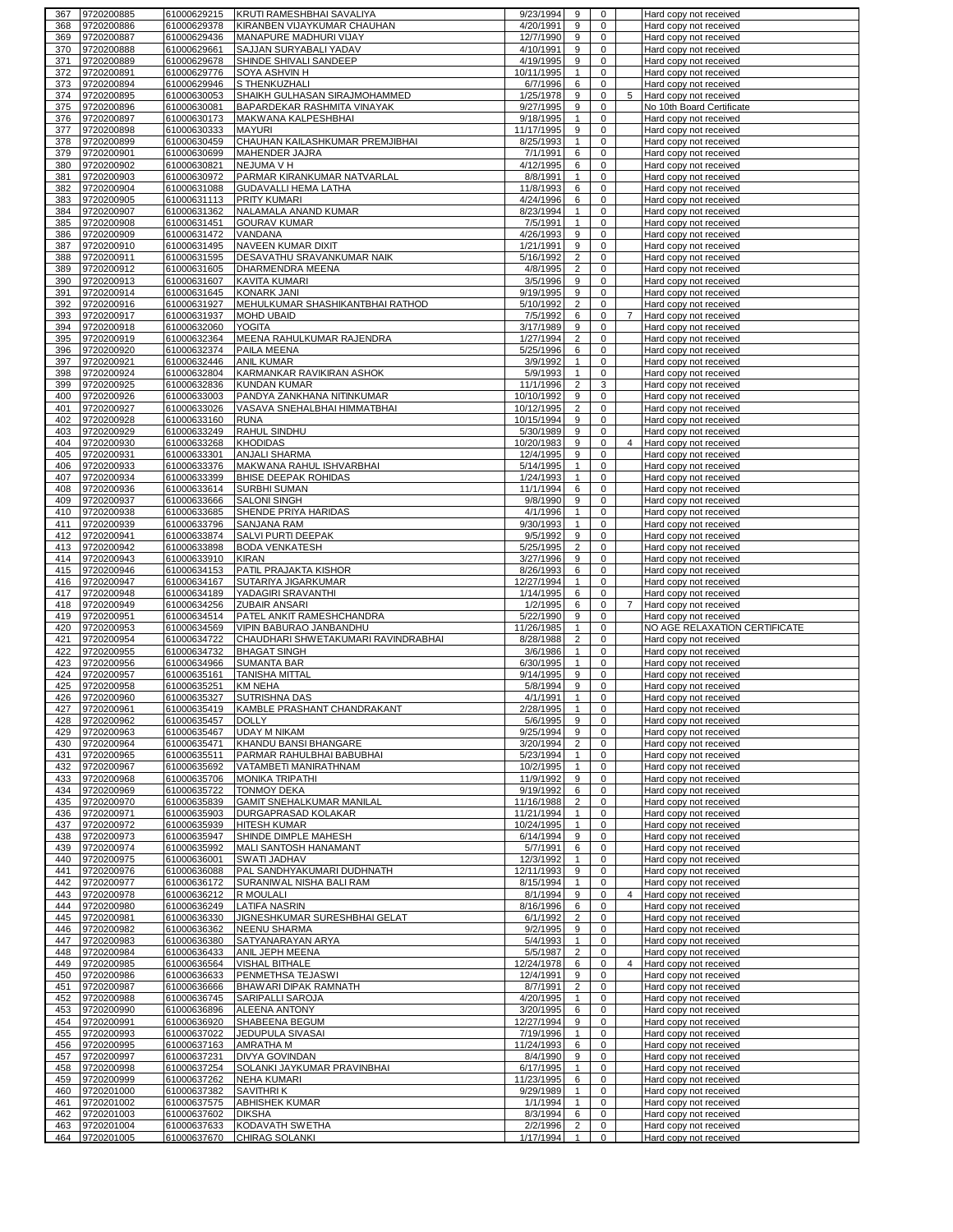| 465        | 9720201006               | 61000637673                | <b>GARIMA SHUKLA</b>                              | 7/10/1995               | 9                              | 0                           |                | Hard copy not received                           |
|------------|--------------------------|----------------------------|---------------------------------------------------|-------------------------|--------------------------------|-----------------------------|----------------|--------------------------------------------------|
| 466        | 9720201008               | 61000637969                | ARJUNARAO NEREDIMELLI                             | 8/7/1992                | $\mathbf{1}$                   | 0                           |                | Hard copy not received                           |
| 467        | 9720201009               | 61000637995                | MONOJIT MANNA                                     | 1/8/1994                | $\mathbf{1}$                   | 0                           |                | Hard copy not received                           |
| 468        | 9720201010               | 61000638009                | <b>SANJIT GORAI</b>                               | 12/12/1993              | 6                              | $\mathbf 0$                 |                | Hard copy not received                           |
| 469        | 9720201013               | 61000638341                | PATEL GIRA SHANTILAL                              | 11/1/1987               | 9                              | 0                           |                | Hard copy not received                           |
| 470        | 9720201014               | 61000638380                | <b>BHAKTI</b>                                     | 2/14/1996               | 6                              | $\mathbf 0$                 |                | No 10th Board Certificate                        |
| 471        | 9720201015               | 61000638404                | TIWARI NISHA VISHWANATH                           | 7/15/1993               | 9                              | 0                           |                | Hard copy not received                           |
| 472        | 9720201016               | 61000638439<br>61000638441 | SHEKHAR DAS                                       | 3/14/1995               | $\mathbf{1}$                   | $\mathbf 0$                 |                | Hard copy not received<br>Hard copy not received |
| 473<br>474 | 9720201017<br>9720201018 | 61000638535                | <b>HAMSAGIRI M</b><br>PINKY LINGWAL               | 2/6/1988<br>11/29/1994  | $\mathbf{1}$<br>9              | 0<br>0                      |                | Hard copy not received                           |
| 475        | 9720201019               | 61000638591                | SHIBU SHIL                                        | 6/9/1995                | $\mathbf{1}$                   | 0                           |                | Hard copy not received                           |
| 476        | 9720201020               | 61000638602                | <b>POONAM</b>                                     | 10/25/1979              | 6                              | $\mathbf 0$                 | $\overline{4}$ | Hard copy not received                           |
| 477        | 9720201021               | 61000638685                | <b>AAKRITI KARNA</b>                              | 11/30/1993              | 9                              | 0                           |                | Hard copy not received                           |
| 478        | 9720201022               | 61000638693                | GANDHI SAMIR DINESHBHAI                           | 2/7/1989                | $\mathbf{1}$                   | $\mathbf 0$                 |                | Hard copy not received                           |
| 479        | 9720201023               | 61000638752                | AJAY BABAN TAYADE                                 | 1/13/1988               | $\mathbf{1}$                   | 0                           |                | Hard copy not received                           |
| 480        | 9720201024               | 61000638772                | YERPUDE SAPNA DEORAO                              | 1/4/1994                | 6                              | $\mathbf 0$                 |                | Hard copy not received                           |
| 481        | 9720201025               | 61000638795                | NAMDEV CHAVAN                                     | 1/30/1994               | 9                              | 0                           |                | Hard copy not received                           |
| 482        | 9720201026               | 61000638899                | <b>VIJAY KUMAR SINGH</b>                          | 4/6/1993                | $\overline{c}$                 | $\mathbf 0$                 |                | Hard copy not received                           |
| 483        | 9720201027               | 61000638971                | <b>PRAVIN</b>                                     | 11/20/1989              | 9                              | 0                           |                | Hard copy not received                           |
| 484        | 9720201028               | 61000638978                | <b>INTY WILLY ANUSHA</b>                          | 5/7/1994                | $\mathbf{1}$                   | $\pmb{0}$                   |                | Hard copy not received                           |
| 485        | 9720201029               | 61000639066                | PALLE JYOTHSNA                                    | 4/1/1994                | 6                              | 0                           |                | Hard copy not received                           |
| 486        | 9720201030               | 61000639170                | PATEL MINESH NATUBHAI                             | 2/5/1988                | $\overline{2}$                 | 0                           |                | Hard copy not received                           |
| 487        | 9720201032               | 61000639448                | AMIT RAMESH JADHAV                                | 3/29/1991               | $\mathbf{1}$                   | 0                           |                | Hard copy not received                           |
| 488        | 9720201033               | 61000639550                | RAVEKAR NAKUL SAHEBRAO                            | 3/1/1989                | $\mathbf{1}$                   | 0                           |                | Hard copy not received                           |
| 489        | 9720201034               | 61000639690                | DIVYA P                                           | 3/10/1996               | 6                              | $\mathbf 0$                 |                | Hard copy not received                           |
| 490        | 9720201035               | 61000639746                | <b>MD EBADAT</b>                                  | 6/16/1998               | 6                              | 0                           | $\overline{7}$ | Hard copy not received                           |
| 491        | 9720201036               | 61000639878                | ABHISHEK RANJAN                                   | 10/5/1992               | 9                              | 0                           |                | Hard copy not received                           |
| 492        | 9720201037               | 61000639937                | <b>OMPRAKASH MEENA</b>                            | 7/1/1991                | $\overline{c}$                 | 0                           |                | Hard copy not received                           |
| 493        | 9720201040               | 61000640144                | AJAY KUMAR KIRAD                                  | 7/20/1993               | $\mathbf{1}$                   | 0                           |                | Hard copy not received                           |
| 494        | 9720201041               | 61000640488                | RAJSHREE PRIYADARSHINI                            | 7/12/1994               | 9                              | 0                           |                | Hard copy not received                           |
| 495        | 9720201042               | 61000640739                | <b>SRISHTY</b>                                    | 4/14/1996               | 9                              | 0                           |                | Hard copy not received                           |
| 496        | 9720201043               | 61000641082                | PAVAN KUMAR                                       | 5/6/1991                | 6                              | 0                           | 7              | Hard copy not received                           |
| 497        | 9720201044               | 61000641106                | <b>DNYANESHVAR</b>                                | 11/28/1995              | $\mathbf{1}$                   | $\mathbf 0$                 |                | Hard copy not received                           |
| 498        | 9720201045               | 61000641684                | DAMOR VISHALKUMAR PARVATBHAI                      | 1/16/1992               | $\overline{2}$                 | 0                           |                | Hard copy not received                           |
| 499        | 9720201046               | 61000641724                | HITESH JAURWAL                                    | 7/27/1995               | $\overline{c}$                 | 0                           |                | Hard copy not received                           |
| 500        | 9720201047               | 61000641848                | <b>AVIRAG KUMAR</b>                               | 10/10/1994              | 6                              | 0                           |                | Hard copy not received                           |
| 501        | 9720201049               | 61000642162                | <b>KAMAL</b>                                      | 3/18/1995               | 9                              | $\mathbf 0$                 |                | Hard copy not received                           |
| 502        | 9720201050               | 61000642191                | POOJA KUMARI MEENA                                | 1/25/1995               | $\overline{c}$                 | 0                           |                | Hard copy not received                           |
| 503        | 9720201052               | 61000642380                | GANDHI FENIL DHARMESHBHAI                         | 3/16/1993               | 6                              | $\mathbf 0$                 |                | Hard copy not received                           |
| 504        | 9720201053               | 61000642394                | LAVENDRA JAURWAL                                  | 6/16/1993               | $\overline{2}$                 | 0                           |                | Hard copy not received                           |
| 505        | 9720201054               | 61000642449                | RATHOD NEHA                                       | 10/26/1995              | $\mathbf{1}$                   | $\mathbf 0$                 |                | Hard copy not received                           |
| 506        | 9720201055               | 61000642466                | <b>SANA MAJHI</b>                                 | 7/5/1997                | $\overline{2}$                 | 0                           | 4              | Hard copy not received                           |
| 507        | 9720201056               | 61000642551                | <b>HIMANKAR</b>                                   | 5/9/1992                | $\mathbf{1}$                   | $\mathbf 0$                 |                | Hard copy not received                           |
| 508        | 9720201057               | 61000642720                | SWARAL SINGH                                      | 5/9/1990                | $\mathbf{1}$                   | 0                           |                | Hard copy not received                           |
| 509        | 9720201058               | 61000642943                | <b>ALOK KUMAR GUPTA</b>                           | 7/1/1994                | 6                              | $\pmb{0}$                   |                | Hard copy not received                           |
| 510        | 9720201059               | 61000643159                | APURVA PADAM BAGDE                                | 3/17/1995               | $\mathbf{1}$                   | $\mathbf 0$                 |                | Hard copy not received                           |
| 511        | 9720201060               | 61000643322                | T PRATEEK BABU                                    | 2/10/1993               | $\mathbf{1}$                   | $\mathbf 0$                 |                | Hard copy not received                           |
| 512        | 9720201061               | 61000643362                | RATHOD VIPUL MAGANBHAI                            | 2/28/1992               | $\mathbf{1}$                   | 0                           |                | Hard copy not received                           |
| 513        | 9720201062               | 61000643568                | <b>VENKATESHA</b>                                 | 3/4/1989                | $\mathbf{1}$                   | 0                           |                | Hard copy not received                           |
| 514        | 9720201063               | 61000643608                | DASARI CHITTI BABU                                | 8/7/1996                | $\mathbf{1}$                   | $\mathbf 0$                 |                | Hard copy not received                           |
|            |                          |                            |                                                   |                         |                                |                             |                |                                                  |
| 515        | 9720201064               | 61000643621                | DABHI PINTUBHAI DASHRATHBHAI                      | 6/6/1991                | $\mathbf{1}$                   | 0                           |                | Hard copy not received                           |
| 516        | 9720201065               | 61000643691                | VIPIN KUMAR KHARWAR                               | 1/15/1996               | $\overline{2}$                 | $\mathbf 0$                 |                | Hard copy not received                           |
| 517        | 9720201066               | 61000643718                | <b>RAHIMATHULLA</b>                               | 6/8/1991                | 6                              | 0                           | $\overline{4}$ | Hard copy not received                           |
| 518        | 9720201067               | 61000643830                | RAKESH KUMAR ARYA                                 | 6/2/1996                | $\mathbf{1}$                   | $\mathbf 0$                 |                | Hard copy not received                           |
| 519        | 9720201068               | 61000643846                | BIPIN KUMAR KANAVJIYA                             | 3/3/1996                | $\mathbf{1}$                   | 0                           |                | Hard copy not received                           |
| 520        | 9720201070               | 61000643972                | WANKHADE MANGESH DILIP                            | 1/16/1992               | $\mathbf{1}$                   | $\mathbf 0$                 |                | Hard copy not received                           |
| 521        | 9720201071               | 61000643980                | <b>TEERTHANANDA R</b>                             | 3/5/1991                | 1                              | 0                           |                | Hard copy not received                           |
| 522        | 9720201073               | 61000644121                | CHANDEWAR AATISH MANOHAR                          | 6/15/1995               | 6                              | $\mathbf 0$                 | 4              | Hard copy not received                           |
| 523        | 9720201074               | 61000644341                | WADIA PARTH SUNILBHAI                             | 11/2/1994               | 9                              | 0                           | 7              | Hard copy not received                           |
| 524        | 9720201075               | 61000644558                | VAGHELA SUMANBEN                                  | 9/19/1994               | $\mathbf{1}$                   | 0                           |                | No 10th Board Certificate                        |
|            | 525 9720201076           | 61000644720                | WASSAN BHAJANKAUR SHAMSHERSINGH                   | 11/26/1992              |                                | 0                           |                | Hard copy not received                           |
| 526        | 9720201077               | 61000644784                | <b>SURARI HEMASRI</b><br>DEEPALI GANAPATI MAHAJAN | 7/13/1994               | $\overline{2}$<br>9            | 0<br>0                      |                | Hard copy not received                           |
| 527<br>528 | 9720201078               | 61000644817                | <b>RUPALI</b>                                     | 1/21/1991               | 6                              | $\mathbf 0$                 |                | Hard copy not received                           |
| 529        | 9720201079               | 61000644842                | <b>URVASHI TYAGI</b>                              | 11/22/1986              |                                | 0                           |                | Hard copy not received                           |
| 530        | 9720201080<br>9720201081 | 61000644912<br>61000645103 | <b>SINGH HITESH VAKIL</b>                         | 9/12/1995<br>11/17/1993 | 9<br>9                         | $\mathbf 0$                 |                | Hard copy not received<br>Hard copy not received |
| 531        | 9720201082               | 61000645171                | <b>ELSA BABY</b>                                  | 1/9/1992                | 9                              | 0                           |                | Hard copy not received                           |
| 532        | 9720201084               | 61000645421                | NITIN SAHU                                        | 12/10/1990              | 6                              | $\mathbf 0$                 |                | Hard copy not received                           |
| 533        | 9720201085               | 61000645527                | CHIRANJEEVI PADI                                  | 3/26/1988               | $\overline{2}$                 | $\mathbf 0$                 |                | Hard copy not received                           |
| 534        | 9720201086               | 61000645613                | SHABNAM                                           | 4/2/1992                | 6                              | $\mathbf 0$                 |                | Hard copy not received                           |
| 535        | 9720201087               | 61000645659                | BORICHA UDAY LAKSHMANBHAI                         | 10/27/1991              | $\mathbf{1}$                   | $\mathbf 0$                 |                | Hard copy not received                           |
| 536        | 9720201088               | 61000645669                | SHRASTI RAJPUT                                    | 10/29/1995              | 6                              | $\mathbf 0$                 |                | Hard copy not received                           |
| 537        | 9720201089               | 61000645734                | SEEMA KUMARI SAHU                                 | 8/23/1991               | 6                              | $\mathbf 0$                 |                | Hard copy not received                           |
| 538        | 9720201090               | 61000645949                | AKSHAY RAMESH UNAWANE                             | 12/4/1995               | $\mathbf{1}$                   | 0                           |                | Hard copy not received                           |
| 539        | 9720201092               | 61000646123                | AJAY                                              | 5/20/1990               | $\mathbf{1}$                   | 0                           |                | Hard copy not received                           |
| 540        | 9720201093               | 61000646138                | KESHAVRAO P KULKARNI                              | 10/12/1992              | 9                              | $\mathbf 0$                 |                | Hard copy not received                           |
| 541        | 9720201095               | 61000646290                | AISWARIA A                                        | 8/29/1991               | $\mathbf{1}$                   | $\mathbf 0$                 |                | Hard copy not received                           |
| 542        | 9720201096               | 61000646658                | <b>BAJPAI MANOJ SHERYL</b>                        | 2/24/1994               | 9                              | 0                           |                | Hard copy not received                           |
| 543        | 9720201097               | 61000646661                | MAJJI MAKAIAH NAIDU                               | 1/6/1979                | 6                              | 3                           |                | Hard copy not received                           |
| 544        | 9720201098               | 61000646751                | KHOBRAGADE AMAN HIVRAJ                            | 12/4/1988               | $\mathbf{1}$                   | $\mathbf 0$                 |                | Hard copy not received                           |
| 545        | 9720201099               | 61000647051                | RAPAKA VINAY KUMAR                                | 12/6/1993               | $\mathbf{1}$                   | 0                           | 4              | Hard copy not received                           |
| 546        | 9720201100               | 61000647056                | VARAGANI BHARATHI                                 | 2/10/1995               | $\mathbf{1}$                   | 0                           |                | Hard copy not received                           |
| 547        | 9720201102               | 61000647223                | AVINASH PANKAJ                                    | 1/16/1992               | $\mathbf{1}$                   | $\mathbf 0$                 |                | Hard copy not received                           |
| 548        | 9720201103               | 61000647341                | <b>KM MADHU</b>                                   | 8/6/1996                | $\mathbf{1}$                   | 0                           |                | Hard copy not received                           |
| 549        | 9720201104               | 61000647358                | <b>RATHOD MITTAL</b>                              | 7/18/1997               | $\mathbf{1}$                   | $\mathbf 0$                 |                | Hard copy not received                           |
| 550        | 9720201105               | 61000647390                | <b>GOHIL PRATAPSINH</b>                           | 6/16/1994               | 6                              | 0                           |                | Hard copy not received                           |
| 551        | 9720201106               | 61000647441                | NAGA SWETHAAMBIKA DEVI P                          | 8/8/1990                | 9                              | 0                           |                | Hard copy not received                           |
| 552        | 9720201107               | 61000647486                | <b>TEEKARAM</b>                                   | 6/18/1995               | $\mathbf{1}$                   | 0                           |                | Hard copy not received                           |
| 553        | 9720201108               | 61000647495                | ANITA YADAV                                       | 10/30/1993              | 9                              | $\mathbf 0$                 |                | Hard copy not received                           |
| 554        | 9720201109               | 61000647660                | S NAGAM                                           | 5/28/1992               | 6                              | 0                           |                | Hard copy not received                           |
| 555        | 9720201110               | 61000647739                | WALKE SWAPNIL SUDAM                               | 11/28/1990              | 9                              | $\mathbf 0$                 |                | Hard copy not received                           |
| 556        | 9720201112               | 61000647774                | <b>KAMESHWARAN S</b>                              | 4/27/1995               | $\mathbf{1}$                   | 0                           |                | Hard copy not received                           |
| 557        | 9720201113               | 61000647779                | <b>ARUN KUMAR</b>                                 | 2/1/1990                | $\mathbf{1}$                   | $\mathbf 0$                 |                | Hard copy not received                           |
| 558        | 9720201114               | 61000647901                | SHANKAR LAL SINGORIA                              | 9/25/1991               | $\mathbf{1}$                   | 0                           |                | Hard copy not received                           |
| 559        | 9720201115               | 61000648004                | SANDHYA RANI V                                    | 6/8/1995                | 6                              | $\mathbf 0$                 |                | Hard copy not received                           |
| 560        | 9720201116               | 61000648053                | NALIN CHAURASIYA                                  | 1/29/1992               | 6                              | 0                           |                | Hard copy not received                           |
| 561<br>562 | 9720201117<br>9720201118 | 61000648157<br>61000648163 | MUKESH VASAVE<br><b>BANAGE RAMAN SURJILAL</b>     | 10/12/1993<br>6/14/1989 | $\overline{2}$<br>$\mathbf{1}$ | $\mathbf 0$<br>$\mathbf{0}$ |                | Hard copy not received<br>Hard copy not received |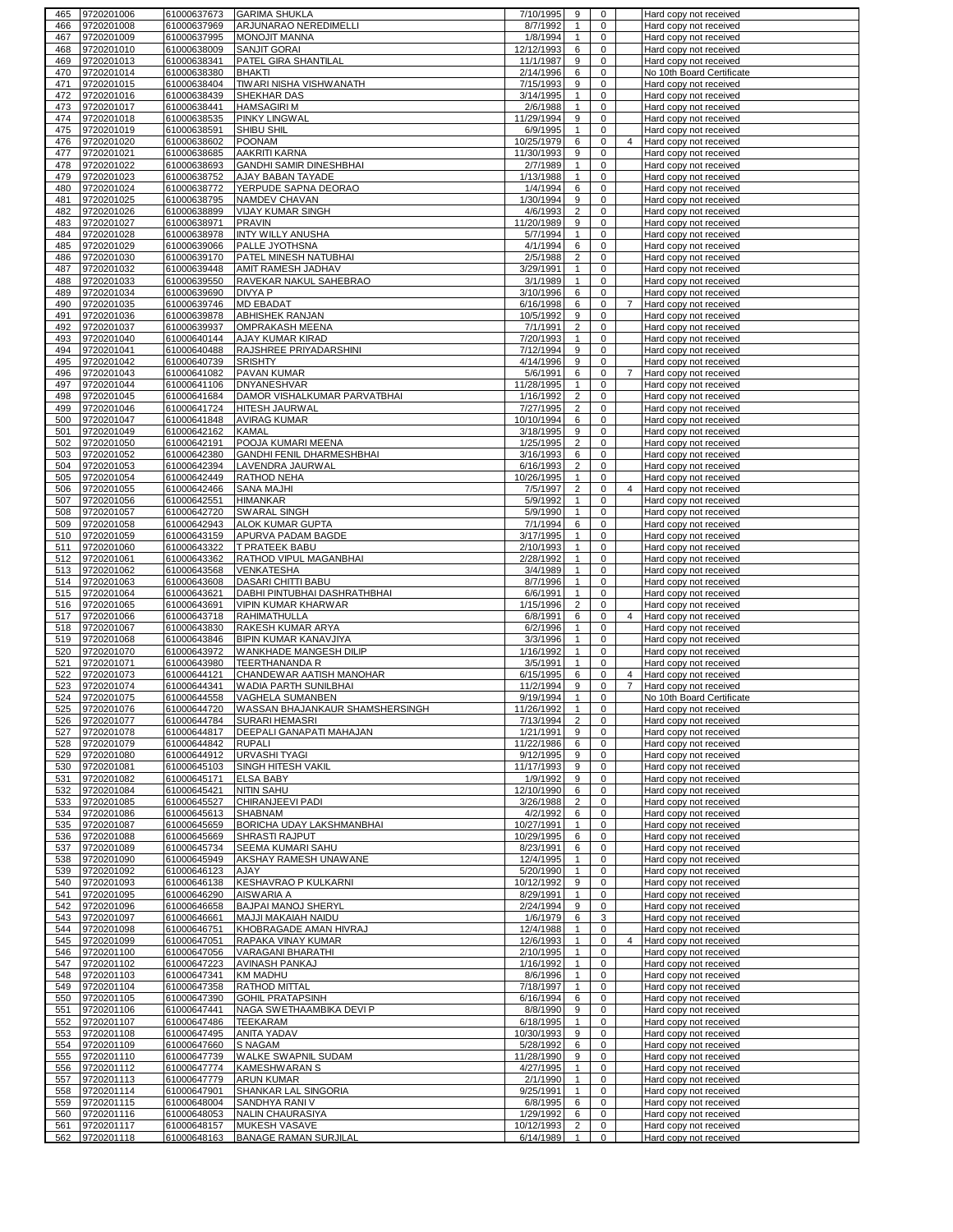| 9720201119<br>563                      | 61000648385                | JADHAV AJIT SHANKAR                                        | 6/1/1988               | 9                       | 0                   |                | Hard copy not received                           |
|----------------------------------------|----------------------------|------------------------------------------------------------|------------------------|-------------------------|---------------------|----------------|--------------------------------------------------|
| 9720201120<br>564                      | 61000648656                | AKSHAYA MOORTHI P                                          | 4/4/1995               | 9                       | 0                   |                | Hard copy not received                           |
| 9720201121<br>565                      | 61000648893                | NINAMA HARNISH BABUBHAI                                    | 10/21/1989             | $\overline{2}$          | 0                   |                | Hard copy not received                           |
| 9720201124<br>566                      | 61000649374                | HARVANSH KUMAR MEENA                                       | 8/25/1992              | $\overline{2}$          | 0                   |                | Hard copy not received                           |
| 9720201125<br>567                      | 61000649602                | BORIWAR AMOL SHYAMBABU                                     | 1/26/1990              | 6                       | 0                   |                | Hard copy not received                           |
| 9720201126<br>568                      | 61000649690                | AMALE VARSHA SOMASHANKAR                                   | 3/19/1992              | 6                       | 0                   |                | Hard copy not received                           |
| 9720201127<br>569                      | 61000649819                | NITESH KUMAR NAYAK                                         | 6/28/1990              | $\mathbf{1}$            | 0                   |                | Hard copy not received                           |
| 9720201128<br>570                      | 61000650341                | ANU SUNNY                                                  | 10/26/1993             | 9                       | 0<br>0              |                | Hard copy not received                           |
| 9720201129<br>571<br>9720201130<br>572 | 61000650434<br>61000650472 | RATHORE BHAWANI SINH SUBHASHBHAI<br>MITHLESH KUMAR RAVIDAS | 1/14/1991<br>6/12/1992 | 9<br>$\mathbf{1}$       | 0                   |                | Hard copy not received                           |
| 9720201131<br>573                      | 61000650485                | ABBIREDDY LINGAREDDY                                       | 2/6/1991               | 9                       | 0                   |                | Hard copy not received<br>Hard copy not received |
| 9720201132<br>574                      | 61000650637                | PRATIBHA GEHLAWAT                                          | 8/21/1992              | 9                       | $\mathbf 0$         |                | Hard copy not received                           |
| 9720201133<br>575                      | 61000650740                | SHINDE SAGAR DILIP                                         | 12/9/1992              | 9                       | 0                   | $\overline{4}$ | Hard copy not received                           |
| 9720201136<br>576                      | 61000651092                | <b>BAGUL MANOHAR HARI</b>                                  | 7/8/1996               | $\overline{2}$          | $\mathbf 0$         |                | Hard copy not received                           |
| 9720201137<br>577                      | 61000651100                | <b>KRUPALI SOLANKI</b>                                     | 6/16/1996              | 6                       | 0                   |                | Hard copy not received                           |
| 578<br>9720201138                      | 61000651208                | <b>DEEPANSHU SAINI</b>                                     | 4/26/1995              | 9                       | 0                   |                | Hard copy not received                           |
| 579<br>9720201139                      | 61000651230                | ANUPAM KUMAR                                               | 6/21/1990              | 6                       | 0                   |                | Hard copy not received                           |
| 580<br>9720201141                      | 61000651389                | <b>KOMAL</b>                                               | 6/23/1991              | $\mathbf{1}$            | 0                   |                | Hard copy not received                           |
| 581<br>9720201142                      | 61000651596                | SYED MOHAMMAD AKRAMA ALI RIZVI                             | 4/12/1993              | 9                       | 0                   |                | Hard copy not received                           |
| 582<br>9720201143                      | 61000651632                | <b>DEVENDRA KUMAR</b>                                      | 6/12/1988              | $\mathbf{1}$            | $\pmb{0}$           |                | Hard copy not received                           |
| 583<br>9720201144                      | 61000651641                | PAPPU KUMAR                                                | 12/9/1992              | $\mathbf{1}$            | 0                   |                | Hard copy not received                           |
| 9720201145<br>584                      | 61000651685                | SHUBHAM SURESH KACHARDE                                    | 2/25/1993              | 6                       | 0                   |                | Hard copy not received                           |
| 9720201146<br>585                      | 61000652195                | YOGITA REWALIA                                             | 12/10/1996             | 9                       | 0                   |                | Hard copy not received                           |
| 9720201147<br>586                      | 61000652218                | <b>JHALA YASHPALSINH</b>                                   | 2/5/1996               | 9                       | 0                   |                | Hard copy not received                           |
| 9720201148<br>587                      | 61000652353                | REGU NAGESWARARAO                                          | 7/24/1992              | 6                       | 0                   |                | Hard copy not received                           |
| 9720201149<br>588                      | 61000652460                | <b>SHYAM KUMAR</b>                                         | 10/2/1982              | $\mathbf{1}$            | 0                   |                | Hard copy not received                           |
| 9720201150<br>589                      | 61000652486                | PRAJAPATI NISHABEN MUKESHBHAI                              | 11/24/1995             | 6                       | 0                   |                | Hard copy not received                           |
| 9720201151<br>590                      | 61000652984                | BAVASKAR POOJA CHANDRASHEKHAR                              | 5/21/1994              | 6                       | 0                   |                | Hard copy not received                           |
| 9720201152<br>591                      | 61000653084                | AELUGONDA MADHURI                                          | 4/24/1995              | 9                       | 0                   |                | Hard copy not received                           |
| 9720201153<br>592                      | 61000653155                | RATHALA KIRAN KUMAR NAIK                                   | 4/2/1987               | $\overline{2}$          | 0                   |                | Hard copy not received                           |
| 9720201155<br>593                      | 61000653277                | <b>VARDHINI S R</b>                                        | 4/20/1988              | 9                       | 0                   |                | Hard copy not received                           |
| 9720201156<br>594                      | 61000653451                | <b>JAYESH GUPTA</b>                                        | 3/22/1996              | 9                       | 0                   |                | Hard copy not received                           |
| 9720201157<br>595                      | 61000653478                | <b>ARUN SINGH</b>                                          | 3/8/1993               | 9                       | 0                   |                | Hard copy not received                           |
| 9720201158<br>596                      | 61000653484                | SURYAWANSHI VRUSHALI SHANTARAM                             | 9/18/1989              | 9                       | 0                   |                | No 10th Board Certificate                        |
| 9720201159<br>597                      | 61000653619                | DURIPALLI VIJAYA BABU                                      | 9/10/1993              | $\overline{\mathbf{c}}$ | 0                   |                | Hard copy not received                           |
| 9720201160<br>598                      | 61000653810                | SABITHA MA                                                 | 12/8/1993              | 6                       | 0                   |                | Hard copy not received                           |
| 9720201161<br>599<br>600               | 61000653847                | SHRIKRUSHNA ATMARAM SHINDE                                 | 2/20/1995              | $\overline{2}$          | 0<br>0              |                | Hard copy not received<br>Hard copy not received |
| 9720201163<br>9720201164<br>601        | 61000654020<br>61000654126 | TIDAKE SANDIP SHIVAJI<br>RAKESH KUMAR TRIPATHY             | 1/27/1989<br>7/2/1993  | $\mathbf{1}$<br>9       | $\mathbf 0$         |                | Hard copy not received                           |
| 9720201165<br>602                      | 61000654129                | SHARIKMASALAT MAHAMMEDSHOEB SHOUKAT                        | 10/1/1990              | 9                       | 0                   |                | Hard copy not received                           |
| 9720201166<br>603                      | 61000654200                | <b>RENA GARDE</b>                                          | 3/3/1992               | $\overline{2}$          | $\mathbf 0$         |                | Hard copy not received                           |
| 604<br>9720201167                      | 61000654210                | SARITABAHEN JAGADISHBHAI SHARMA                            | 6/20/1991              | 9                       | 0                   |                | Hard copy not received                           |
| 9720201169<br>605                      | 61000654251                | <b>BHUKYA RAJU</b>                                         | 6/4/1995               | $\overline{2}$          | 0                   |                | Hard copy not received                           |
| 9720201170<br>606                      | 61000654413                | <b>SHANTHI PRIYA</b>                                       | 9/7/1990               | $\mathbf{1}$            | 0                   |                | Hard copy not received                           |
| 607<br>9720201171                      | 61000654463                | <b>KAVITHA</b>                                             | 4/16/1994              | 9                       | $\pmb{0}$           |                | Hard copy not received                           |
| 608<br>9720201172                      | 61000654477                | <b>ROHIT</b>                                               | 7/10/1988              | $\mathbf{1}$            | 0                   |                | Hard copy not received                           |
| 9720201173<br>609                      | 61000654577                | MANDEEP SINGH                                              | 1/2/1992               | 9                       | 0                   |                | Hard copy not received                           |
| 9720201174<br>610                      | 61000654618                | PRAMODKUMAR PATEL                                          | 12/25/1994             | $\mathbf{1}$            | 0                   |                | Hard copy not received                           |
|                                        | 61000655105                | <b>RAJAT KUMAR</b>                                         |                        | 6                       |                     |                |                                                  |
|                                        |                            |                                                            |                        |                         |                     |                |                                                  |
| 9720201176<br>611                      |                            |                                                            | 8/30/1995              |                         | 0                   |                | Hard copy not received                           |
| 612<br>9720201177                      | 61000655356                | CHAUHAN DIPAKKUMAR                                         | 11/29/1990             | $\mathbf{1}$            | $\mathbf 0$         |                | Hard copy not received                           |
| 9720201178<br>613                      | 61000655436                | <b>MAYA C BABU</b>                                         | 5/25/1992              | $\mathbf{1}$            | 0                   |                | Hard copy not received                           |
| 9720201179<br>614                      | 61000655557                | <b>CHAUHAN ALPA</b>                                        | 11/12/1989             | $\mathbf{1}$            | $\mathbf 0$         |                | Hard copy not received                           |
| 9720201180<br>615                      | 61000655573                | PRIYADARSHI MITAL AMITBHAI                                 | 4/23/1991              | $\mathbf{1}$            | 0                   |                | Hard copy not received                           |
| 9720201181<br>616                      | 61000655649                | MUTHUMARI VINOTH M                                         | 8/20/1995              | $\mathbf{1}$            | $\mathbf 0$         |                | Hard copy not received                           |
| 9720201182<br>617                      | 61000655662                | <b>CHAVAN HITESH SURESH</b>                                | 5/2/1990               | 6                       | 0                   |                | 5 Hard copy not received                         |
| 9720201183<br>618<br>619               | 61000655758                | SANAP MONIKA NAVNATH                                       | 7/25/1996              | 6<br>1                  | 0<br>0              |                | Hard copy not received                           |
| 9720201184<br>9720201185<br>620        | 61000655867<br>61000655918 | JATAV DIPANSHU DESHRAJSINGH<br>YOGESH SAMBHAJI LOKHANDE    | 8/8/1995<br>11/1/1994  | $\mathbf{1}$            | 0                   |                | Hard copy not received<br>Hard copy not received |
| 621<br>9720201186                      | 61000656009                | HEGONDE UMESH KAMALAKAR                                    | 7/19/1991              | 9                       | 0                   |                | Hard copy not received                           |
| 622<br>9720201187                      | 61000656072                | ANAND PARASRAM WADIVE                                      | 5/2/1994               | $\overline{2}$          | 0                   |                | Hard copy not received                           |
| 623 9720201188                         | 61000656087                | <b>CHHAYA BHARDWAJ</b>                                     | 5/14/1994              | 9                       | 0                   |                | Hard copy not received                           |
| 9720201190<br>624                      | 61000656107                | <b>DESALE PAYAL JIJABRAO</b>                               | 11/25/1995             | 9                       | 0                   |                | Hard copy not received                           |
| 9720201191<br>625                      | 61000656120                | SHAIKH ISHAQUE SHAIKH WAHED                                | 3/20/1990              | 9                       | 0                   | $\overline{4}$ | Hard copy not received                           |
| 9720201192<br>626                      | 61000656272                | SAGAR RAMESH SALVE                                         | 6/9/1994               | $\mathbf{1}$            | $\mathbf 0$         |                | Hard copy not received                           |
| 9720201193<br>627                      | 61000656283                | SUKHDEVE HEMANTKUMAR JANARDHAN                             | 7/2/1992               | $\mathbf{1}$            | 0                   |                | Hard copy not received                           |
| 9720201194<br>628                      | 61000656436                | <b>INGLE VAIBHAV NIMBAJI</b>                               | 5/24/1994              | $\mathbf{1}$            | $\mathbf 0$         |                | Hard copy not received                           |
| 9720201195<br>629                      | 61000656465                | THOOL RIMA SUDESH                                          | 8/22/1992              | $\mathbf{1}$            | 0                   |                | Hard copy not received                           |
| 9720201196<br>630                      | 61000656528                | VISHALKUMAR                                                | 6/18/1993              | $\mathbf{1}$            | $\mathbf 0$         |                | Hard copy not received                           |
| 9720201197<br>631                      | 61000656558                | <b>GARIKI AKHILA SREE</b>                                  | 5/10/1993              | $\overline{2}$          | 0                   |                | Hard copy not received                           |
| 9720201198<br>632                      | 61000656641                | SANDEEP KAUR                                               | 6/28/1996              | 6                       | $\pmb{0}$           |                | Hard copy not received                           |
| 633<br>9720201199                      | 61000656652                | RAMKRISHNA DEBNATH                                         | 9/12/1992              | 6                       | 0                   |                | NO DEGREE & MARK SHEET                           |
| 9720201200<br>634                      | 61000656670                | SONIYA GUPTA                                               | 5/20/1990              | 9                       | 0                   |                | Hard copy not received                           |
| 9720201202<br>635                      | 61000657011                | RATHOD HITESHKUMAR                                         | 10/30/1992             | $\mathbf{1}$            | 0                   |                | Hard copy not received                           |
| 9720201203<br>636                      | 61000657157                | <b>MONIKA MALIK</b>                                        | 4/23/1988              | 9                       | 0                   |                | Hard copy not received                           |
| 9720201204<br>637                      | 61000657181                | RAJU BHANUDAS WARE                                         | 6/12/1989              | 6                       | 0                   |                | Hard copy not received                           |
| 9720201205<br>638                      | 61000657204                | RAMESH KUMAR CHOUBEY                                       | 7/28/1979              | 9                       | 3                   |                | Hard copy not received                           |
| 9720201207<br>639                      | 61000657425                | SABALE VIKAS SOMNATH                                       | 8/2/1994               | $\overline{c}$          | 0                   |                | Hard copy not received                           |
| 9720201208<br>640<br>9720201209<br>641 | 61000657436                | <b>RITU KUMARI</b>                                         | 5/3/1995<br>1/30/1991  | 9<br>6                  | 0<br>0              |                | Hard copy not received                           |
| 642                                    | 61000657489                | <b>BUTKE RASHMI ARUN</b><br>THAWALE RAJESH RAMDAS          | 8/9/1993               | $\overline{2}$          | 0                   |                | Hard copy not received                           |
| 9720201210<br>9720201211<br>643        | 61000657634<br>61000657706 | KALLEPELLY SRAVANTHI                                       | 5/23/1992              | $\mathbf{1}$            | 0                   |                | Hard copy not received<br>Hard copy not received |
| 9720201212<br>644                      | 61000657908                | NAIKNAVARE AJAY RAMESH                                     | 6/29/1994              | $\mathbf{1}$            | 0                   |                | Hard copy not received                           |
| 9720201213<br>645                      | 61000657934                | MOTE SUMIT INDRAJIT                                        | 4/11/1994              | $\mathbf{1}$            | 0                   |                | Hard copy not received                           |
| 9720201215<br>646                      | 61000658305                | <b>MADHAB SINGHA</b>                                       | 2/7/1990               | $\mathbf{1}$            | 0                   |                | Hard copy not received                           |
| 9720201216<br>647                      | 61000658307                | KANTUBOTHU LAVANYA                                         | 7/22/1996              | 6                       | 0                   |                | Hard copy not received                           |
| 9720201218<br>648                      | 61000658643                | <b>POOJA</b>                                               | 11/30/1993             | 9                       | 0                   |                | Hard copy not received                           |
| 9720201219<br>649                      | 61000658935                | YOGESH GONDHALI                                            | 3/25/1994              | 6                       | 0                   |                | Hard copy not received                           |
| 9720201221<br>650                      | 61000659000                | MORE HARSHAL BABURAO                                       | 6/14/1991              | $\mathbf{1}$            | 0                   |                | Hard copy not received                           |
| 9720201223<br>651                      | 61000659291                | VERMA SANTOSH CHANDRAPRAKASH                               | 8/8/1989               | 9                       | 0                   |                | Hard copy not received                           |
| 9720201224<br>652                      | 61000659432                | NITIN SHIVDAS BARE                                         | 2/21/1998              | $\overline{2}$          | 0                   |                | Hard copy not received                           |
| 9720201225<br>653                      | 61000659559                | PRAVIN BHARAT VANSALE                                      | 10/6/1992              | $\mathbf{1}$            | $\mathbf 0$         |                | Hard copy not received                           |
| 9720201226<br>654                      | 61000659562                | KOKANI PUNYA LASHA                                         | 4/3/1993               | $\overline{2}$          | 0                   |                | Hard copy not received                           |
| 9720201228<br>655                      | 61000659775                | <b>BIRENDRA KUMAR MEHTA</b>                                | 7/4/1997               | 6                       | $\mathbf 0$         | $\overline{7}$ | Hard copy not received                           |
| 9720201229<br>656                      | 61000659791                | <b>MALLAPPA S</b>                                          | 7/10/1992              | $\mathbf{1}$            | 0                   |                | Hard copy not received                           |
| 9720201231<br>657                      | 61000660007                | <b>NIKHIL KHADSE</b>                                       | 10/21/1992             | 6                       | 0                   |                | Hard copy not received                           |
| 9720201233<br>658                      | 61000660457                | <b>AMRESH KUMAR</b>                                        | 9/21/1995              | $\mathbf{1}$            | 0                   |                | Hard copy not received                           |
| 9720201234<br>659<br>660 9720201235    | 61000660700<br>61000660947 | ABHINAV DEVIDAS WANKHADE<br>RANJEET SINGH                  | 5/4/1989<br>11/10/1992 | $\mathbf{1}$<br>6       | 0<br>$\overline{0}$ |                | Hard copy not received<br>Hard copy not received |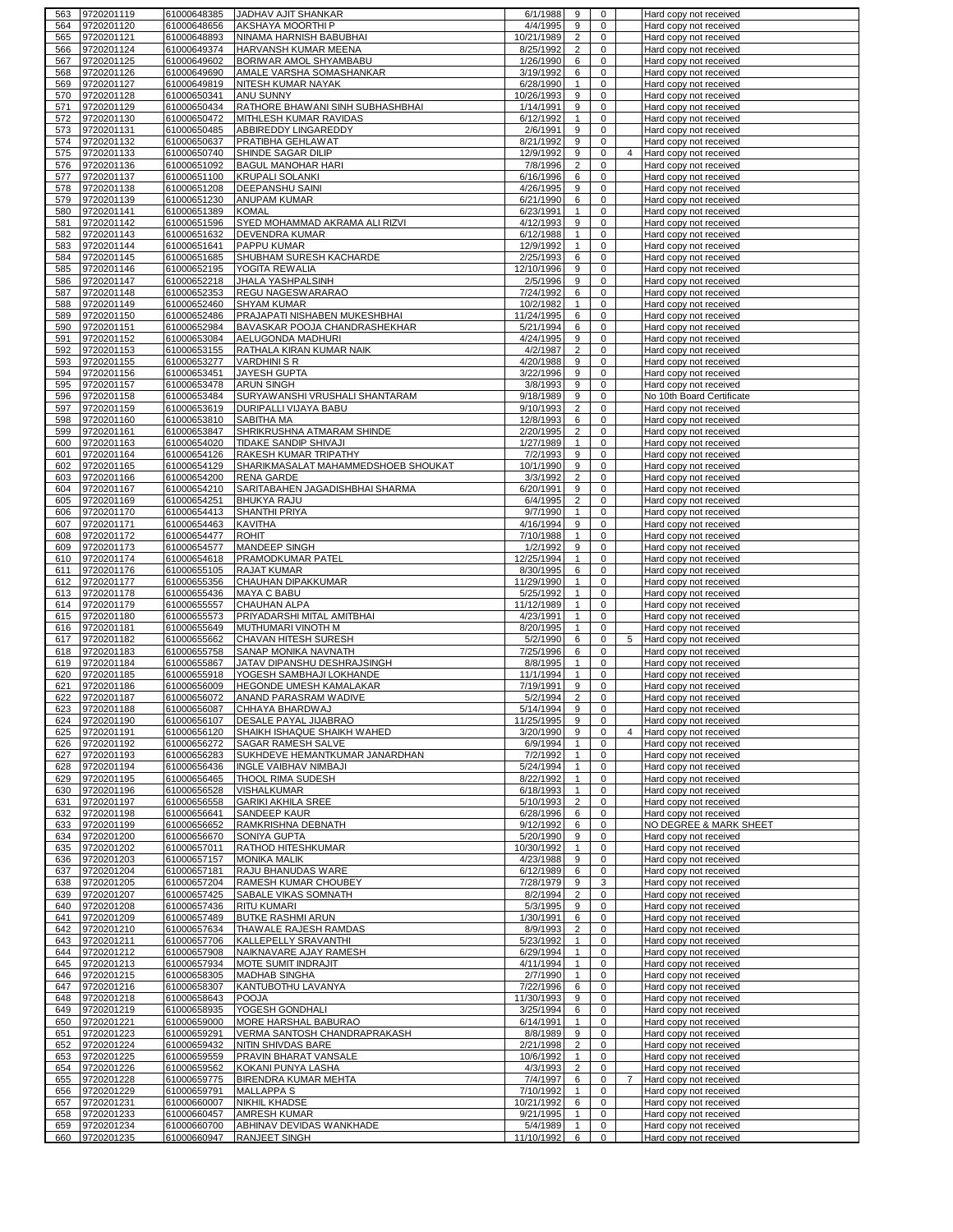| 661        | 9720201236                   | 61000660981                | <b>BOMMU MALYADRI</b>                                | 6/20/1991               | 9                              | $\mathbf 0$                        |                | Hard copy not received                           |
|------------|------------------------------|----------------------------|------------------------------------------------------|-------------------------|--------------------------------|------------------------------------|----------------|--------------------------------------------------|
| 662        | 9720201237                   | 61000661129                | SWADESH SOLANKI                                      | 5/1/1991                | $\mathbf{1}$                   | 0                                  |                | Hard copy not received                           |
| 663        | 9720201238                   | 61000661328                | SANTOSH MOHAN MANDAVE                                | 12/10/1987              | 9                              | $\mathbf 0$                        |                | Hard copy not received                           |
| 664        | 9720201239                   | 61000661336                | <b>BAPU</b>                                          | 5/5/1992                | $\overline{2}$                 | $\pmb{0}$                          |                | Hard copy not received                           |
| 665        | 9720201240                   | 61000661348                | <b>VIKAS KUMAR KHINCHI</b>                           | 1/8/1989                | $\mathbf{1}$                   | 0                                  |                | Hard copy not received                           |
| 666        | 9720201241                   | 61000661494                | SATISH DINKAR KAMBLE                                 | 11/22/1986              | $\mathbf{1}$                   | 0                                  |                | Hard copy not received                           |
| 667        | 9720201242                   | 61000661578                | <b>ANKUSH KUMAR</b>                                  | 12/7/1994               | 9                              | 0                                  |                | Hard copy not received                           |
| 668        | 9720201243                   | 61000661582                | <b>MONIKA KUMARI</b>                                 | 7/3/1995<br>2/21/1997   | $\mathbf{1}$                   | $\mathbf 0$                        |                | Hard copy not received                           |
| 669        | 9720201244<br>9720201245     | 61000661654<br>61000661800 | VAGHELA AJAYKUMAR DINESHBHAI<br>SANDIP               | 7/25/1992               | $\mathbf{1}$<br>$\overline{c}$ | 0<br>0                             | $\overline{4}$ | Hard copy not received<br>Hard copy not received |
| 670<br>671 | 9720201246                   | 61000661925                | TRUPTI ANIL KARANDE                                  | 8/13/1994               | $\mathbf{1}$                   | 0                                  |                | Hard copy not received                           |
| 672        | 9720201247                   | 61000661959                | AASHISHKUMAR KAILAS KOLI                             | 5/28/1990               | $\mathbf{1}$                   | $\mathbf 0$                        |                | No 10th Board Certificate                        |
| 673        | 9720201248                   | 61000662120                | BALAJI LAXMAN JADHAV                                 | 12/2/1993               | 9                              | 0                                  |                | Hard copy not received                           |
| 674        | 9720201250                   | 61000662231                | <b>RAJAN</b>                                         | 5/7/1994                | 9                              | $\mathbf 0$                        |                | Hard copy not received                           |
| 675        | 9720201251                   | 61000662318                | YOGITA JAGANNATH NANNAVARE                           | 4/30/1990               | $\mathbf{1}$                   | 0                                  |                | Hard copy not received                           |
| 676        | 9720201252                   | 61000662420                | <b>SUNIL KUMAR</b>                                   | 11/25/1990              | $\overline{2}$                 | $\mathbf 0$                        |                | Hard copy not received                           |
| 677        | 9720201256                   | 61000663205                | <b>ALEXAN ORAON</b>                                  | 5/6/1994                | $\overline{c}$                 | 0                                  |                | Hard copy not received                           |
| 678        | 9720201257                   | 61000663268                | UIKE RAJAT PURUSHOTTAM                               | 6/24/1994               | $\overline{2}$                 | $\mathbf 0$                        |                | Hard copy not received                           |
| 679        | 9720201258                   | 61000663780                | <b>MAVCHI KISAN MIRAJI</b>                           | 7/2/1989                | $\overline{2}$                 | $\mathbf 0$                        |                | Hard copy not received                           |
| 680        | 9720201259                   | 61000663872                | <b>KAVITA RANI</b>                                   | 11/14/1994              | $\mathbf{1}$                   | $\mathsf 0$                        |                | Hard copy not received                           |
| 681        | 9720201260                   | 61000663884                | GADIKAR VAISHALI SUDHAKAR                            | 11/1/1994               | 6                              | $\mathbf 0$                        |                | Hard copy not received                           |
| 682        | 9720201261                   | 61000664066                | KOLA ARUNDHATHI                                      | 1/18/1995               | 6                              | 0                                  |                | Hard copy not received                           |
| 683        | 9720201262                   | 61000664107                | SONIKA RAGHAV                                        | 1/17/1995               | 9                              | 0                                  |                | Hard copy not received                           |
| 684        | 9720201263                   | 61000664256                | AMOGH SUBHASH GAWALE                                 | 9/25/1993               | $\mathbf{1}$                   | 0                                  |                | Hard copy not received                           |
| 685        | 9720201264                   | 61000664317                | DEWAIKAR BABA GORAKHNATH                             | 3/10/1987               | $\mathbf{1}$                   | $\mathbf 0$                        |                | Hard copy not received                           |
| 686        | 9720201265                   | 61000664501                | RAM CHARAN BAIRWA                                    | 11/11/1984              | $\mathbf{1}$                   | $\mathbf 0$                        |                | Hard copy not received                           |
| 687        | 9720201267                   | 61000664543                | BODKHE DEEPIKA ARUNRAO                               | 10/17/1995              | 6                              | 0                                  |                | Hard copy not received                           |
| 688        | 9720201268                   | 61000664561                | RUPESH WALMIK BHALERAO                               | 5/5/1991                | $\mathbf{1}$                   | $\mathsf 0$                        |                | Hard copy not received                           |
| 689        | 9720201269                   | 61000664816                | DEEPALI GANGURDE                                     | 1/27/1993               | 9                              | $\pmb{0}$                          |                | Hard copy not received                           |
| 690        | 9720201271                   | 61000664979                | PAWAR VIMAL TUKARAM                                  | 6/12/1994               | 6                              | 0                                  |                | Hard copy not received                           |
| 691<br>692 | 9720201272<br>9720201273     | 61000665221<br>61000665467 | RATHOD RAHUL TUKARAM<br><b>SURYAKANT</b>             | 11/3/1992<br>8/10/1995  | 6<br>$\mathbf{1}$              | 0<br>0                             |                | Hard copy not received<br>Hard copy not received |
| 693        | 9720201274                   | 61000665564                | SUMIT KUMAR MEENA                                    | 5/8/1992                | $\overline{2}$                 | $\pmb{0}$                          |                | Hard copy not received                           |
| 694        | 9720201275                   | 61000665592                | SATPELLY SUNITHA                                     | 10/23/1993              | 6                              | 0                                  |                | Hard copy not received                           |
| 695        | 9720201276                   | 61000665828                | <b>MUNNA</b>                                         | 10/12/1993              | 2                              | 0                                  |                | Hard copy not received                           |
| 696        | 9720201278                   | 61000665962                | <b>RAKHI</b>                                         | 10/14/1993              | 9                              | 0                                  |                | Hard copy not received                           |
| 697        | 9720201279                   | 61000665973                | <b>PRAFUL</b>                                        | 10/7/1991               | $\overline{2}$                 | 0                                  |                | Hard copy not received                           |
| 698        | 9720201280                   | 61000666062                | MORE ROHIT DASHARATHA                                | 12/30/1991              | $\mathbf{1}$                   | $\mathbf 0$                        |                | Hard copy not received                           |
| 699        | 9720201281                   | 61000666132                | <b>MEENA</b>                                         | 2/28/1994               | 6                              | $\mathbf 0$                        |                | Hard copy not received                           |
| 700        | 9720201283                   | 61000666682                | <b>EKNATH</b>                                        | 11/13/1995              | 6                              | $\mathbf 0$                        |                | Hard copy not received                           |
| 701        | 9720201284                   | 61000666790                | TEJASVI JAGDISH KASHIVALE                            | 8/17/1991               | 9                              | $\mathbf 0$                        |                | Hard copy not received                           |
| 702        | 9720201285                   | 61000666850                | GAIKWAD MILIND BHAGWAN                               | 12/30/1989              | $\mathbf{1}$                   | 0                                  |                | Hard copy not received                           |
| 703        | 9720201287                   | 61000666957                | VARSHARANI MUNESHWAR                                 | 7/14/1993               | $\mathbf{1}$                   | $\mathbf 0$                        |                | Hard copy not received                           |
| 704        | 9720201288                   | 61000666987                | BHAGYAWANT SHILPA SHIVAJI                            | 9/12/1995               | $\mathbf{1}$                   | $\mathbf 0$                        |                | Hard copy not received                           |
| 705<br>706 | 9720201291                   | 61000667148                | PAGARE KUSHAL ASHOK                                  | 9/11/1996               | $\mathbf{1}$<br>6              | $\mathsf 0$<br>$\mathsf{O}\xspace$ |                | Hard copy not received                           |
| 707        | 9720201292<br>9720201293     | 61000667205<br>61000667260 | DAKHINKAR SUDARSHAN SUBHASH<br>MANGSUANLAL GWITE     | 8/18/1992<br>2/12/1988  | $\overline{2}$                 | $\mathbf 0$                        |                | Hard copy not received<br>Hard copy not received |
| 708        | 9720201295                   | 61000667427                | LONE DIVYA DHONDIRAM                                 | 8/14/1995               | $\overline{2}$                 | $\mathbf 0$                        |                | Hard copy not received                           |
| 709        | 9720201296                   | 61000667561                | <b>BHAWNA KUMARI</b>                                 | 5/22/1995               | $\overline{2}$                 | $\pmb{0}$                          |                | Hard copy not received                           |
| 710        | 9720201297                   | 61000667658                | MAHESH CHANDU NAROTE                                 | 3/3/1992                | $\overline{2}$                 | $\mathbf 0$                        | $\overline{4}$ | Hard copy not received                           |
|            |                              |                            |                                                      |                         |                                |                                    |                |                                                  |
| 711        | 9720201298                   | 61000667692                | LAD SHAMALI DATTATRAYA                               | 1/5/1996                | $\mathbf{1}$                   | $\mathbf 0$                        |                | Hard copy not received                           |
| 712        | 9720201299                   | 61000667931                | <b>NEELAM KUMARI</b>                                 | 5/16/1986               | 6                              | $\mathbf 0$                        | $\overline{4}$ | Hard copy not received                           |
| 713        | 9720201300                   | 61000667998                | <b>ASWATHY M S</b>                                   | 9/21/1993               | 6                              | $\mathbf 0$                        |                | Hard copy not received                           |
| 714        | 9720201301                   | 61000668277                | ILAMKAR PRASHANT SATYAWAN                            | 2/3/1989                | $\mathbf{1}$                   | $\mathbf 0$                        |                | Hard copy not received                           |
| 715        | 9720201302                   | 61000668388                | YOGESH RAJENDRA DABHADE                              | 7/11/1995               | $\overline{c}$                 | 0                                  |                | Hard copy not received                           |
| 716        | 9720201303                   | 61000668579                | <b>BAGIORAJ A C</b>                                  | 4/6/1995                | 6                              | 0                                  |                | Hard copy not received                           |
| 717        | 9720201304                   | 61000668610                | BOMMIREDDIPALLI NAGA VIJAYA RAJESH                   | 4/5/1995                | 9                              | 0                                  |                | Hard copy not received                           |
| 718        | 9720201305                   | 61000668614                | BORASE PRAJAKTA BHALCHANDRA                          | 2/15/1994               | 6                              | 0                                  |                | Hard copy not received                           |
| 719        | 9720201306                   | 61000668694                | SUNIDHI DEVI                                         | 11/15/1992              | 9                              | 0                                  |                | Hard copy not received                           |
| 720<br>721 | 9720201307                   | 61000668700                | <b>JOLLY MAHARANA</b>                                | 5/8/1995                | 9                              | 0<br>0                             |                | Hard copy not received                           |
| 722        | 9720201308<br>9720201309     | 61000669136<br>61000669365 | <b>JADHAV AKASH VITHALRAO</b><br><b>TRISHITA ROY</b> | 6/10/1992<br>1/2/1995   | 9                              | 0                                  |                | Hard copy not received<br>Hard copy not received |
| 723        | 9720201310                   | 61000669380                | PRASAD SAMBHAJIRAO GAIKWAD                           | 1/1/1993                | $\mathbf{1}$                   | 0                                  |                | Hard copy not received                           |
| 724        | 9720201311                   | 61000669483                | <b>MERISENO KENNAO</b>                               | 1/20/1993               | 2                              | $\mathbf 0$                        |                | Hard copy not received                           |
| 725        | 9720201312                   | 61000669527                | SHRIKANT KRUSHNRAO RAUT                              | 8/31/1995               | 6                              | $\mathbf 0$                        |                | Hard copy not received                           |
| 726        | 9720201313                   | 61000669766                | <b>VINOD KUMAR RAM</b>                               | 7/15/1996               | $\mathbf{1}$                   | $\mathbf 0$                        | $\overline{4}$ | Hard copy not received                           |
| 727        | 9720201315                   | 61000669932                | BHATWALKAR GOPAL DILIP                               | 1/25/1993               | $\mathbf{1}$                   | 0                                  |                | Hard copy not received                           |
| 728        | 9720201316                   | 61000670135                | ROOPA BAI GUJJARU                                    | 7/31/1991               | 6                              | $\mathbf 0$                        |                | Hard copy not received                           |
| 729        | 9720201317                   | 61000670228                | KOLI PANKAJ VASANT                                   | 9/21/1990               | $\overline{2}$                 | $\mathbf 0$                        |                | Hard copy not received                           |
| 730        | 9720201318                   | 61000670321                | MHASKE MHATARDEO NIMBRAJ                             | 6/25/1981               | 9                              | $\mathsf 0$                        | $\overline{4}$ | Hard copy not received                           |
| 731        | 9720201319                   | 61000670763                | <b>GULAFSHAN</b>                                     | 10/18/1995              | 6                              | $\mathbf 0$                        |                | Hard copy not received                           |
| 732        | 9720201321                   | 61000671568                | <b>SURBHI</b>                                        | 2/2/1995                | 9<br>$\mathbf{1}$              | $\mathbf 0$                        |                | Hard copy not received                           |
| 733<br>734 | 9720201322<br>9720201323     | 61000671569<br>61000671695 | <b>AJAY KUMAR</b><br>SAGAT SHRIKANT ERAPPA           | 2/25/1994<br>11/19/1992 | $\mathbf{1}$                   | $\mathbf 0$<br>$\mathbf 0$         |                | Hard copy not received                           |
| 735        | 9720201324                   | 61000671971                | <b>LAXYENDRA PRATAP SINGH</b>                        | 4/1/1994                | 9                              | $\mathbf 0$                        |                | Hard copy not received<br>Hard copy not received |
| 736        | 9720201325                   | 61000672311                | BORKAR SABDHIR ANANDRAO                              | 10/28/1992              | $\mathbf{1}$                   | $\mathbf 0$                        |                | Hard copy not received                           |
| 737        | 9720201326                   | 61000672327                | LONDHE AKASH GOPICHAND                               | 6/1/1992                | $\mathbf{1}$                   | $\mathbf 0$                        |                | Hard copy not received                           |
| 738        | 9720201327                   | 61000672589                | SURESH NAMDEO GANGODE                                | 6/1/1990                | $\overline{c}$                 | $\mathsf 0$                        |                | Hard copy not received                           |
| 739        | 9720201328                   | 61000672642                | <b>VISHAL</b>                                        | 8/1/1996                | $\mathbf{1}$                   | $\mathbf 0$                        |                | Hard copy not received                           |
| 740        | 9720201329                   | 61000672676                | UKEY SONAM BALWANT                                   | 6/30/1988               | $\mathbf{1}$                   | $\mathbf 0$                        |                | Hard copy not received                           |
| 741        | 9720201330                   | 61000672695                | HARSHAL RAVINDRA MAHABUDHE                           | 4/11/1991               | 6                              | $\mathbf 0$                        |                | Hard copy not received                           |
| 742        | 9720201331                   | 61000672774                | JYOTI BALA VISHWAS                                   | 6/5/1993                | 9                              | 0                                  |                | Hard copy not received                           |
| 743<br>744 | 9720201332                   | 61000672810                | <b>BHOORSINGH MEENA</b>                              | 2/15/1996               | $\overline{2}$                 | $\mathbf 0$<br>0                   |                | Hard copy not received                           |
| 745        | 9720201334<br>9720201335     | 61000673023<br>61000673107 | PAWAR YOGESH EKNATH<br><b>KAMLESH</b>                | 11/10/1991<br>12/7/1995 | $\overline{2}$<br>6            | 0                                  |                | Hard copy not received<br>Hard copy not received |
| 746        | 9720201336                   | 61000673490                | BRAMHANKAR ASHWINI ABHIMAN                           | 9/6/1995                | 6                              | 0                                  |                | Hard copy not received                           |
| 747        | 9720201337                   | 61000673511                | PRASOON VARSHNEY                                     | 10/26/1994              | 9                              | 0                                  |                | Hard copy not received                           |
| 748        | 9720201338                   | 61000673582                | NALABOTU VANI                                        | 7/10/1994               | 9                              | 0                                  |                | Hard copy not received                           |
| 749        | 9720201339                   | 61000673820                | BHAGAT AMOL CHARANDAS                                | 6/6/1990                | $\mathbf{1}$                   | $\mathbf 0$                        |                | Hard copy not received                           |
| 750        | 9720201340                   | 61000674229                | DIPAK SHANKAR SUNATKAR                               | 3/6/1995                | $\mathbf{1}$                   | $\mathbf 0$                        |                | Hard copy not received                           |
| 751        | 9720201341                   | 61000674244                | <b>SANJEET KUMAR</b>                                 | 12/10/1979              | 6                              | $\mathbf 0$                        | $\overline{7}$ | Hard copy not received                           |
| 752        | 9720201343                   | 61000674437                | BHANDARE PRASHANT SANJAY                             | 2/24/1988               | 9                              | $\mathbf 0$                        |                | Hard copy not received                           |
| 753        | 9720201344                   | 61000674520                | PANDGALE SATYAVAN GULAB                              | 6/8/1991                | $\mathbf{1}$                   | $\mathbf 0$                        |                | Hard copy not received                           |
| 754<br>755 | 9720201346<br>9720201347     | 61000674868<br>61000675428 | SHARAD HIRALAL BETHEKAR<br><b>ANKUSH KUMAR</b>       | 6/15/1991<br>10/4/1995  | $\overline{2}$<br>$\mathbf{1}$ | $\mathbf 0$<br>$\mathbf 0$         | $\overline{4}$ | Hard copy not received<br>Hard copy not received |
| 756        | 9720201348                   | 61000675570                | <b>ASHISH</b>                                        | 11/3/1990               | $\mathbf{1}$                   | 0                                  |                | Hard copy not received                           |
| 757        | 9720201349<br>758 9720201350 | 61000675618<br>61000675620 | SUTAR SNEHAL SUBHASH<br><b>INDRANI BISWAS</b>        | 11/15/1995<br>4/15/1991 | 6<br>$\mathbf{1}$              | $\mathbf 0$<br>$\mathbf 0$         |                | Hard copy not received<br>Hard copy not received |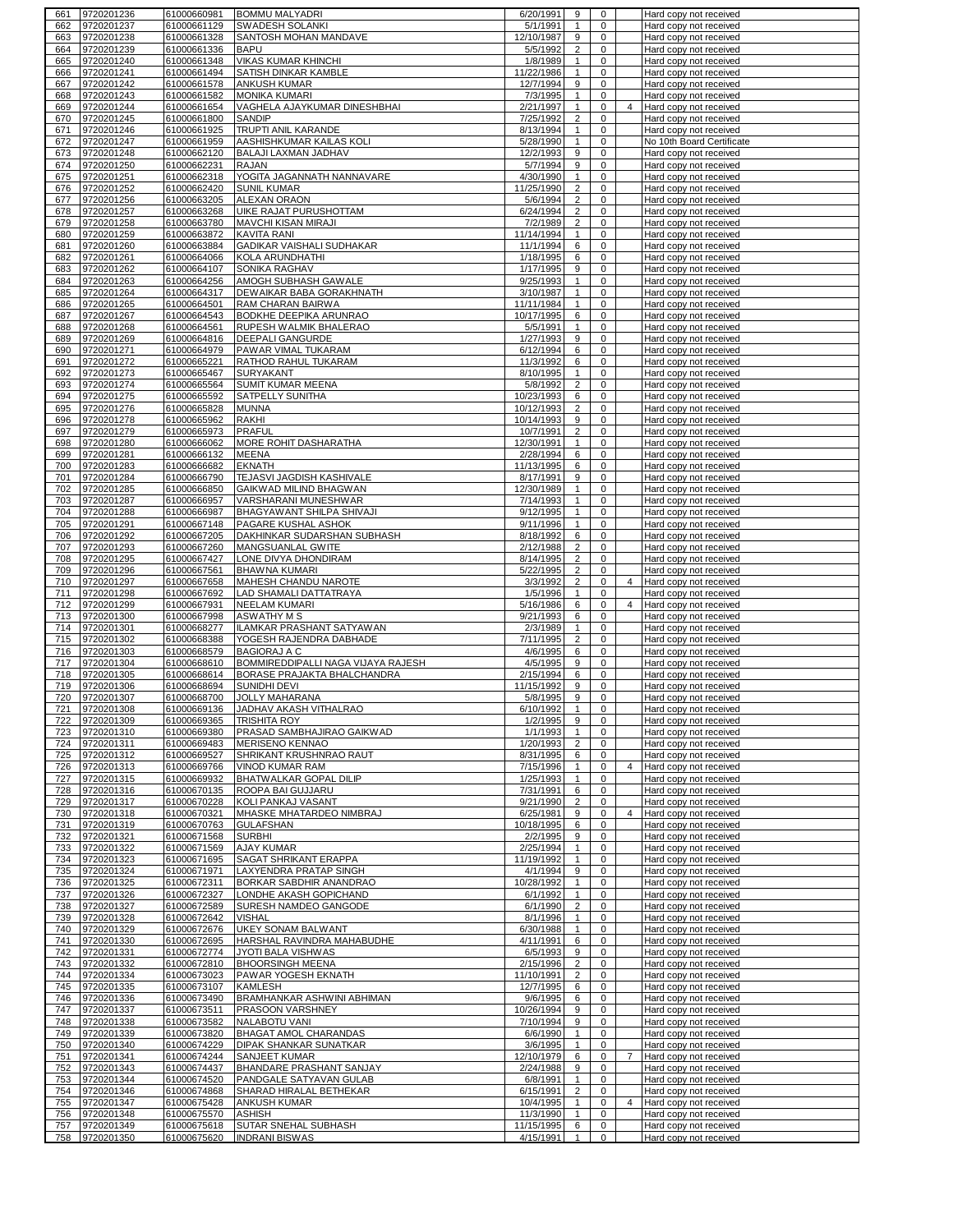| 9720201351<br>759                      | 61000675645                | BHAVANA RAMESH CHAUDHARI                          | 9/24/1993             | 6                 | 0                   |                | Hard copy not received                           |
|----------------------------------------|----------------------------|---------------------------------------------------|-----------------------|-------------------|---------------------|----------------|--------------------------------------------------|
| 9720201353<br>760                      | 61000676126                | ZANKAR RAMESHWAR DNYANESHWAR                      | 5/18/1990             | 9                 | 0                   |                | Hard copy not received                           |
| 9720201354<br>761                      | 61000676256                | MOUTRISHA DAS CHOUDHURY                           | 11/5/1990             | 9                 | 0                   |                | Hard copy not received                           |
| 9720201355<br>762                      | 61000676398                | GHELANI BHAVISHA DINESHBHAI                       | 8/30/1995             | 9                 | $\mathbf 0$         |                | Hard copy not received                           |
| 9720201356<br>763                      | 61000676496                | PRIYA JAIN                                        | 11/15/1992            | 9                 | 0                   |                | Hard copy not received                           |
| 9720201357<br>764                      | 61000676781                | ANGEL JENEFA RUBAN                                | 8/28/1995             | 9                 | 0                   |                | Hard copy not received                           |
| 9720201358<br>765                      | 61000676809                | <b>SHYAMA YADAV</b>                               | 11/15/1990            | 6                 | 0                   |                | Hard copy not received                           |
| 9720201359<br>766                      | 61000677013                | JAGTAP SWAPNIL SHANTARAM                          | 10/27/1991            | 9                 | 0                   |                | Hard copy not received                           |
| 9720201362<br>767                      | 61000677210                | INGOLE RAHUL SHRIKRUSHNA                          | 9/7/1994              | $\mathbf{1}$      | 0                   |                | Hard copy not received                           |
| 9720201363<br>768                      | 61000677392                | SUMANI BANERJEE                                   | 8/28/1993             | 9                 | 0                   |                | Hard copy not received                           |
| 9720201364<br>769                      | 61000678166                | YUGANDHARA                                        | 9/22/1993             | 6                 | 0                   |                | Hard copy not received                           |
| 9720201365<br>770                      | 61000678393                | THORAT SUJATA VIJAY                               | 6/5/1991              | $\mathbf{1}$      | 0                   |                |                                                  |
|                                        |                            |                                                   |                       |                   |                     |                | Hard copy not received                           |
| 9720201366<br>771                      | 61000678473                | <b>BALRAM P PANDA</b>                             | 5/25/1992             | 9                 | 0                   |                | Hard copy not received                           |
| 9720201367<br>772                      | 61000678627                | <b>ANUJ KUMAR</b>                                 | 9/8/1994              | 6                 | 0                   | 4              | Hard copy not received                           |
| 9720201368<br>773                      | 61000678673                | DAVE KEWAL PANKAJBHAI                             | 8/11/1996             | 9                 | 0                   |                | Hard copy not received                           |
| 774<br>9720201369                      | 61000678794                | <b>KALE KIRAN</b>                                 | 7/11/1996             | 6                 | 0                   |                | Hard copy not received                           |
| 9720201370<br>775                      | 61000679070                | ANSARI SHAKIR AHMAD SHAKEEL AHMAD                 | 1/1/1989              | 6                 | 0                   |                | Hard copy not received                           |
| 776<br>9720201371                      | 61000679108                | <b>SURAJ KUNDLIK DHANDE</b>                       | 6/30/1991             | $\mathbf{1}$      | $\mathbf 0$         |                | Hard copy not received                           |
| 9720201372<br>777                      | 61000679189                | <b>SHASHI</b>                                     | 5/9/1995              | 9                 | 0                   |                | Hard copy not received                           |
| 9720201373<br>778                      | 61000679492                | PAWAR MANOJ MOHANRAO                              | 12/21/1988            | 9                 | $\mathbf 0$         |                | Hard copy not received                           |
| 779<br>9720201374                      | 61000679495                | RAJENDRA BALWANT BHOYE                            | 3/8/1988              | $\overline{c}$    | 0                   |                | Hard copy not received                           |
| 780<br>9720201376                      | 61000679964                | <b>DESHRAJ MEENA</b>                              | 6/11/1993             | $\overline{2}$    | 0                   |                | Hard copy not received                           |
| 9720201377<br>781                      | 61000680248                | <b>KIRTI</b>                                      | 3/20/1994             | $\mathbf{1}$      | 0                   |                | Hard copy not received                           |
|                                        |                            |                                                   |                       |                   |                     |                |                                                  |
| 782<br>9720201379                      | 61000680465                | EKTA EKNATH SHIRODKAR                             | 8/12/1993             | 6                 | 0                   |                | Hard copy not received                           |
| 783<br>9720201380                      | 61000680486                | NILESH UTTAMRAO PUNDGE                            | 7/18/1988             | $\mathbf{1}$      | 0                   |                | Hard copy not received                           |
| 9720201381<br>784                      | 61000681074                | <b>KRITIKA GARG</b>                               | 3/4/1995              | 9                 | 0                   |                | Hard copy not received                           |
| 785<br>9720201383                      | 61000681305                | <b>MAHADIK SUMANT SATISH</b>                      | 8/26/1991             | 6                 | 0                   |                | Hard copy not received                           |
| 786<br>9720201384                      | 61000681334                | <b>DUSHYANT MAURYA</b>                            | 5/22/1997             | 6                 | $\pmb{0}$           | $\overline{4}$ | Hard copy not received                           |
| 787<br>9720201388                      | 61000682271                | EKTA KAMALAKAR MEHENDALE                          | 10/22/1994            | 6                 | 0                   |                | Hard copy not received                           |
| 788<br>9720201389                      | 61000682280                | <b>RUCHIR</b>                                     | 1/21/1990             | $\mathbf{1}$      | 0                   |                | Hard copy not received                           |
| 9720201391<br>789                      | 61000682793                | NITYA TRIPATHI                                    | 8/18/1989             | 9                 | 0                   |                | Hard copy not received                           |
| 9720201393<br>790                      | 61000683083                | DILRAJ MEGHWANSHI                                 | 6/30/1994             | $\mathbf{1}$      | 0                   | $\overline{7}$ | Hard copy not received                           |
| 9720201394<br>791                      | 61000683679                | <b>DIVYA KUMARI</b>                               | 2/5/1995              | $\mathbf{1}$      | 0                   |                | Hard copy not received                           |
| 9720201395<br>792                      | 61000683699                | PRIYANKA CHAUDHARY                                | 8/3/1995              | 9                 | 0                   |                | Hard copy not received                           |
| 793                                    |                            |                                                   | 2/1/1989              | $\mathbf{1}$      | 0                   |                |                                                  |
| 9720201396                             | 61000683884                | SURDEEP KUMAR                                     |                       |                   |                     |                | Hard copy not received                           |
| 9720201397<br>794                      | 61000683894                | GAIKWAD ASHAY AVINASH                             | 10/14/1988            | $\mathbf{1}$      | 0                   |                | Hard copy not received                           |
| 9720201399<br>795                      | 61000684556                | <b>SUMAN KUMARI</b>                               | 7/12/1994             | 6                 | 0                   |                | Hard copy not received                           |
| 9720201400<br>796                      | 61000684575                | ANINDITA CHAKRABORTY                              | 12/15/1993            | 9                 | 0                   |                | Hard copy not received                           |
| 9720201401<br>797                      | 61000684744                | SHEDGE KARISHMA MANOHAR                           | 9/28/1990             | $\mathbf{1}$      | 0                   |                | Hard copy not received                           |
| 9720201403<br>798                      | 61000685120                | CHANDAN AJABRAO DHAKDE                            | 6/3/1986              | $\mathbf{1}$      | 0                   |                | Hard copy not received                           |
| 9720201404<br>799                      | 61000685152                | <b>PRAMOD</b>                                     | 10/3/1992             | $\mathbf{1}$      | 0                   |                | Hard copy not received                           |
| 9720201405<br>800                      | 61000685222                | GADHAWE SHILPA SAHEBRAO                           | 3/25/1993             | 6                 | 0                   |                | Hard copy not received                           |
| 801<br>9720201406                      | 61000685251                | DHEERAJ BHATI                                     | 1/11/1993             | 9                 | 0                   |                | Hard copy not received                           |
| 9720201407<br>802                      | 61000685563                | DEEPAK KUMAR GARG                                 | 11/28/1994            | 9                 | 0                   |                | Hard copy not received                           |
| 9720201408<br>803                      | 61000686120                | <b>BONGONI SRUTHI</b>                             | 3/11/1995             | 6                 | $\mathbf 0$         |                | Hard copy not received                           |
|                                        |                            |                                                   |                       |                   |                     |                |                                                  |
| 9720201409<br>804                      | 61000686179                | <b>ADITYA MISHRA</b>                              | 6/11/1989             | 9                 | 0                   |                | Hard copy not received                           |
| 9720201410<br>805                      | 61000686279                | <b>BONGONI SUPRIYA</b>                            | 5/25/1994             | 6                 | $\mathbf 0$         |                | Hard copy not received                           |
| 9720201411<br>806                      | 61000686776                | <b>SHUSHANT SHEKHAR</b>                           | 6/12/1989             | 9                 | 0                   |                | Hard copy not received                           |
| 807<br>9720201412                      | 61000686983                | ABHISHEK UPLAONKAR                                | 5/19/1992             | $\mathbf{1}$      | 0                   |                | Hard copy not received                           |
|                                        |                            |                                                   |                       |                   |                     |                |                                                  |
| 808<br>9720201413                      | 61000687180                | PRAJNA BHAT                                       | 4/2/1993              | 9                 | 0                   |                | Hard copy not received                           |
| 9720201414<br>809                      | 61000687327                | NIRMAL KHARE                                      | 8/17/1991             | $\mathbf{1}$      | 0                   |                | Hard copy not received                           |
| 810                                    |                            |                                                   |                       | $\mathbf{1}$      | 0                   |                |                                                  |
| 9720201415                             | 61000687341                | DIPAN CHANDRAKISHOR SAKHARE                       | 11/13/1994            |                   |                     |                | Hard copy not received                           |
| 811<br>9720201416                      | 61000687342                | YOGESH H BOHARA                                   | 10/30/1988            | 9                 | 0                   | 5              | Hard copy not received                           |
| 812<br>9720201417                      | 61000687782                | <b>KM KOMAL DEVI</b>                              | 3/5/1993              | 9                 | 0                   |                | Hard copy not received                           |
| 9720201419<br>813                      | 61000688123                | PRANIT GAJANAN DODAKE                             | 10/30/1992            | $\mathbf{1}$      | 0                   |                | Hard copy not received                           |
| 9720201420<br>814                      | 61000688157                | CHINJUMOL JOHNY                                   | 1/31/1994             | 9                 | 0                   |                | Hard copy not received                           |
| 9720201421<br>815                      | 61000688486                | SHETAKE MAHESHWARI DHANAJI                        | 1/27/1992             | 9                 | 0                   |                | Hard copy not received                           |
| 9720201422<br>816                      | 61000689264                | PATIL SANJAY GANPATI                              | 5/1/1976              | 9                 | 3                   |                | Hard copy not received                           |
| 9720201423<br>817                      | 61000689271                | SINGH POOJAKUMARI GAJENDRAPRASAD                  | 8/5/1996              | 9                 | 0                   |                | Hard copy not received                           |
| 9720201424<br>818                      | 61000689424                | CHAVAN RUPALI KRISHNARAO                          | 7/19/1993             | 9                 | 0                   |                | Hard copy not received                           |
| 819<br>9720201425                      | 61000689686                | RANADE GAURAV EKNATH                              | 6/26/1989             | 2                 | 0                   |                | Hard copy not received                           |
| 820<br>9720201426                      | 61000689831                | SODE SWACHITHA                                    | 11/26/1993            | $\overline{c}$    | 0                   |                | Hard copy not received                           |
| 9720201427<br>821                      | 61000690242                | <b>ATHIRAK</b>                                    | 9/22/1993             | 6                 | 0                   |                | Hard copy not received                           |
| 9720201428<br>822                      | 61000690407                | NIKALE RAVINDRA SHIVAJI                           | 2/3/1990              | $\mathbf{1}$      | 0                   |                | Hard copy not received                           |
| 9720201429<br>823                      | 61000690549                | JATHAR POOJA SURESH                               | 4/6/1995              | 6                 | 0                   |                | Hard copy not received                           |
| 9720201430<br>824                      |                            | <b>KAPIL</b>                                      |                       | $\mathbf{1}$      | 0                   |                |                                                  |
|                                        | 61000690559<br>61000690981 |                                                   | 6/1/1992              |                   |                     |                | Hard copy not received<br>Hard copy not received |
| 9720201432<br>825                      |                            | SUBHA MAHESWARI<br><b>PINKI DEVI</b>              | 6/25/1996             | 6                 | 0                   |                |                                                  |
| 9720201433<br>826                      | 61000691023                |                                                   | 4/10/1993             | $\mathbf{1}$      | 0                   |                | Hard copy not received                           |
| 9720201434<br>827                      | 61000691026                | <b>PRIYANKA</b>                                   | 11/6/1991             | 6                 | 0                   |                | Hard copy not received                           |
| 9720201435<br>828                      | 61000691075                | MANJUSHA TELANG                                   | 5/19/1994             | $\mathbf{1}$      | $\mathbf 0$         |                | Hard copy not received                           |
| 9720201436<br>829                      | 61000691275                | <b>MENA MAHESH NATUBHAI</b>                       | 7/28/1988             | $\overline{2}$    | 0                   |                | Hard copy not received                           |
| 9720201437<br>830                      | 61000691347                | BAGHEL DIPTI JAIPRAKASH                           | 11/24/1995            | 9                 | $\mathbf 0$         |                | Hard copy not received                           |
| 9720201438<br>831                      | 61000692040                | MARATHE MADHURI CHUDAMAN                          | 10/6/1991             | 9                 | 0                   |                | Hard copy not received                           |
| 9720201439<br>832                      | 61000692278                | <b>GHADIGAONKAR POOJA VILAS</b>                   | 5/2/1996              | 9                 | $\mathbf 0$         |                | Hard copy not received                           |
| 9720201440<br>833                      | 61000692809                | R ANI                                             | 8/8/1995              | 6                 | 0                   |                | Hard copy not received                           |
| 9720201441<br>834                      | 61000693067                | KALAPALA R B SAGAR                                | 7/14/1992             | $\mathbf{1}$      | $\mathbf 0$         |                | Hard copy not received                           |
| 9720201442<br>835                      | 61000693131                | CHAUHAN JAHANVI KALPESHKUMAR                      | 10/6/1992             | 6                 | 0                   |                | Hard copy not received                           |
| 9720201444<br>836                      | 61000693755                | TRIBHOOVAN RAM SURESH                             | 6/1/1993              | $\mathbf{1}$      | $\pmb{0}$           |                | Hard copy not received                           |
| 837<br>9720201445                      | 61000694006                | SHRUTI SANJAY SAWANT                              | 8/20/1996             | $\mathbf{1}$      | 0                   |                | Hard copy not received                           |
| 9720201447<br>838                      | 61000694236                | ZENDE MAYURI NITIN                                | 2/9/1993              | 9                 | 0                   |                | Hard copy not received                           |
| 9720201449<br>839                      | 61000694437                | MANDAR MAHENDRA DESHPANDE                         | 7/18/1988             | 9                 | 0                   |                | Hard copy not received                           |
| 9720201450<br>840                      | 61000694845                | SHIRAL PRADNYA VASANT                             | 3/9/1993              | 9                 | 0                   |                | Hard copy not received                           |
| 9720201451<br>841                      |                            | <b>RUSHIKESH</b>                                  | 9/5/1989              | 9                 | 0                   |                |                                                  |
|                                        | 61000695352                |                                                   |                       |                   |                     |                | Hard copy not received                           |
| 9720201452<br>842                      | 61000695906                | <b>TANUPRIYA SWAMI</b>                            | 8/4/1992              | 9                 | 0                   |                | Hard copy not received                           |
| 9720201453<br>843                      | 61000695925                | HATKAR SATYAPAL KISHAN                            | 4/15/1994             | $\mathbf{1}$      | 0                   |                | Hard copy not received                           |
| 9720201454<br>844                      | 61000696071                | <b>KAWALE PUJA</b>                                | 5/8/1996              | 6                 | 0                   |                | Hard copy not received                           |
| 9720201458<br>845                      | 61000696810                | <b>SUMAN SHARMA</b>                               | 1/16/1994             | 9                 | 0                   |                | Hard copy not received                           |
| 9720201459<br>846                      | 61000696875                | <b>GAIKWAD VINAY DILIP</b>                        | 7/23/1995             | $\mathbf{1}$      | 0                   |                | Hard copy not received                           |
| 9720201460<br>847                      | 61000696922                | MANPREET SINGH                                    | 9/14/1994             | $\mathbf{1}$      | 0                   |                | Hard copy not received                           |
| 9720201461<br>848                      | 61000697187                | <b>SHIKHANT KUMAR</b>                             | 6/11/1993             | $\mathbf{1}$      | 0                   |                | Hard copy not received                           |
| 9720201462<br>849                      | 61000697301                | KHILARI PORNIMA SADASHIV                          | 8/13/1993             | 6                 | 0                   |                | Hard copy not received                           |
| 9720201463<br>850                      | 61000697305                | CHAKIBANDA RAJASEKHAR                             | 5/20/1994             | $\mathbf{1}$      | 0                   |                | Hard copy not received                           |
| 9720201464<br>851                      | 61000697350                | RUPALI RAVI SHINDE                                | 10/13/1992            | 9                 | 0                   |                | Hard copy not received                           |
| 9720201465<br>852                      | 61000697376                | GOWARDIPE RINA ARUN                               | 9/28/1992             | 6                 | 0                   |                | Hard copy not received                           |
| 9720201466<br>853                      | 61000697487                | <b>HRITIK AGARWAL</b>                             | 8/19/1996             | 9                 | 0                   |                | Hard copy not received                           |
|                                        |                            |                                                   |                       |                   |                     |                |                                                  |
| 9720201467<br>854                      | 61000697568                | <b>TAPAS KUMAR SARKAR</b>                         | 4/1/1994              | $\mathbf{1}$      | 0                   |                | Hard copy not received                           |
| 9720201469<br>855<br>856<br>9720201470 | 61000698132<br>61000699404 | D SUNDARA PRASAD<br>PATEL JAINIBEN PRAKASHCHANDRA | 7/14/1990<br>5/3/1994 | $\mathbf{1}$<br>9 | 0<br>$\overline{0}$ |                | Hard copy not received<br>Hard copy not received |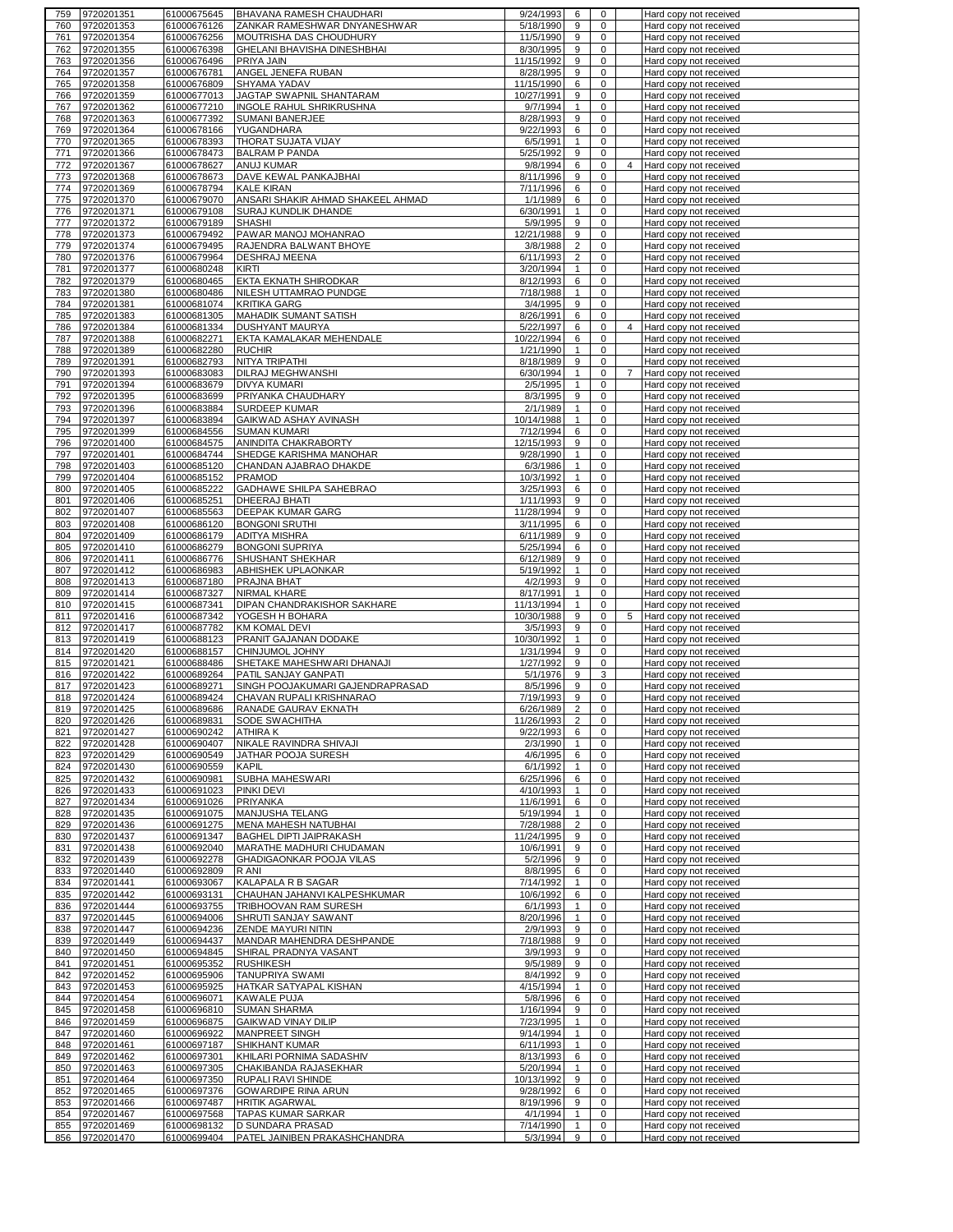| 857        | 9720201471                   | 61000699584                | ROSHAN BHIMRAO INGALE                               | 8/18/1994              | $\mathbf{1}$                     | $\mathbf 0$                | Hard copy not received                           |
|------------|------------------------------|----------------------------|-----------------------------------------------------|------------------------|----------------------------------|----------------------------|--------------------------------------------------|
| 858        | 9720201472                   | 61000699900                | AIVALE DINESH SHAMRAO                               | 11/8/1992              | $\mathbf{1}$                     | 0                          | Hard copy not received                           |
| 859        | 9720201473                   | 61000700137                | KAULASKAR NAGNATH NARSINGRAO                        | 1/1/1990               | $\mathbf{1}$                     | $\mathbf 0$                | Hard copy not received                           |
| 860        | 9720201475                   | 61000700426<br>61000701002 | VALVI ANKUSH SAMERSING                              | 6/9/1996<br>1/10/1992  | $\overline{2}$<br>$\overline{2}$ | $\mathbf 0$<br>0           | Hard copy not received                           |
| 861<br>862 | 9720201476<br>9720201477     | 61000701164                | SAVITA BALWANT BHOYE<br><b>DIVYA VINU JOY</b>       | 7/31/1995              | 9                                | 0                          | Hard copy not received<br>Hard copy not received |
| 863        | 9720201478                   | 61000701473                | <b>BASANT TOPNO</b>                                 | 5/21/1995              | $\overline{2}$                   | 0                          | Hard copy not received                           |
| 864        | 9720201479                   | 61000701484                | ABHINAV MAURYA                                      | 1/5/1994               | 6                                | $\mathbf 0$                | Hard copy not received                           |
| 865        | 9720201480                   | 61000701556                | <b>PRIYA SHUKLA</b>                                 | 5/8/1996               | 9                                | 0                          | Hard copy not received                           |
| 866        | 9720201481                   | 61000701560                | BINDIYA JITENDRAKUMAR BHATT                         | 5/22/1993              | 9                                | 0                          | Hard copy not received                           |
| 867        | 9720201482                   | 61000701741                | SURAJ KHERWAR                                       | 12/10/1992             | $\overline{c}$                   | 0<br>7                     | Hard copy not received                           |
| 868        | 9720201483                   | 61000701810                | SURAJ RAMU NAGAPURE                                 | 1/24/1993              | $\mathbf{1}$                     | $\mathbf 0$                | Hard copy not received                           |
| 869        | 9720201484                   | 61000701936                | BHADADE NARAYAN BABURAO                             | 8/30/1981              | 6                                | 3                          | Hard copy not received                           |
| 870        | 9720201486                   | 61000702178                | RUPESH SHUBHKARAN PATIL                             | 1/13/1990              | $\mathbf{1}$                     | $\mathbf 0$                | Hard copy not received                           |
| 871<br>872 | 9720201487<br>9720201489     | 61000702298<br>61000703131 | <b>KAPTAN SINGH MEENA</b><br><b>ABHISHEK VERMA</b>  | 6/10/1992<br>5/20/1997 | $\overline{c}$<br>$\mathbf{1}$   | 0<br>$\mathbf 0$           | Hard copy not received<br>Hard copy not received |
| 873        | 9720201490                   | 61000703275                | <b>TEMBHARE ROHIT ASHOK</b>                         | 5/22/1991              | $\mathbf{1}$                     | $\mathbf 0$                | Hard copy not received                           |
| 874        | 9720201491                   | 61000703436                | LIJI T                                              | 5/6/1989               | 6                                | $\mathbf 0$                | Hard copy not received                           |
| 875        | 9720201492                   | 61000703702                | <b>FUL KUMARI</b>                                   | 1/10/1995              | 9                                | $\mathbf 0$                | Hard copy not received                           |
| 876        | 9720201493                   | 61000704249                | <b>MANISHA WAYAL</b>                                | 5/30/1995              | $\overline{2}$                   | $\mathsf 0$                | Hard copy not received                           |
| 877        | 9720201494                   | 61000704346                | PADAYA HETAL                                        | 10/30/1991             | $\mathbf{1}$                     | $\mathbf 0$                | Hard copy not received                           |
| 878        | 9720201495                   | 61000704681                | PRIYANKA GENDLAL BENDULE                            | 12/10/1993             | 6                                | 0                          | Hard copy not received                           |
| 879        | 9720201496                   | 61000704802                | ARJUN HEMBRAM                                       | 9/16/1997              | $\overline{2}$                   | 0                          | Hard copy not received                           |
| 880<br>881 | 9720201498<br>9720201499     | 61000704913<br>61000705190 | CHAVDA SANDEEP LAXMANBHAI<br><b>BHAGYASHREE DEV</b> | 5/18/1990<br>1/23/1993 | $\mathbf{1}$<br>9                | 0<br>$\mathbf 0$           | Hard copy not received<br>Hard copy not received |
| 882        | 9720201500                   | 61000705208                | ADHAVE SANJAY UTTAMRAO                              | 12/6/1991              | $\mathbf{1}$                     | $\mathbf 0$                | Hard copy not received                           |
| 883        | 9720201501                   | 61000705529                | VAWAL RASHMI VIPRADAS                               | 4/1/1991               | 6                                | $\mathbf 0$                | Hard copy not received                           |
| 884        | 9720201502                   | 61000705761                | <b>DANDU MOUNIKA</b>                                | 4/11/1995              | 9                                | $\mathsf 0$                | Hard copy not received                           |
| 885        | 9720201503                   | 61000705823                | PADALWAR AMOL IRANNA                                | 9/3/1989               | 9                                | $\pmb{0}$                  | Hard copy not received                           |
| 886        | 9720201505                   | 61000706359                | <b>JITEN</b>                                        | 2/9/1993               | $\mathbf{1}$                     | 0                          | Hard copy not received                           |
| 887        | 9720201506                   | 61000706518                | MADHURI RAMSING KHANDALE                            | 7/14/1993              | 9                                | 0                          | NO DOCUMENT ENCLOSE                              |
| 888        | 9720201509                   | 61000707293                | DONGRE ABHAY MAHENDRA                               | 9/1/1991               | $\mathbf{1}$                     | $\pmb{0}$                  | Hard copy not received                           |
| 889        | 9720201510                   | 61000707510                | <b>SUPRIYA</b>                                      | 2/19/1989              | 6                                | $\mathbf 0$                | NO DOCUMENT ENCLOSE                              |
| 890<br>891 | 9720201511<br>9720201512     | 61000707656<br>61000707725 | <b>ANJALIMS</b><br>LALIT                            | 9/19/1994<br>5/7/1988  | 6<br>$\mathbf{1}$                | 0<br>0                     | Hard copy not received<br>Hard copy not received |
| 892        | 9720201513                   | 61000708279                | HEMANT SIDHARTH SHIRSATH                            | 6/5/1994               | $\mathbf{1}$                     | 0                          | Hard copy not received                           |
| 893        | 9720201514                   | 61000708432                | AMIT KUMAR UPADHYAY                                 | 8/3/1991               | 9                                | $\mathbf 0$                | Hard copy not received                           |
| 894        | 9720201516                   | 61000708746                | PRADNYALI VIJAY VARTAK                              | 7/5/1995               | 9                                | $\mathbf 0$                | Hard copy not received                           |
| 895        | 9720201517                   | 61000708815                | <b>LAGAD SANKET KAILAS</b>                          | 6/18/1994              | 9                                | $\mathbf 0$                | NO DOCUMENT ENCLOSE                              |
| 896        | 9720201519                   | 61000709871                | ARUNKUMAR                                           | 6/6/1995               | $\mathbf{1}$                     | $\mathbf 0$                | Hard copy not received                           |
| 897        | 9720201520                   | 61000710405                | <b>DWARIKA PRASAD</b>                               | 7/2/1994               | 9                                | $\mathbf 0$                | Hard copy not received                           |
| 898        | 9720201521                   | 61000710921                | PARVATI DEVI                                        | 8/7/1992               | $\mathbf{1}$                     | 0                          | Hard copy not received                           |
| 899        | 9720201522                   | 61000711046                | CHALKE SAMIDHA SANTOSH                              | 7/20/1995              | 6                                | $\mathbf 0$                | Hard copy not received                           |
| 900<br>901 | 9720201523<br>9720201524     | 61000711462<br>61000712210 | CHINTHALA UDAY CHANDRA<br>KARUNA BABULAL SUTHAR     | 6/13/1991<br>6/10/1995 | 6<br>9                           | $\mathbf 0$<br>$\mathsf 0$ | Hard copy not received                           |
| 902        | 9720201525                   | 61000712230                | <b>UMESH CHANDER</b>                                | 6/10/1979              | 6                                | 3                          | Hard copy not received<br>Hard copy not received |
| 903        | 9720201526                   | 61000712277                | MOHAMMAD KASIM                                      | 4/6/1993               | 6                                | $\mathbf 0$                | $\overline{7}$<br>Hard copy not received         |
| 904        | 9720201527                   | 61000712341                | BALASARIYA RIPAL MAHESHKUMAR                        | 12/19/1995             | $\mathbf{1}$                     | $\mathbf 0$                | Hard copy not received                           |
| 905        | 9720201528                   | 61000712657                | <b>RAHUL KUMAR</b>                                  | 3/20/1994              | $\mathbf{1}$                     | $\mathbf 0$                | Hard copy not received                           |
| 906        | 9720201530                   | 61000713187                | <b>RUKSANA KAUSER F</b>                             | 12/5/1994              | 9                                | $\mathbf 0$                | Hard copy not received                           |
| 907        | 9720201531                   | 61000713219                | <b>TEJAVATH KUMAR</b>                               | 5/21/1989              | $\overline{2}$                   | $\mathbf 0$                | Hard copy not received                           |
| 908        | 9720201532                   | 61000713752                | <b>JAIKLANG NARZARY</b>                             | 7/22/1994              | $\overline{2}$                   | $\mathbf 0$                | Hard copy not received                           |
| 909        | 9720201533                   | 61000713936                | BYRAM KUMARA SWAMY                                  | 4/10/1992              | $\mathbf{1}$                     | 0                          | Hard copy not received                           |
| 910<br>911 | 9720201534<br>9720201535     | 61000714004<br>61000714109 | POOJA PARSHURAM KSHIRSAGAR<br>SHASWATI BAKSHI       | 4/5/1994<br>9/26/1995  | 6<br>9                           | $\mathbf 0$<br>0           | Hard copy not received<br>Hard copy not received |
| 912        | 9720201537                   | 61000714762                | <b>RUBY</b>                                         | 3/1/1993               | 9                                | 0                          | Hard copy not received                           |
| 913        | 9720201538                   | 61000714966                | NAGARGOJE KIRTI MAHADEO                             | 12/5/1989              | 6                                | 0                          | Hard copy not received                           |
| 914        | 9720201539                   | 61000715103                | BASAVA PRASANNA SAI                                 | 7/21/1996              | 9                                | 0                          | Hard copy not received                           |
| 915        | 9720201540                   | 61000715591                | INGALE ABHIJIT RAVINDRA                             | 2/17/1994              | $\mathbf{1}$                     | 0                          | Hard copy not received                           |
| 916        | 9720201542                   |                            |                                                     |                        |                                  |                            |                                                  |
| 917        | 9720201543                   | 61000716051                | <b>BWHISAR KACHARI</b>                              | 1/16/1993              | $\overline{2}$                   | 0                          | Hard copy not received                           |
| 918        |                              | 61000716233                | <b>IKHANDARE VAISHALI DEVIDAS</b>                   | 5/4/1993               |                                  | 0                          | Hard copy not received                           |
|            | 9720201544                   | 61000716306                | JADHAV SANDESH BHAGWAN                              | 4/17/1995              | $\mathbf{1}$                     | 0                          | Hard copy not received                           |
| 919        | 9720201545                   | 61000716381                | NADKAR SWATI SANJEEVAN                              | 9/27/1993              | 6                                | $\mathbf 0$                | Hard copy not received                           |
| 920        | 9720201546                   | 61000716404                | <b>BARAPATRE KIRANKUMAR WASUDEO</b>                 | 8/7/1988               | 6                                | $\mathbf 0$                | $\overline{4}$<br>Hard copy not received         |
| 921        | 9720201547                   | 61000716733                | ANUP ABHIMAN NALAWADE<br>SINGH ANJALI ASHOKKUMAR    | 4/10/1991              | 9<br>9                           | 0<br>$\mathbf 0$           | Hard copy not received                           |
| 922<br>923 | 9720201548<br>9720201550     | 61000716753<br>61000717160 | PRAKASH AKARAM LAVHATE                              | 11/25/1990<br>2/1/1991 | 9                                | $\mathbf 0$                | Hard copy not received<br>Hard copy not received |
| 924        | 9720201551                   | 61000717161                | <b>DILIP JATAV</b>                                  | 1/24/1992              | $\mathbf{1}$                     | $\mathbf 0$                | Hard copy not received                           |
| 925        | 9720201552                   | 61000717390                | <b>DIKSHA TIWARI</b>                                | 5/7/1991               | 9                                | $\mathbf 0$                | Hard copy not received                           |
| 926        | 9720201553                   | 61000717510                | SAGAR NIVRUTTI RASKAR                               | 10/7/1992              | 9                                | $\mathsf 0$                | Hard copy not received<br>$\overline{4}$         |
| 927        | 9720201554                   | 61000717532                | SUNIL BABAN SHINDE                                  | 11/3/1979              | 9                                | 3                          | Hard copy not received                           |
| 928        | 9720201555                   | 61000717544                | PAWAR NAYAN BHAGWAN                                 | 6/24/1991              | 9                                | $\mathbf 0$                | Hard copy not received                           |
| 929        | 9720201556                   | 61000717660                | SHINDE NITIN BALASAHEB<br><b>SURAJIT MAL</b>        | 7/1/1994               | 6                                | $\mathbf 0$<br>0           | Hard copy not received                           |
| 930<br>931 | 9720201557<br>9720201564     | 61000717781<br>61000719064 | <b>MADHURI</b>                                      | 12/3/1993<br>9/18/1991 | $\mathbf{1}$<br>9                | $\mathbf 0$                | Hard copy not received<br>Hard copy not received |
| 932        | 9720201565                   | 61000719203                | ARYAJA PR                                           | 3/3/1995               | 6                                | 0                          | Hard copy not received                           |
| 933        | 9720201566                   | 61000719595                | DEEPAK KUMAR                                        | 10/22/1994             | $\mathbf{1}$                     | $\mathbf 0$                | Hard copy not received                           |
| 934        | 9720201567                   | 61000719706                | JAPUNGSAR BASUMATARY                                | 9/25/1994              | $\overline{c}$                   | $\pmb{0}$                  | Hard copy not received                           |
| 935        | 9720201568                   | 61000719983                | <b>HARISH GAGAN R</b>                               | 2/1/1996               | 6                                | $\mathbf 0$                | Hard copy not received                           |
| 936        | 9720201570                   | 61000720434                | <b>LOLI PFOKRENI</b>                                | 3/20/1995              | $\overline{c}$                   | $\mathbf 0$                | Hard copy not received                           |
| 937        | 9720201571                   | 61000720617                | ANTO TOM GEORGE                                     | 3/4/1992               | 9                                | 0                          | Hard copy not received                           |
| 938        | 9720201572                   | 61000721517                | ARSHIYA SULTANA                                     | 3/20/1996              | 9<br>9                           | 0<br>$\mathbf 0$           | Hard copy not received<br>NO EQ                  |
| 939<br>940 | 9720201573<br>9720201574     | 61000721686<br>61000721712 | <b>JAGRATI SHUKLA</b><br>SAHARE DIPAK DEVIDAS       | 9/9/1995<br>8/13/1988  | 9                                | 0                          | Hard copy not received                           |
| 941        | 9720201575                   | 61000721766                | AMRITA CHAUDHARY                                    | 12/28/1989             | $\mathbf{1}$                     | $\mathbf 0$                | Hard copy not received                           |
| 942        | 9720201576                   | 61000722242                | SREEDEVIBS                                          | 2/22/1995              | 9                                | 0                          | Hard copy not received                           |
| 943        | 9720201577                   | 61000722251                | VANKADOTH RAMESH                                    | 6/14/1983              | $\overline{c}$                   | 0                          | OVER AGE                                         |
| 944        | 9720201579                   | 61000722938                | DHARMADHIKARI PRANITA PRADIP                        | 12/25/1991             | 9                                | 0                          | Hard copy not received                           |
| 945        | 9720201580                   | 61000722951                | PARULBEN RAMESHCHANDRA SOLANKI                      | 2/28/1994              | $\mathbf{1}$                     | $\mathbf 0$                | Hard copy not received                           |
| 946        | 9720201582                   | 61000723401                | RATHOD KAJAL BALDEV                                 | 9/28/1994              | 6                                | 0                          | Hard copy not received                           |
| 947        | 9720201583                   | 61000723600                | KIRAN YASHWANT BORSE                                | 6/21/1994              | $\overline{2}$                   | $\mathbf 0$                | $\overline{7}$<br>Hard copy not received         |
| 948<br>949 | 9720201584                   | 61000723654                | PATIL SONAM SOPAN                                   | 6/7/1991<br>11/1/1990  | 9<br>2                           | $\mathbf 0$<br>$\mathbf 0$ | Hard copy not received                           |
| 950        | 9720201585<br>9720201586     | 61000723666<br>61000723677 | BORSE NAVNATH MAHADU<br><b>SOMI GUPTA</b>           | 6/8/1994               | 9                                | $\mathbf 0$                | Hard copy not received<br>Hard copy not received |
| 951        | 9720201587                   | 61000723768                | GHUGE GANESH RAMPRASAD                              | 8/30/1988              | 9                                | $\mathbf 0$                | Hard copy not received                           |
| 952        | 9720201588                   | 61000723940                | <b>POOJA</b>                                        | 3/27/1994              | $\mathbf{1}$                     | 0                          | Hard copy not received                           |
| 953        | 9720201589<br>954 9720201590 | 61000724041<br>61000724278 | KHARAT RAHUL SUDESH<br>SHAH VAIBHAVIBAHEN           | 4/25/1991<br>8/25/1993 | $\mathbf{1}$<br>$\mathbf{1}$     | $\mathbf 0$<br>$\mathbf 0$ | Hard copy not received<br>Hard copy not received |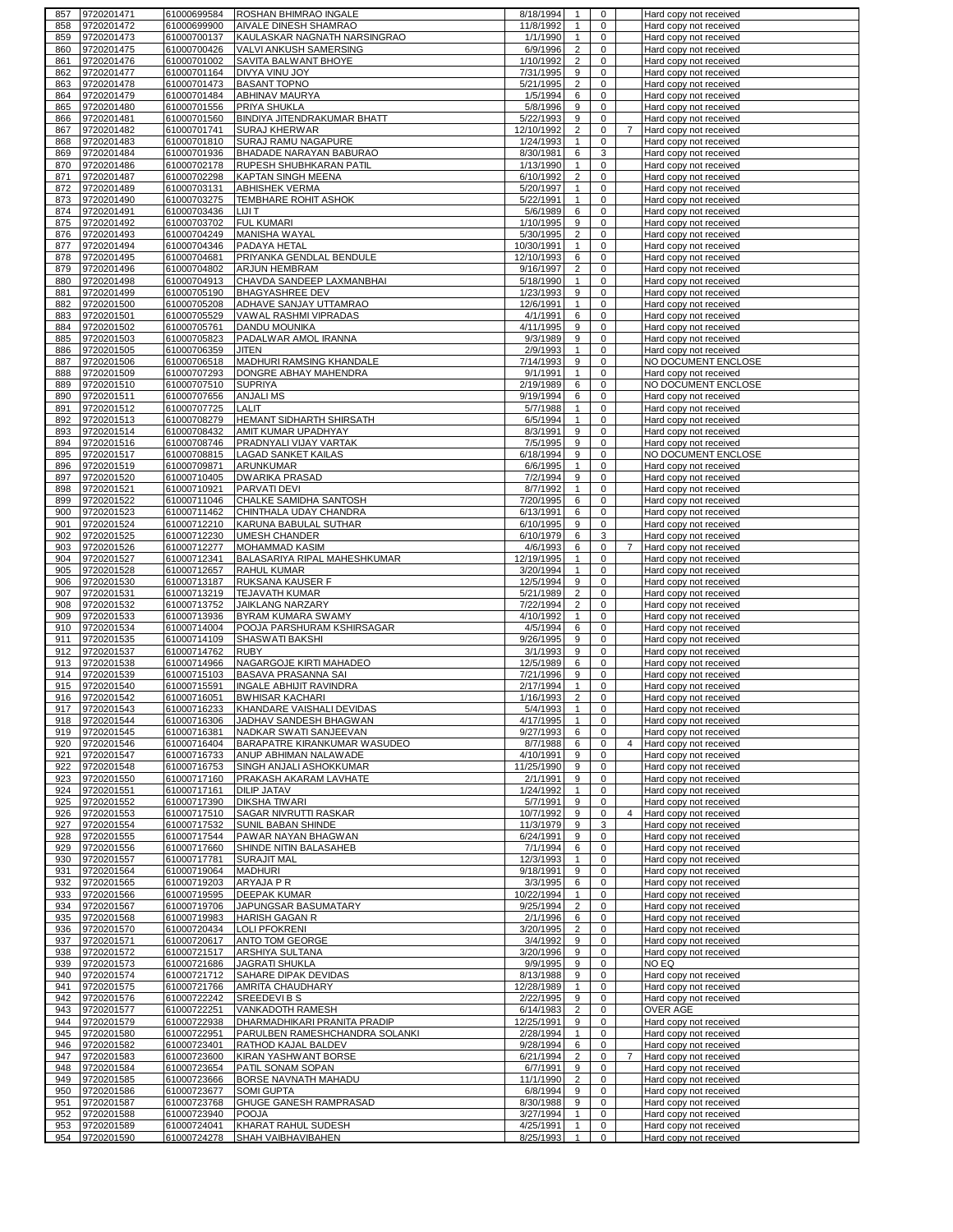| 955  | 9720201591                    | 61000724281                | AMRAO PRAVIN KADUBA                   | 8/31/1988              | 1                              | 0           | Hard copy not received                           |
|------|-------------------------------|----------------------------|---------------------------------------|------------------------|--------------------------------|-------------|--------------------------------------------------|
| 956  | 9720201592                    | 61000724415                | <b>VINAYAK</b>                        | 4/1/1991               | 9                              | $\mathbf 0$ | Hard copy not received                           |
| 957  | 9720201593                    | 61000724491                | SAPKAL SANDHYA NAMDEO                 | 11/8/1989              | 9                              | 0           | Hard copy not received                           |
| 958  | 9720201594                    | 61000724902                | <b>SUSMITA GUPTA</b>                  | 5/21/1992              | 9                              | 0           | NO EQ                                            |
| 959  | 9720201595                    | 61000725194                | <b>M PRIYANKA</b>                     | 7/10/1994              | 9                              | 0           | Hard copy not received                           |
|      |                               |                            |                                       |                        |                                |             |                                                  |
| 960  | 9720201596                    | 61000725209                | PALLAVI ASHOK KAMBLE                  | 6/20/1989              | $\mathbf{1}$                   | 0           | Hard copy not received                           |
| 961  | 9720201597                    | 61000725265                | ARUNA GANAPATI NAIK                   | 8/8/1994               | 6                              | 0           | Hard copy not received                           |
| 962  | 9720201598                    | 61000725347                | JAGANNADHA APPALAKONDA                | 5/26/1995              | 9                              | 0           | Hard copy not received                           |
| 963  | 9720201599                    | 61000725655                | <b>TOKARE AAKASH RAVI</b>             | 1/4/1995               | $\overline{c}$                 | 0           | Hard copy not received                           |
| 964  | 9720201600                    | 61000725798                | MESHRAM AMOL SURAJ                    | 2/20/1990              | $\mathbf{1}$                   | 0           | Hard copy not received                           |
| 965  | 9720201601                    | 61000725879                | SADHANA                               | 5/5/1993               | 9                              | 0           | Hard copy not received                           |
| 966  | 9720201602                    | 61000726094                | MANUSREE BASAK                        | 1/15/1994              | 9                              | 0           | Hard copy not received                           |
|      | 9720201603                    | 61000726325                | <b>TAKAR GYADI</b>                    | 9/5/1993               | $\overline{2}$                 | 0           |                                                  |
| 967  |                               |                            |                                       |                        |                                |             | Hard copy not received                           |
| 968  | 9720201604                    | 61000726439                | RAVISHEKHAR KUMAR                     | 10/20/1993             | $\mathbf{1}$                   | 0           | Hard copy not received                           |
| 969  | 9720201607                    | 61000726527                | <b>LINCY FERNANDEZ</b>                | 12/13/1995             | 6                              | 0           | Hard copy not received                           |
| 970  | 9720201608                    | 61000726599                | RATHOD VINAYKUMAR MANUBHAI            | 12/17/1994             | 1                              | 0           | Hard copy not received                           |
| 971  | 9720201609                    | 61000726838                | NAYANA SANDESH SHERE                  | 6/1/1988               | 9                              | 0           | Hard copy not received                           |
| 972  | 9720201610                    | 61000726904                | CHERRIPELLI SRAVAN KUMAR              | 12/21/1994             | $\mathbf{1}$                   | 0           | Hard copy not received                           |
| 973  | 9720201611                    | 61000727014                | SUMEDH SHRIKRUSHNA PALASPAGAR         | 2/11/1987              | $\mathbf{1}$                   | 0           | Hard copy not received                           |
|      |                               |                            | <b>MADABATHULA ANUSHA</b>             |                        | 6                              | 0           | Hard copy not received                           |
| 974  | 9720201613                    | 61000728185                |                                       | 4/8/1994               |                                |             |                                                  |
| 975  | 9720201614                    | 61000728451                | MUKESH KUMAR PRASAD                   | 1/19/1991              | 9                              | 0           | Hard copy not received                           |
| 976  | 9720201615                    | 61000728483                | KAMLESH SHRIKRISHNA YADAV             | 12/8/1992              | 9                              | 0           | Hard copy not received                           |
| 977  | 9720201616                    | 61000728547                | <b>KIRAN SAHNI</b>                    | 6/13/1991              | 6                              | 0           | Hard copy not received                           |
| 978  | 9720201617                    | 61000728719                | <b>G JAYASREE</b>                     | 6/19/1994              | 9                              | 0           | Hard copy not received                           |
| 979  | 9720201619                    | 61000729040                | RASHMI MOTILAL PAL                    | 5/30/1996              | 9                              | $\mathbf 0$ | Hard copy not received                           |
| 980  | 9720201620                    | 61000729079                | CHITTILAPILLY CHRISTINA THOMAS        | 4/15/1998              | 9                              | 0           | Hard copy not received                           |
| 981  | 9720201621                    |                            | <b>SAKSHIKA</b>                       | 8/28/1990              | $\mathbf{1}$                   | $\mathbf 0$ |                                                  |
|      |                               | 61000729087                |                                       |                        |                                |             | Hard copy not received                           |
| 982  | 9720201622                    | 61000729211                | <b>PRAJAKTA</b>                       | 1/7/1995               | 6                              | 0           | Hard copy not received                           |
| 983  | 9720201623                    | 61000729630                | <b>SANJIV KUMAR</b>                   | 3/3/1995               | $\mathbf{1}$                   | 0           | Hard copy not received                           |
| 984  | 9720201624                    | 61000729758                | GHOGARE DIPALI DATTATRAYA             | 11/10/1990             | 9                              | 0           | Hard copy not received                           |
| 985  | 9720201625                    | 61000730007                | PUSHPALATHA M                         | 5/6/1992               | 9                              | 0           | Hard copy not received                           |
| 986  | 9720201626                    | 61000730029                | PRADIP PANDURANG BHUSARE              | 1/22/1995              | $\overline{2}$                 | 0           | Hard copy not received                           |
| 987  | 9720201627                    | 61000730075                | DIKSHA SHAMBABU KUTHE                 | 2/13/1995              | 6                              | 0           |                                                  |
|      |                               |                            |                                       |                        |                                |             | Hard copy not received                           |
| 988  | 9720201628                    | 61000730263                | <b>VANKAR ANILBHAI</b>                | 5/22/1991              | $\mathbf{1}$                   | 0           | Hard copy not received                           |
| 989  | 9720201629                    | 61000730334                | MAKWANA RAMESHBHAI GOVINDBHAI         | 9/21/1990              | $\mathbf{1}$                   | 0           | Hard copy not received                           |
| 990  | 9720201631                    | 61000730401                | <b>SANDEEP KUMAR</b>                  | 7/27/1992              | $\mathbf{1}$                   | 0           | Hard copy not received                           |
| 991  | 9720201632                    | 61000730413                | <b>UKE RAJESH SOMAJI</b>              | 9/26/1988              | $\mathbf{1}$                   | 0           | Hard copy not received                           |
| 992  | 9720201633                    | 61000730747                | <b>RAJATHIN</b>                       | 5/30/1995              | $\mathbf{1}$                   | 0           | Hard copy not received                           |
| 993  | 9720201636                    | 61000730953                | <b>BARKHA SONI</b>                    | 8/14/1996              | 9                              | 0           | Hard copy not received                           |
|      |                               |                            |                                       |                        |                                |             |                                                  |
| 994  | 9720201637                    | 61000731044                | KANTALE ATUL BHIKAJI                  | 4/5/1991               | $\mathbf{1}$                   | 0           | Hard copy not received                           |
| 995  | 9720201639                    | 61000731830                | <b>SONI KRUPA</b>                     | 1/19/1992              | 9                              | 0           | Hard copy not received                           |
| 996  | 9720201640                    | 61000731842                | NIRAJ KUMAR                           | 12/13/1992             | 9                              | 0           | Hard copy not received                           |
| 997  | 9720201641                    | 61000731905                | MUKESH KUMAR RAJAK                    | 1/15/1990              | $\mathbf{1}$                   | 0           | Hard copy not received                           |
| 998  | 9720201642                    | 61000732211                | MRIGNAYANI HEMBRAM                    | 6/13/1994              | $\overline{2}$                 | 0           | Hard copy not received                           |
| 999  | 9720201643                    | 61000732497                | <b>ABDUL AZIZ</b>                     | 5/12/1992              | 9                              | 0<br>4      | Hard copy not received                           |
|      | 9720201644                    |                            |                                       |                        |                                | 0           |                                                  |
| 1000 |                               | 61000732548                | <b>SHLOK VIJAY</b>                    | 8/10/1993              | 9                              |             | Hard copy not received                           |
| 1001 | 9720201647                    | 61000733107                | <b>NISHANT SINGH</b>                  | 8/28/1994              | $\mathbf{1}$                   | 0           | Hard copy not received                           |
| 1002 | 9720201648                    | 61000733405                | SUKHWINDER SINGH                      | 2/13/1993              | 9                              | 0           | Hard copy not received                           |
|      |                               |                            |                                       |                        |                                |             |                                                  |
| 1003 | 9720201649                    | 61000733481                | <b>SATYA PAL</b>                      | 3/21/1990              | 1                              | 0           | Hard copy not received                           |
|      |                               |                            |                                       |                        |                                | 0           |                                                  |
| 1004 | 9720201650                    | 61000733536                | <b>MADHURI</b>                        | 8/15/1996              | 9                              |             | Hard copy not received                           |
| 1005 | 9720201651                    | 61000733668                | <b>DOLAMANI MALLIK</b>                | 4/23/1997              | $\overline{2}$                 | 0           | Hard copy not received                           |
| 1006 | 9720201652                    | 61000733743                | JULME SNEHAL HARIDAS                  | 3/28/1993              | $\mathbf{1}$                   | $\mathbf 0$ | Hard copy not received                           |
| 1007 | 9720201653                    | 61000734067                | SLESHA SURESH PASHTE                  | 3/24/1991              | 6                              | 0           | Hard copy not received                           |
| 1008 | 9720201654                    | 61000734183                | NANNAWARE BHASKAR VASANTA             | 2/17/1993              | $\overline{2}$                 | $\mathbf 0$ | Hard copy not received                           |
| 1009 | 9720201655                    | 61000734299                | PRACHI NANDY                          | 8/29/1994              | 9                              | 0           | Hard copy not received                           |
| 1010 | 9720201656                    | 61000734302                | SURENDRA GIRI                         | 2/8/1983               | 9                              | 3           | Hard copy not received                           |
|      |                               |                            |                                       | 2/25/1996              | 9                              | 0           |                                                  |
|      | 1011 9720201657               | 61000734333                | <b>ANU KUMARI</b>                     |                        |                                |             | Hard copy not received                           |
| 1012 | 9720201659                    | 61000735480                | <b>ADBHUT PRATAP SINGH</b>            | 11/2/1992              | 6                              | 0           | Hard copy not received                           |
| 1013 | 9720201660                    | 61000735789                | VAZAREKAR ANURADHA SURESH             | 1/13/1994              | 9                              | 0           | Hard copy not received                           |
|      | 1014 9720201661               | 61000735827                | <b>DOLA SUNDEEP</b>                   | 7/4/1991               | $\mathbf{1}$                   | 0           | Hard copy not received                           |
|      | 1015 9720201663               | 61000736186 JAYARAJ D T    |                                       | 7/14/1985              | 9                              | 3           | Hard copy not received                           |
|      | 1016 9720201664               | 61000736217                | <b>K RAMYA</b>                        | 7/23/1996              | 9                              | 0           | Hard copy not received                           |
|      | 1017 9720201665               | 61000736302                | ANU AUGUSTINE                         | 11/1/1990              | 9                              | 0           | Hard copy not received                           |
|      |                               |                            | <b>DEEPALI VARSHNEY</b>               |                        | 9                              | 0           | Hard copy not received                           |
|      | 1018 9720201666               | 61000736470                |                                       | 5/7/1996               |                                |             |                                                  |
|      | 1019 9720201667               | 61000736520                | PATOLE SURESH VISHNU                  | 5/21/1992              | $\mathbf{1}$                   | 0           | Hard copy not received                           |
|      | 1020 9720201668               | 61000736534                | SURADKAR ANKUSH RANGNATH              | 6/27/1991              | $\mathbf{1}$                   | 0           | Hard copy not received                           |
|      | 1021 9720201669               | 61000736866                | RICHA UPADHYAY                        | 1/3/1993               | 9                              | 0           | Hard copy not received                           |
|      | 1022 9720201670               | 61000736948                | SANE AYUSHI SANJAY SEJAL              | 11/17/1993             | 9                              | 0           | Hard copy not received                           |
| 1023 | 9720201671                    | 61000737012                | PAWAR SUKANYA DIGAMBAR                | 8/1/1993               | 9                              | 0           | Hard copy not received                           |
|      | 1024 9720201672               | 61000737279                | <b>NEHA NEGI</b>                      | 7/5/1991               | 9                              | 0           | Hard copy not received                           |
|      | 1025 9720201673               | 61000737422                | MUHAMMED SHAKKIR K                    | 10/10/1993             | 6                              | 0           | Hard copy not received                           |
|      | 1026 9720201674               | 61000737539                | SINGH MADHU UGRASEN                   | 12/7/1992              | 9                              | 0           | Hard copy not received                           |
|      |                               |                            |                                       |                        |                                |             |                                                  |
|      | 1027 9720201675               | 61000737621                | <b>DIVYA GAIHAR</b>                   | 10/11/1993             | 9                              | 0           | Hard copy not received                           |
|      | 1028 9720201678               | 61000737752                | <b>MAMATHA HARIDAS</b>                | 1/4/1996               | 9                              | 0           | Hard copy not received                           |
|      | 1029 9720201680               | 61000738169                | RAGISHA M                             | 5/31/1990              | 6                              | 0           | NO DOCUMENT ENCLOSE                              |
|      | 1030 9720201681               | 61000738262                | <b>BHAGAT KAJOL TATYA</b>             | 12/13/1995             | 9                              | 0           | Hard copy not received                           |
|      | 1031 9720201682               | 61000738292                | DOLASE SHYAM APPASAHEB                | 8/14/1992              | $\mathbf{1}$                   | $\mathbf 0$ | Hard copy not received                           |
|      | 1032 9720201683               | 61000738371                | <b>GHORUDE VIDYA KISHOR</b>           | 4/9/1996               | 9                              | 0           | Hard copy not received                           |
|      |                               |                            |                                       |                        |                                | $\mathbf 0$ |                                                  |
|      | 1033 9720201684               | 61000738553                | <b>REVATHIS</b>                       | 1/3/1996               | 6                              |             | Hard copy not received                           |
|      | 1034 9720201685               | 61000738578                | SALADI MANJULA VANI                   | 7/10/1994              | $\mathbf{1}$                   | 0           | Hard copy not received                           |
|      | 1035 9720201686               | 61000738627                | SURESH A                              | 5/5/1995               | $\mathbf{1}$                   | 0           | Hard copy not received                           |
|      | 1036 9720201687               | 61000738664                | CHOUDHARY RAKESH KUMAR                | 9/24/1987              | $\mathbf{1}$                   | 0           | Hard copy not received                           |
|      | 1037 9720201688               | 61000738683                | KADAM PRADNYA RAMESH                  | 11/26/1992             | $\mathbf{1}$                   | 0           | Hard copy not received                           |
|      | 1038 9720201689               | 61000738708                | PREETY SOLANKI                        | 9/26/1992              | 9                              | 0           | Hard copy not received                           |
|      | 1039 9720201690               | 61000738745                | KAMBLE AMISH JANARDHAN USHA           | 1/21/1995              | $\mathbf{1}$                   | $\mathbf 0$ | Hard copy not received                           |
|      |                               |                            |                                       |                        |                                |             |                                                  |
|      | 1040 9720201691               | 61000738747                | SHREEDHARA T                          | 9/5/1996               | $\overline{2}$                 | 0           | Hard copy not received                           |
|      | 1041 9720201692               | 61000738886                | SONAWANE DINESH PRABHAKAR             | 11/18/1991             | $\mathbf{1}$                   | 0           | Hard copy not received                           |
|      | 1042 9720201693               | 61000739105                | SARAVANAN                             | 5/7/1991               | 6                              | 0           | Hard copy not received                           |
|      | 1043 9720201695               | 61000739185                | UGALE MANGESH GANESH                  | 6/1/1995               | $\mathbf{1}$                   | 0           | Hard copy not received                           |
|      | 1044 9720201697               | 61000739359                | ELLU I MADHAVI LATHA                  | 6/15/1994              | 9                              | 0           | Hard copy not received                           |
|      | 1045 9720201698               | 61000739474                | PRATIBHA H S                          | 2/9/1984               | 6                              | 0           | Hard copy not received                           |
|      | 1046 9720201699               | 61000739508                | MANKAR ANKITA AKSHAYCHAND             | 11/4/1996              | $\mathbf{1}$                   | 0           | Hard copy not received                           |
|      |                               |                            |                                       |                        |                                | 0           |                                                  |
|      | 1047 9720201700               | 61000739778                | <b>BUDHRAY SOREN</b>                  | 5/2/1992               | $\overline{2}$                 |             | Hard copy not received                           |
| 1048 | 9720201701                    | 61000739832                | <b>KEDAR PRASAD MEENA</b>             | 7/12/1992              | 2                              | 0           | Hard copy not received                           |
|      | 1049 9720201702               | 61000739889                | <b>DEEPAK KUMAR</b>                   | 3/20/1996              | $\mathbf{1}$                   | 0           | Hard copy not received                           |
| 1050 | 9720201703                    | 61000740053                | PALAV POOJA GAJANAN                   | 5/4/1994               | 9                              | 0           | Hard copy not received                           |
| 1051 | 9720201704<br>1052 9720201705 | 61000740174<br>61000740306 | <b>JYOTI</b><br>WANKHADE NAGSEN GULAB | 1/9/1988<br>12/30/1990 | $\overline{2}$<br>$\mathbf{1}$ | 0<br>0      | Hard copy not received<br>Hard copy not received |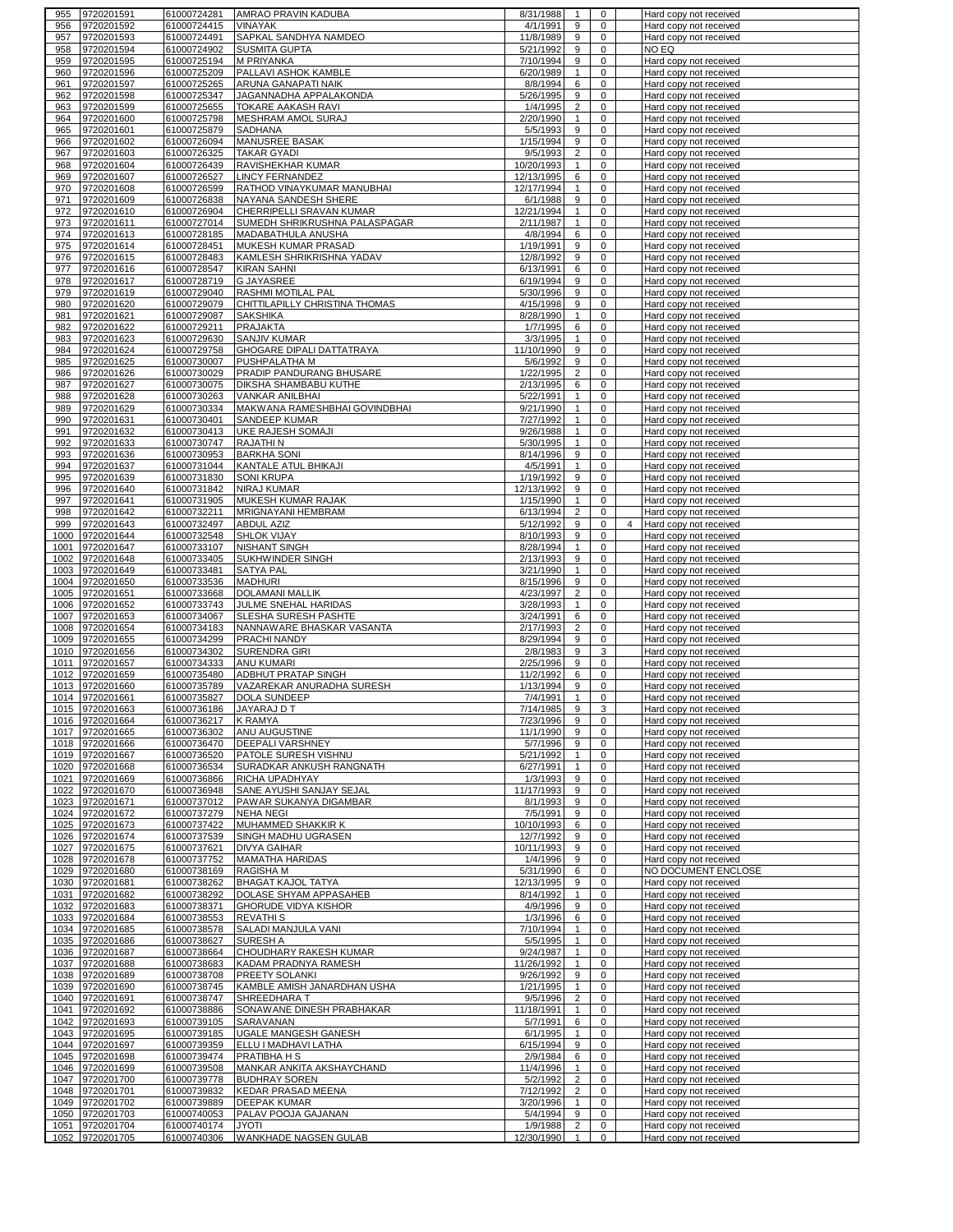| 1053         | 9720201706                         | 61000740426                | <b>RAVI PRAKASH</b>                                 | 3/10/1994               | 1                   | 0                          |                | 4 Hard copy not received                         |
|--------------|------------------------------------|----------------------------|-----------------------------------------------------|-------------------------|---------------------|----------------------------|----------------|--------------------------------------------------|
| 1054         | 9720201707                         | 61000740521                | WATARE MEGHA BALKRISHNA                             | 8/3/1990                | 6                   | 0                          |                | Hard copy not received                           |
| 1055         | 9720201708                         | 61000740542                | <b>KM RAJNI</b>                                     | 3/3/1989                | $\mathbf{1}$        | 0                          |                | Hard copy not received                           |
| 1056         | 9720201710<br>9720201711           | 61000740732                | <b>KRISHNA PRIYA K K</b><br>PREETI UTTAM BANSOD     | 12/30/1993              | 9                   | $\mathbf 0$<br>$\mathbf 0$ |                | Hard copy not received                           |
| 1057<br>1058 | 9720201712                         | 61000740741<br>61000740947 | PATIL ASHOK KRISHANAT                               | 3/3/1994<br>4/20/1990   | $\mathbf{1}$<br>9   | $\mathbf 0$                |                | Hard copy not received<br>Hard copy not received |
| 1059         | 9720201713                         | 61000741191                | PATTAN ISMAIL                                       | 5/6/1993                | 9                   | 0                          | 4              | Hard copy not received                           |
| 1060         | 9720201714                         | 61000741196                | DEEPAK SHAKYAWAR                                    | 10/24/1989              | 9                   | $\mathbf 0$                |                | Hard copy not received                           |
| 1061         | 9720201715                         | 61000741705                | <b>DUSA RAMYA</b>                                   | 7/16/1993               | 6                   | 0                          |                | Hard copy not received                           |
| 1062         | 9720201716                         | 61000741730                | KOMAL SUBHASH KADAM                                 | 6/8/1993                | 9                   | 0                          |                | Hard copy not received                           |
| 1063         | 9720201717                         | 61000741996                | PAYAL ARORA                                         | 7/6/1995                | 9                   | 0                          |                | Hard copy not received                           |
| 1064         | 9720201719                         | 61000742202                | <b>GUNASUNDARI</b>                                  | 5/7/1992                | 6                   | 0                          |                | Hard copy not received                           |
| 1065         | 9720201720                         | 61000742340                | MALASHREE R                                         | 7/1/1993                | 6                   | $\mathbf 0$                |                | Hard copy not received                           |
| 1066         | 9720201721                         | 61000742342                | JARTHA SIREESHA                                     | 8/20/1995               | $\overline{2}$      | $\mathbf 0$                |                | Hard copy not received                           |
| 1067         | 9720201722                         | 61000742346                | MORE SWAPNIL MANOJ                                  | 4/7/1994                | $\overline{2}$      | 0                          |                | Hard copy not received                           |
| 1068<br>1069 | 9720201723<br>9720201724           | 61000743078<br>61000743203 | <b>SRIDHARY</b><br>DHADWAD SANJAY SAKHARAM          | 9/2/1992<br>9/15/1991   | 9<br>$\overline{c}$ | 0<br>$\mathbf 0$           |                | Hard copy not received<br>Hard copy not received |
| 1070         | 9720201725                         | 61000743328                | SUJAYA DEB                                          | 9/19/1994               | 9                   | 0                          |                | Hard copy not received                           |
| 1071         | 9720201726                         | 61000743602                | <b>KUSUM NEGI</b>                                   | 9/3/1991                | 9                   | 0                          |                | Hard copy not received                           |
| 1072         | 9720201727                         | 61000743745                | DHAGE AMOL LILADHAR                                 | 2/4/1990                | 6                   | 0                          |                | Hard copy not received                           |
| 1073         | 9720201729                         | 61000745045                | <b>RAJALEKSHMIRS</b>                                | 7/10/1991               | 9                   | 0                          |                | Hard copy not received                           |
| 1074         | 9720201730                         | 61000745772                | AMBHIRE VARUN YOGESH                                | 4/8/1992                | 6                   | 0                          |                | Hard copy not received                           |
| 1075         | 9720201731                         | 61000746392                | PARMOD KUMAR                                        | 10/11/1990              | $\mathbf{1}$        | 0                          |                | Hard copy not received                           |
| 1076         | 9720201732                         | 61000746949                | MISAL BHUSHAN SANJAY                                | 10/8/1991               | $\mathbf{1}$        | 0                          |                | Hard copy not received                           |
| 1077         | 9720201734                         | 61000747059                | SUNIL YASHWANT GAVALI                               | 11/17/1994              | $\overline{2}$      | 0                          |                | Hard copy not received                           |
| 1078         | 9720201735                         | 61000747246                | SINGH KIRAN INDRABHAN                               | 7/29/1994               | 9                   | 0                          |                | Hard copy not received                           |
| 1079         | 9720201736                         | 61000747272                | SONAWANE NAMRATA ARUN                               | 1/16/1994               | $\mathbf{1}$        | $\mathbf 0$                |                | Hard copy not received                           |
| 1080<br>1081 | 9720201737<br>9720201738           | 61000747304<br>61000747369 | ARCHANA SUDAMA PANDEY<br>RUCHIKA SHARMA             | 5/1/1990<br>8/6/1992    | 9<br>9              | 0<br>0                     |                | Hard copy not received<br>Hard copy not received |
| 1082         | 9720201739                         | 61000747626                | <b>BURRI RAGHAVENDRA</b>                            | 8/15/1995               | $\mathbf{1}$        | 0                          |                | Hard copy not received                           |
| 1083         | 9720201740                         | 61000747629                | MR VINOD NANDARAJ BODAKE                            | 3/2/1989                | 9                   | $\mathbf 0$                |                | Hard copy not received                           |
| 1084         | 9720201741                         | 61000747641                | <b>AKHILA G</b>                                     | 6/10/1995               | 9                   | 0                          |                | Hard copy not received                           |
| 1085         | 9720201742                         | 61000747705                | RAMADEVI PALETI                                     | 5/1/1987                | $\mathbf{1}$        | 0                          |                | Hard copy not received                           |
| 1086         | 9720201743                         | 61000747757                | NAGNATH NARAYAN DEVALE                              | 6/14/1991               | $\overline{c}$      | $\mathbf 0$                |                | Hard copy not received                           |
| 1087         | 9720201744                         | 61000748098                | <b>MUKESH SAINI</b>                                 | 3/27/1996               | 6                   | $\mathbf 0$                |                | Hard copy not received                           |
| 1088         | 9720201745                         | 61000748411                | BHALEKAR SHUBHAM DILIP                              | 10/1/1995               | $\mathbf{1}$        | 0                          |                | Hard copy not received                           |
| 1089         | 9720201747                         | 61000748431                | <b>CHARLES RAYMOND</b>                              | 12/14/1989              | 6                   | 0                          |                | Hard copy not received                           |
| 1090         | 9720201748                         | 61000748556                | SADASHIV CHHABILDAS GAIKWAD                         | 8/3/1993                | $\overline{2}$      | $\mathbf 0$                |                | Hard copy not received                           |
| 1091         | 9720201750                         | 61000748644                | SURYADEO PRAJAPATI                                  | 1/8/1980                | 6                   | 0                          | 4              | Hard copy not received                           |
| 1092         | 9720201752                         | 61000749024                | AMIR KHAN SAIFI                                     | 8/16/1993               | 6                   | 0                          |                | Hard copy not received                           |
| 1093         | 9720201753                         | 61000749136                | BHALERAO JAGRUTI SUNIL                              | 10/6/1992               | $\mathbf{1}$<br>6   | 0<br>0                     |                | Hard copy not received                           |
| 1094<br>1095 | 9720201754<br>9720201755           | 61000749309<br>61000749399 | PREMLATHA K NAIDU<br>MAHESH NILKANTH LONDAL         | 3/7/1994<br>8/17/1996   | 9                   | 0                          |                | Hard copy not received<br>Hard copy not received |
| 1096         | 9720201756                         | 61000749625                | YOGESH                                              | 5/2/1991                | $\mathbf{1}$        | 0                          |                | Hard copy not received                           |
| 1097         | 9720201757                         | 61000749854                | SHIVDATT TRIPATHI                                   | 7/2/1988                | 9                   | 0                          |                | Hard copy not received                           |
| 1098         | 9720201758                         | 61000749971                | BATHULA DILEEP KUMAR                                | 6/1/1988                | $\mathbf{1}$        | $\mathbf 0$                |                | Hard copy not received                           |
| 1099         | 9720201760                         | 61000750127                | KAWLE SHRIRAM OMPRAKASH                             | 10/28/1993              | $\mathbf{1}$        | 0                          |                | Hard copy not received                           |
| 1100         | 9720201761                         | 61000750139                | PINKY KUMARI                                        | 9/29/1995               | $\mathbf{1}$        | 0                          |                | Hard copy not received                           |
| 1101         | 9720201762                         | 61000750429                | SAPATE SWAPNIL BHAGWANRAO                           | 2/13/1989               | $\mathbf{1}$        | 0                          |                | Hard copy not received                           |
| 1102         | 9720201763                         | 61000751059                | PRAJAWAL ASHOK DESAVALE                             | 10/17/1994              | 9                   | 0                          |                | Hard copy not received                           |
| 1103         | 9720201764                         | 61000751214                | MOHAMMED MUSRATH                                    | 5/24/1995               | 6                   | 0                          |                | Hard copy not received                           |
| 1104         | 9720201765                         | 61000751311                | <b>MALOTHU RAMASWAMY</b>                            | 7/23/1993               | $\overline{2}$      | $\mathbf 0$                |                | Hard copy not received                           |
| 1105         | 9720201766                         | 61000751560                | SALMANKHAN ISMAIL PATHAN                            | 8/6/1995                | 9                   | 0                          |                | Hard copy not received                           |
| 1106<br>1107 | 9720201767<br>9720201768           | 61000751767<br>61000751920 | MAKWANA SURESH PREMJIBHAI<br>AADEEP SHARMA          | 1/20/1996<br>11/30/1989 | $\mathbf{1}$<br>9   | 0<br>0                     |                | Hard copy not received<br>Hard copy not received |
| 1108         | 9720201769                         | 61000752104                | <b>PARVATHY SM</b>                                  | 12/23/1995              | 6                   | $\mathbf 0$                |                | Hard copy not received                           |
| 1109         | 9720201770                         | 61000752469                | KIRAN BAJEERAO LAGADE                               | 7/23/1994               | $\mathbf{1}$        | 0                          |                | Hard copy not received                           |
| 1110         | 9720201771                         | 61000753113                | WANKHADE GANGA JAGANNATH                            | 2/6/1990                | $\overline{2}$      | $\mathbf 0$                |                | Hard copy not received                           |
| 1111         | 9720201772                         | 61000753202                | TATWASHIL KISANA SAHARE                             | 3/20/1993               | $\mathbf{1}$        | 0                          |                | Hard copy not received                           |
| 1112         | 9720201773                         | 61000753285                | <b>KAPILDEO</b>                                     | 9/5/1992                | $\mathbf{1}$        | $\mathbf 0$                |                | Hard copy not received                           |
|              | 1113 19720201776                   | 61000753611                | <b>UBALE AKSHAY RAMESH</b>                          | 1/27/1995               |                     | U                          |                | Hard copy not received                           |
|              | 1114 9720201777                    | 61000754064                | <b>PRABHJOT SINGH</b>                               | 9/28/1990               | 9                   | 0                          |                | Hard copy not received                           |
|              | 1115 9720201778                    | 61000754211                | BALU TUKARAM VADEKAR                                | 7/13/1993               | $\overline{2}$      | $\mathbf 0$                |                | Hard copy not received                           |
|              | 1116 9720201779                    | 61000754262                | <b>SURVE PRANIT NILAM</b>                           | 8/24/1991               | 9                   | $\mathbf 0$                |                | Hard copy not received                           |
|              | 1117 9720201781<br>1118 9720201782 | 61000754400<br>61000754467 | RAZIA FATIMA<br><b>DILNAK</b>                       | 12/10/1992<br>9/29/1990 | 9<br>6              | $\mathbf 0$<br>$\mathbf 0$ |                | Hard copy not received<br>Hard copy not received |
|              | 1119 9720201785                    | 61000754956                | DHARAMVEER MEENA                                    | 7/20/1993               | $\overline{2}$      | 0                          |                | Hard copy not received                           |
|              | 1120 9720201786                    | 61000755129                | <b>BRIGIT KERKETTA</b>                              | 9/30/1992               | $\overline{2}$      | 0                          |                | Hard copy not received                           |
|              | 1121 9720201787                    | 61000755284                | SHANTARAM SHIVAJIRAO VALEKAR                        | 12/20/1988              | 9                   | 0                          |                | Hard copy not received                           |
|              | 1122 9720201789                    | 61000755563                | <b>SANDIP THUL</b>                                  | 11/1/1988               | $\mathbf{1}$        | 0                          |                | Hard copy not received                           |
|              | 1123 9720201790                    | 61000755597                | SIVANANDAM                                          | 7/5/1993                | $\mathbf{1}$        | 0                          |                | Hard copy not received                           |
|              | 1124 9720201792                    | 61000755707                | NIKITA JAKHAR                                       | 9/19/1996               | 9                   | 0                          |                | Hard copy not received                           |
| 1125         | 9720201793                         | 61000755857                | ADITI VIJAY SHRINGARE                               | 3/8/1991                | 9                   | $\mathbf 0$                |                | Hard copy not received                           |
|              | 1126 9720201795                    | 61000755944                | GOVINDARAJAN                                        | 1/21/1989               | $\mathbf{1}$        | 0                          |                | Hard copy not received                           |
|              | 1127 9720201796                    | 61000755946                | KHARA NIHAL PARSHOTAMBHAI<br><b>RENJITH KUMAR R</b> | 5/25/1996               | $\mathbf{1}$        | $\mathbf 0$                |                | Hard copy not received                           |
|              | 1128 9720201797<br>1129 9720201798 | 61000756063<br>61000756215 | BAGDE HARSHIT HARISHANKAR                           | 5/10/1988<br>9/23/1992  | 6<br>$\mathbf{1}$   | 0<br>$\mathbf 0$           |                | Hard copy not received<br>Hard copy not received |
|              | 1130 9720201799                    | 61000756399                | KALPANDE ROSHAN SHANTARAM                           | 7/25/1995               | $\mathbf{1}$        | 0                          |                | Hard copy not received                           |
|              | 1131 9720201800                    | 61000756576                | <b>VISHAKHA</b>                                     | 7/20/1994               | 9                   | 0                          |                | Hard copy not received                           |
|              | 1132 9720201801                    | 61000756759                | <b>APARNA SAINI</b>                                 | 6/14/1992               | 6                   | 0                          |                | Hard copy not received                           |
|              | 1133 9720201803                    | 61000757130                | WAGHAMARE PARAM MADHUKAR                            | 6/21/1993               | $\mathbf{1}$        | 0                          |                | Hard copy not received                           |
|              | 1134 9720201804                    | 61000757394                | <b>VINDHYA P S</b>                                  | 5/20/1993               | 6                   | 0                          |                | Hard copy not received                           |
|              | 1135 9720201806                    | 61000757691                | HARDIK DILIPBHAI PARMAR                             | 5/25/1989               | $\mathbf{1}$        | $\mathbf 0$                |                | Hard copy not received                           |
|              | 1136 9720201808                    | 61000758085                | SATISH NAGRE                                        | 8/5/1989                | $\mathbf{1}$        | $\mathbf 0$                |                | Hard copy not received                           |
|              | 1137 9720201809                    | 61000758418                | <b>CHANDRASEKAR P</b>                               | 12/20/1994              | $\overline{2}$      | $\mathbf 0$                |                | Hard copy not received                           |
|              | 1138 9720201810                    | 61000758428                | PARVATHY RAJEEV                                     | 11/26/1990              | 9                   | 0                          |                | Hard copy not received                           |
|              | 1139 9720201812                    | 61000758745                | MAHAMUNE YOGESH DAGDU                               | 10/16/1993              | $\mathbf{1}$        | 0                          |                | Hard copy not received                           |
|              | 1140 9720201813<br>1141 9720201815 | 61000758828<br>61000759047 | DEEPA RAM CHANDER JADHAV<br>RUCHI SHARMA            | 11/9/1991<br>2/5/1995   | 9<br>9              | 0<br>0                     |                | Hard copy not received                           |
|              | 1142 9720201816                    | 61000759357                | CHILUMULA ANAND                                     | 10/1/1995               | $\mathbf{1}$        | 0                          |                | Hard copy not received<br>Hard copy not received |
|              | 1143 9720201817                    | 61000759382                | <b>VISHNU</b>                                       | 7/25/1989               | 6                   | 0                          | $\overline{7}$ | Hard copy not received                           |
|              | 1144 9720201818                    | 61000759538                | SHAIK MODINBHEE                                     | 6/17/1991               | 6                   | 0                          |                | Hard copy not received                           |
|              | 1145 9720201819                    | 61000759564                | AMARDEEP AMBEDKAR                                   | 1/1/1996                | $\mathbf{1}$        | $\mathbf 0$                |                | Hard copy not received                           |
|              | 1146 9720201822                    | 61000760132                | ARAVIND KIRAN D K                                   | 4/3/1996                | $\mathbf{1}$        | 0                          |                | Hard copy not received                           |
|              | 1147 9720201823                    | 61000760306                | <b>NANY</b>                                         | 5/29/1992               | 9                   | 0                          | 4              | Hard copy not received                           |
|              |                                    | 61000761045                | SAHARE SUMEDH JADHAVRAO                             | 10/17/1988              | $\mathbf{1}$        | 0                          |                | Hard copy not received                           |
|              | 1148 9720201825                    |                            |                                                     |                         |                     |                            |                |                                                  |
| 1149<br>1150 | 9720201827<br>9720201828           | 61000761186<br>61000761447 | <b>MATHAVIT</b><br><b>PRABHULKV</b>                 | 5/14/1994<br>5/31/1996  | 6<br>6              | 0<br>0                     |                | Hard copy not received<br>Hard copy not received |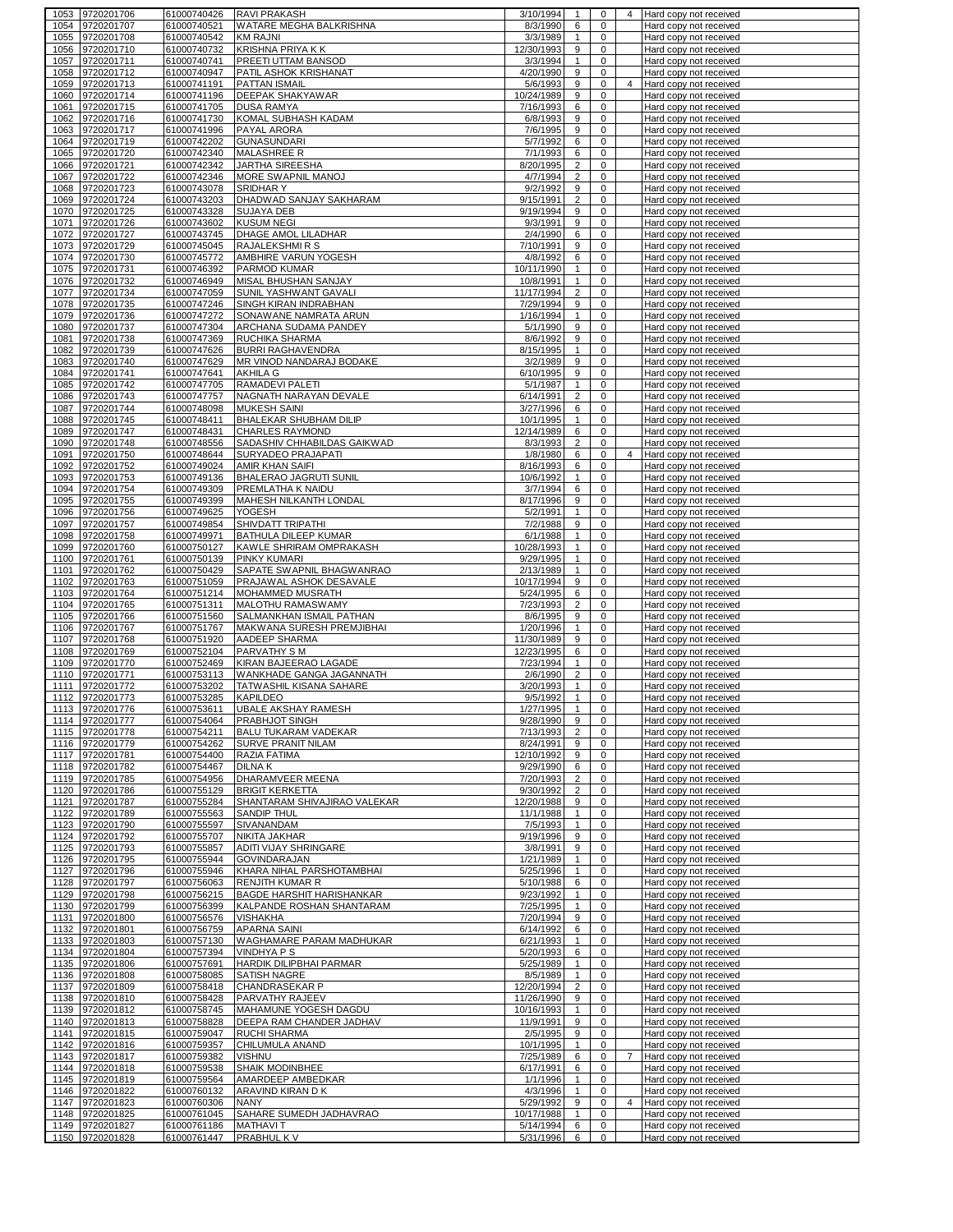|              | 1151 9720201829                    | 61000761480                | DESLI APURVA DIWAKAR                               | 7/6/1995                | 6                            | 0                                  | 7              | Hard copy not received                              |
|--------------|------------------------------------|----------------------------|----------------------------------------------------|-------------------------|------------------------------|------------------------------------|----------------|-----------------------------------------------------|
| 1152         | 9720201830                         | 61000761485                | <b>SWEETY RAJ</b>                                  | 12/5/1991               | $\mathbf{1}$                 | 0                                  |                | Hard copy not received                              |
| 1153         | 9720201831                         | 61000761659                | DHARNE JEEVAN RAMESH                               | 8/14/1996               | $\overline{2}$               | $\mathbf 0$                        |                | Hard copy not received                              |
| 1154         | 9720201832                         | 61000761839                | SHIFA ABDUL MUTHALIF                               | 5/5/1996                | 6                            | $\mathsf 0$                        |                | Hard copy not received                              |
| 1155<br>1156 | 9720201833<br>9720201835           | 61000761909<br>61000762435 | SWAPNIL BHIMRAO JADHAV<br><b>SURAJ KUMAR</b>       | 11/7/1988<br>10/7/1995  | $\mathbf{1}$<br>$\mathbf{1}$ | $\mathbf 0$<br>$\mathbf 0$         | 4              | Hard copy not received<br>Hard copy not received    |
| 1157         | 9720201836                         | 61000762532                | WAGH RAJHANS KACHARU                               | 6/23/1992               | $\mathbf{1}$                 | $\mathbf 0$                        |                | Hard copy not received                              |
| 1158         | 9720201837                         | 61000762605                | <b>LILI BHARTI</b>                                 | 11/1/1995               | 6                            | $\mathbf 0$                        |                | Hard copy not received                              |
| 1159         | 9720201838                         | 61000762634                | LAXMAN LANJEWAR                                    | 12/3/1994               | $\mathbf{1}$                 | 0                                  |                | Hard copy not received                              |
| 1160         | 9720201839                         | 61000762674                | VARMA PRASANT KUMAR                                | 8/10/1994               | $\mathbf{1}$                 | $\mathbf 0$                        |                | Hard copy not received                              |
| 1161         | 9720201840                         | 61000762678                | ANJU RAJAN                                         | 7/8/1993                | 6                            | $\mathbf 0$                        |                | Hard copy not received                              |
| 1162         | 9720201841                         | 61000762892                | <b>MANJEET KUMAR</b>                               | 10/28/1995              | $\mathbf{1}$                 | $\mathbf 0$                        |                | Hard copy not received                              |
| 1163         | 9720201842                         | 61000762964                | HIMANSHEE GAUTAM                                   | 7/2/1997                | $\mathbf{1}$                 | $\mathbf 0$                        |                | Hard copy not received                              |
| 1164<br>1165 | 9720201845<br>9720201847           | 61000763316<br>61000763731 | <b>MOHINI</b><br>ARUNA                             | 9/8/1996<br>5/15/1992   | 6<br>9                       | $\mathbf 0$<br>$\mathbf 0$         |                | Hard copy not received                              |
|              | 1166 9720201848                    | 61000763943                | RAMKESH MEENA                                      | 6/11/1989               | 9                            | $\mathbf 0$                        |                | Hard copy not received<br>Hard copy not received    |
|              | 1167 9720201849                    | 61000764170                | JADHAV ARCHANA PRAMOD                              | 8/12/1993               | 9                            | $\mathbf 0$                        |                | Hard copy not received                              |
|              | 1168 9720201850                    | 61000764265                | YEDLA SHYAMSUNDER                                  | 6/5/1992                | $\mathbf{1}$                 | $\mathbf 0$                        |                | Hard copy not received                              |
|              | 1169 9720201852                    | 61000764421                | SOLANKI GAUTAM KARSHANBHAI                         | 9/1/1993                | $\mathbf{1}$                 | $\mathbf 0$                        |                | Hard copy not received                              |
| 1170         | 9720201853                         | 61000764693                | LUKESHA                                            | 2/15/1995               | 6                            | $\mathbf 0$                        |                | Hard copy not received                              |
|              | 1171 9720201854                    | 61000765166                | <b>VISAKH V</b>                                    | 4/16/1996               | 6                            | $\mathbf 0$                        |                | Hard copy not received                              |
| 1172         | 9720201855                         | 61000765207<br>61000765396 | POOJA DATTATRAY MALI                               | 6/18/1995               | 6                            | 0<br>0                             |                | Hard copy not received                              |
| 1174         | 1173 9720201856<br>9720201857      | 61000765729                | KANTHI<br>WALKOLI SWAPNIL BABAN                    | 3/9/1991<br>7/24/1991   | 9<br>$\overline{c}$          | $\mathbf 0$                        |                | Hard copy not received<br>Hard copy not received    |
| 1175         | 9720201858                         | 61000765877                | RAHUL AHIRWAR                                      | 12/30/1990              | $\mathbf{1}$                 | 0                                  |                | Hard copy not received                              |
| 1176         | 9720201859                         | 61000765919                | TRIBHOOVAN SHYAM SURESH                            | 6/1/1993                | $\mathbf{1}$                 | $\mathbf 0$                        |                | Hard copy not received                              |
| 1177         | 9720201860                         | 61000765937                | <b>DIMPAL BARUAH</b>                               | 4/2/1996                | 6                            | 0                                  |                | Hard copy not received                              |
| 1178         | 9720201862                         | 61000766418                | MALTHANE DHANASHREE RAMESHWAR                      | 3/10/1995               | 9                            | $\mathbf 0$                        |                | Hard copy not received                              |
| 1179         | 9720201863                         | 61000766454                | MITALI MADHUSMITA SWAIN                            | 5/25/1996               | 9                            | $\mathbf 0$                        |                | Hard copy not received                              |
| 1180         | 9720201864                         | 61000766544                | MANJUNATH GOUDRA H                                 | 5/10/1995               | $\overline{\mathbf{c}}$      | $\mathbf 0$                        |                | Hard copy not received                              |
| 1181         | 9720201866                         | 61000766973                | GAJANAN ABASAHEB PAWAR                             | 12/1/1992               | 9                            | $\mathbf 0$                        |                | Hard copy not received                              |
| 1182<br>1183 | 9720201867<br>9720201868           | 61000767237<br>61000767459 | KABITA KUMARI CHOWRASIYA<br>PHAD DILIP VASANTRAO   | 4/29/1996<br>5/1/1984   | 9<br>6                       | $\mathbf 0$<br>$\mathsf{O}\xspace$ | $\overline{7}$ | Hard copy not received<br>Hard copy not received    |
| 1184         | 9720201869                         | 61000767683                | <b>ASHVINI DADMAL</b>                              | 4/20/1993               | $\overline{c}$               | $\mathbf 0$                        |                | Hard copy not received                              |
| 1185         | 9720201870                         | 61000767946                | <b>VIVEK MACHINDRA SHINDE</b>                      | 10/25/1995              | 9                            | $\mathbf 0$                        |                | Hard copy not received                              |
| 1186         | 9720201871                         | 61000768191                | KADAM GEETA BHAGVAN                                | 10/4/1990               | 9                            | 0                                  |                | Hard copy not received                              |
| 1187         | 9720201872                         | 61000768467                | CHAVAN SAYALI BALU                                 | 5/3/1996                | 9                            | $\mathbf 0$                        |                | Hard copy not received                              |
| 1188         | 9720201873                         | 61000768635                | <b>MASKA MAMATHA</b>                               | 5/11/1992               | $\mathbf{1}$                 | 0                                  |                | Hard copy not received                              |
| 1189         | 9720201874                         | 61000768889                | <b>TATIPUDI SINDHU</b>                             | 7/16/1995               | 6                            | $\mathbf 0$                        |                | Hard copy not received                              |
|              | 1190 9720201875                    | 61000768919                | <b>GOLLAPALLY BHASKER</b>                          | 6/26/1994               | $\mathbf{1}$                 | $\mathbf 0$                        |                | Hard copy not received                              |
| 1191<br>1192 | 9720201876                         | 61000769142                | DEEPAK PRAN MEHTA                                  | 5/20/1996               | 9<br>$\mathbf{1}$            | $\mathbf 0$<br>$\mathbf 0$         |                | Hard copy not received                              |
|              | 9720201877<br>1193 9720201878      | 61000769145<br>61000769247 | MORE AMIT BALU<br>KAD RAVIRAJ RAJARAM              | 7/18/1993<br>6/15/1996  | 9                            | $\mathbf 0$                        |                | NO 10TH BOARD CERTIFICATE<br>Hard copy not received |
|              | 1194 9720201880                    | 61000769489                | <b>NEHA</b>                                        | 3/16/1994               | 6                            | $\mathbf 0$                        |                | Hard copy not received                              |
|              | 1195 9720201881                    | 61000769515                | KAVYA M                                            | 10/3/1995               | $\overline{c}$               | $\mathsf{O}\xspace$                |                | Hard copy not received                              |
|              | 1196 9720201882                    | 61000769543                | PAWAN MANGAL KHANDEKAR                             | 5/31/1988               | $\mathbf{1}$                 | $\mathbf 0$                        |                | Hard copy not received                              |
| 1197         | 9720201884                         | 61000769896                | SAKPAL MAHENDRA DEVRAM                             | 11/29/1988              | 9                            | $\mathbf 0$                        |                | Hard copy not received                              |
| 1198         | 9720201885                         | 61000769932                | ANNALDAS PRIYANKA                                  | 8/26/1995               | $\mathbf{1}$                 | 0                                  |                | Hard copy not received                              |
| 1199         | 9720201886                         | 61000770137                | SAURABH UMAKANT HARSHE                             | 11/12/1993              | 6                            | $\mathbf 0$                        |                | Hard copy not received                              |
|              |                                    |                            |                                                    |                         |                              |                                    |                |                                                     |
| 1200         | 9720201887                         | 61000770203                | BORA PARTH PRAKASH                                 | 8/21/1993               | 9                            | 0                                  |                | Hard copy not received                              |
| 1201         | 9720201888                         | 61000770329                | JITEN HEMBRAM                                      | 7/2/1995                | $\overline{c}$               | $\mathbf 0$                        |                | Hard copy not received                              |
| 1202         | 9720201889                         | 61000770462                | UNNATI PRAMOD CHAUDHARI                            | 4/28/1994               | 6                            | $\mathbf 0$                        | $\overline{4}$ | Hard copy not received                              |
| 1203         | 9720201890                         | 61000770551                | BHALERAO MANGESH DHANRAJ                           | 12/9/1990               | 6                            | $\mathbf 0$                        |                | Hard copy not received                              |
| 1204<br>1205 | 9720201891                         | 61000770740                | AMOL AJINATH JAYBHAYE<br>RAHUL BHUJANG             | 5/30/1997<br>3/5/1995   | 6<br>$\mathbf{1}$            | $\mathbf 0$<br>0                   | $\overline{4}$ | Hard copy not received<br>Hard copy not received    |
| 1206         | 9720201892<br>9720201893           | 61000770787<br>61000770988 | RENUKA NATHAMALJI PRAJAPAT                         | 2/5/1994                | 9                            | $\mathbf 0$                        |                | Hard copy not received                              |
| 1207         | 9720201894                         | 61000771012                | <b>TIPPANI ANUSHA</b>                              | 10/6/1993               | 6                            | 0                                  |                | Hard copy not received                              |
| 1208         | 9720201895                         | 61000771040                | CHAVHAN CHETAN ARUNRAO                             | 3/27/1996               | 6                            | 0                                  |                | Hard copy not received                              |
| 1209         | 9720201896                         | 61000771170                | PILITHA CHANDRAN K                                 | 5/28/1991               | 6                            | 0                                  |                | Hard copy not received                              |
| 1210         | 9720201897                         | 61000771397                | ROSHAN KUMAR RAVI                                  | 1/5/1989                | $\mathbf{1}$                 | 0                                  |                | Hard copy not received                              |
|              | 1211 9720201898<br>1212 9720201899 | 61000771667<br>61000771697 | SAWADGAN VILAS TULSHIRAM<br><b>DEEPTI DADHEECH</b> | 6/15/1992<br>9/26/1992  | 9                            | 0<br>0                             |                | Hard copy not received<br>Hard copy not received    |
|              | 1213 9720201900                    | 61000772105                | <b>SURJEET KUMAR</b>                               | 7/2/1996                | $\mathbf{1}$                 | 0                                  |                | Hard copy not received                              |
|              | 1214 9720201902                    | 61000772197                | <b>ATISH</b>                                       | 6/29/1994               | 6                            | $\mathbf 0$                        |                | Hard copy not received                              |
|              | 1215 9720201905                    | 61000772896                | <b>ASHA</b>                                        | 3/26/1989               | $\mathbf{1}$                 | 0                                  |                | Hard copy not received                              |
|              | 1216 9720201907                    | 61000773033                | <b>NITIN SENGAR</b>                                | 6/19/1988               | 9                            | $\mathbf 0$                        |                | Hard copy not received                              |
|              | 1217 9720201908                    | 61000773559                | DODIYA KARANKUMAR DINESHBHAI                       | 7/5/1997                | $\mathbf{1}$                 | $\mathbf 0$                        |                | Hard copy not received                              |
|              | 1218 9720201909                    | 61000773626                | DEDAKIYA RADHIKA JAMANBHAI                         | 9/28/1995               | 9                            | $\mathbf 0$                        |                | Hard copy not received                              |
|              | 1219 9720201911<br>1220 9720201912 | 61000773696<br>61000773942 | <b>VIVEK</b><br>SNEHA GHARAT                       | 9/26/1992<br>5/15/1989  | 6<br>6                       | $\mathbf 0$<br>$\mathsf 0$         |                | Hard copy not received<br>Hard copy not received    |
|              | 1221 9720201913                    | 61000774119                | <b>MITHUN BORO</b>                                 | 6/19/1995               | $\overline{2}$               | $\mathbf 0$                        |                | Hard copy not received                              |
|              | 1222 9720201915                    | 61000774462                | YASODHA                                            | 1/5/1993                | 6                            | $\mathbf 0$                        |                | Hard copy not received                              |
|              | 1223 9720201916                    | 61000774468                | SRUTHI <sub>P</sub>                                | 8/8/1991                | $\mathbf{1}$                 | $\mathbf 0$                        |                | Hard copy not received                              |
|              | 1224 9720201917                    | 61000774676                | DILIP PUNDALIK GAVALI                              | 1/10/1989               | $\overline{c}$               | $\mathbf 0$                        |                | Hard copy not received                              |
|              | 1225 9720201918                    | 61000774768                | YADAV PRIYANKA PREMANAND                           | 8/3/1991                | $\mathbf{1}$                 | 0                                  |                | Hard copy not received                              |
| 1226         | 9720201919                         | 61000774847                | SALUNKE VISHNU GULAB                               | 11/3/1991               | 9                            | 0                                  |                | Hard copy not received                              |
|              | 1227 9720201920                    | 61000775107                | RAVI POLURU                                        | 5/21/1988               | $\mathbf{1}$                 | 0<br>$\mathbf 0$                   |                | Hard copy not received<br>Hard copy not received    |
|              | 1228 9720201921<br>1229 9720201922 | 61000775398<br>61000775636 | JAGTAP NISHANT SUBHASH<br>KAWADE KARAN MAHENDRA    | 2/8/1993<br>10/9/1995   | 9<br>$\mathbf{1}$            | 0                                  |                | Hard copy not received                              |
|              | 1230 9720201926                    | 61000776483                | POOJA A P                                          | 10/24/1993              | 9                            | $\mathbf 0$                        |                | Hard copy not received                              |
|              | 1231 9720201927                    | 61000776517                | <b>KAPIL DEV</b>                                   | 6/30/1996               | $\mathbf{1}$                 | $\mathbf 0$                        |                | Hard copy not received                              |
|              | 1232 9720201929                    | 61000776830                | NIKITA RAJNIKANT SANDEL                            | 8/4/1993                | 6                            | $\mathbf 0$                        |                | Hard copy not received                              |
|              | 1233 9720201930                    | 61000776930                | <b>JIBHAKATE SWATI ARUN</b>                        | 5/3/1994                | 6                            | 0                                  |                | Hard copy not received                              |
| 1234         | 9720201931                         | 61000777022                | DAYASHANKAR RAJHANS                                | 1/9/1993                | 9                            | 0                                  |                | NO 10TH BOARD CERTIFICATE                           |
|              | 1235 9720201932                    | 61000777056                | PHATAK TANVI VINAY                                 | 11/22/1992              | 9                            | $\mathbf 0$                        |                | Hard copy not received                              |
|              | 1236 9720201933<br>1237 9720201934 | 61000777072<br>61000777139 | RATHOD ASHVINKUMAR<br>VIBHA HALDWAL                | 7/20/1994<br>11/19/1994 | $\mathbf{1}$<br>$\mathbf{1}$ | $\mathbf 0$<br>0                   |                | Hard copy not received<br>Hard copy not received    |
|              | 1238 9720201935                    | 61000777156                | <b>JANGA GOWTHAMI</b>                              | 8/13/1993               | 9                            | 0                                  |                | Hard copy not received                              |
|              | 1239 9720201936                    | 61000777160                | CHARLEWAR ROHIT DADARAO                            | 11/18/1993              | $\mathbf{1}$                 | $\mathbf 0$                        |                | Hard copy not received                              |
|              | 1240 9720201937                    | 61000777270                | ROSHANI GUPTA                                      | 5/13/1989               | 6                            | $\mathbf 0$                        |                | Hard copy not received                              |
|              | 1241 9720201938                    | 61000777360                | SYED ASRAR KHATIB                                  | 3/5/1978                | 6                            | $\mathbf 0$                        | 4              | Hard copy not received                              |
|              | 1242 9720201939                    | 61000777446                | SIMRANJEET KAUR                                    | 11/29/1992              | $\mathbf{1}$                 | 0                                  |                | Hard copy not received                              |
|              | 1243 9720201940                    | 61000777596                | ARVIND KUMAR                                       | 7/20/1994               | $\mathbf{1}$                 | $\mathbf 0$                        |                | Hard copy not received                              |
|              | 1244 9720201943                    | 61000777781                | <b>MALA PRAKASH</b>                                | 1/5/1990                | $\mathbf{1}$<br>9            | 0<br>$\mathbf 0$                   |                | Hard copy not received                              |
|              | 1245 9720201944<br>1246 9720201946 | 61000777850<br>61000778094 | BHAVYA KHANNA<br>RINKA KARMAKAR                    | 8/11/1992<br>7/6/1996   | 6                            | $\mathbf 0$                        |                | Hard copy not received<br>Hard copy not received    |
|              | 1247 9720201947<br>1248 9720201948 | 61000778254<br>61000778339 | RITESH KHULLAR<br>TAYADE DHANUSH ASHOKRAO          | 11/5/1990<br>11/17/1991 | 9<br>$\mathbf{1}$            | $\mathbf 0$<br>$\mathbf{0}$        |                | Hard copy not received<br>Hard copy not received    |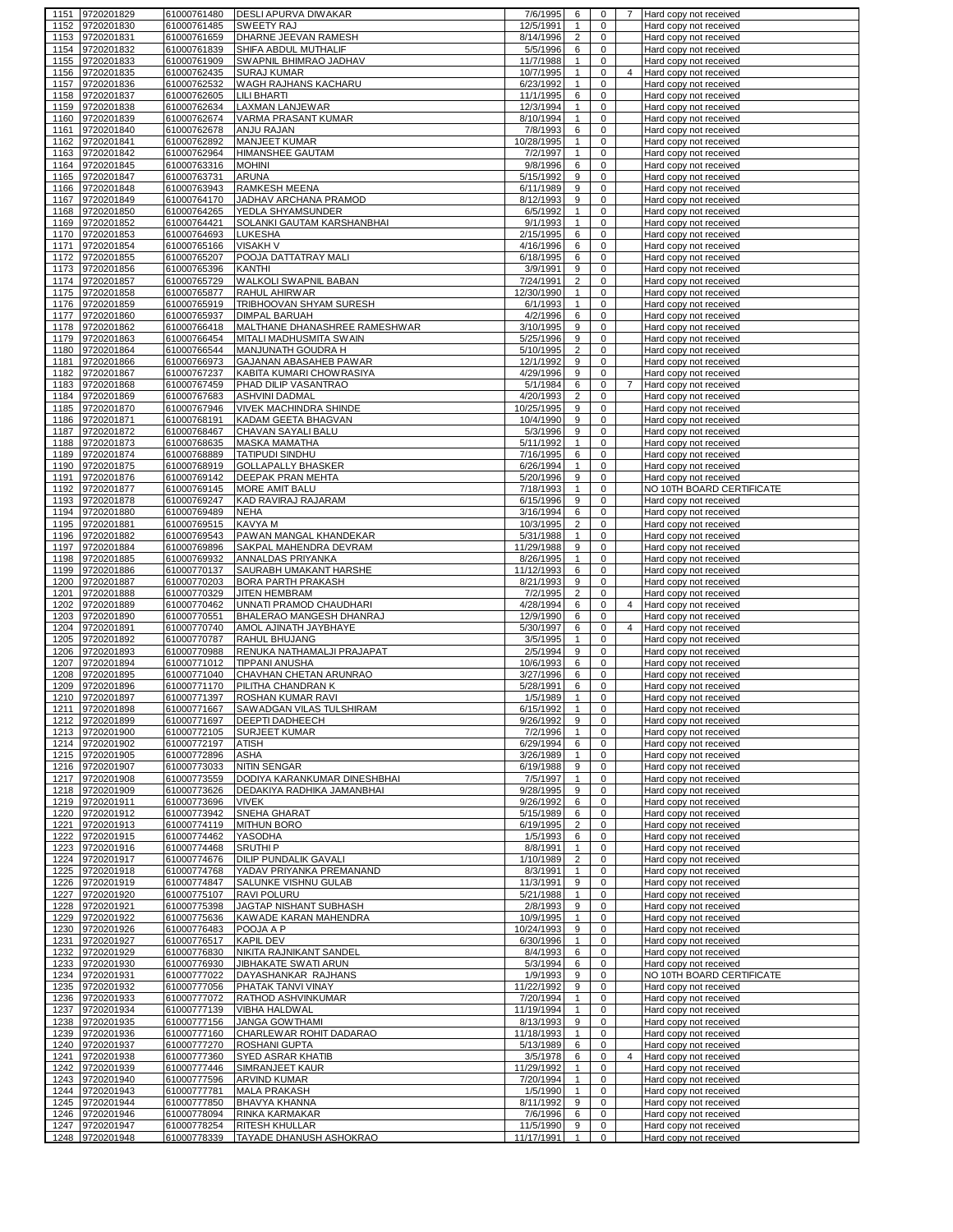|              | 1249 9720201949                    | 61000778520                | <b>GADDIKOPPULA RAKESH</b>                      | 6/2/1996               | $\mathbf{1}$            | $\mathbf 0$      |                | Hard copy not received                           |
|--------------|------------------------------------|----------------------------|-------------------------------------------------|------------------------|-------------------------|------------------|----------------|--------------------------------------------------|
| 1250         | 9720201950                         | 61000778629                | KANNAN KALIDURAI NADAR                          | 7/16/1995              | 6                       | 0                |                | Hard copy not received                           |
| 1251         | 9720201951                         | 61000778838                | SUNE GAURAV SANJAYRAO                           | 12/28/1995             | 9                       | 0                |                | Hard copy not received                           |
| 1252         | 9720201953                         | 61000779297                | <b>SURENDRA KUMAR</b>                           | 9/10/1994              | 6                       | $\mathbf 0$      |                | Hard copy not received                           |
| 1253         | 9720201954                         | 61000779461                | MANWAR SACHIN SHESHRAO                          | 5/26/1995              | $\mathbf{1}$            | 0                |                | Hard copy not received                           |
| 1254         | 9720201955                         | 61000779548                | ROHIT JORWAL                                    | 3/14/1996              | $\overline{\mathbf{c}}$ | $\mathbf 0$      |                | Hard copy not received                           |
| 1255         | 9720201956                         | 61000779690                | AISHWARYA ROY CHOWDHURY                         | 7/16/1996              | 9                       | $\pmb{0}$        |                | Hard copy not received                           |
| 1256         | 9720201958                         | 61000780303                | ATHIRA TV                                       | 9/22/1993              | 6                       | $\mathbf 0$      |                | Hard copy not received                           |
| 1257         | 9720201959                         | 61000780468                | KIRNALE VIJAYKUMAR SUGRIV                       | 4/28/1990              | 9                       | 0                |                | Hard copy not received                           |
| 1258         | 9720201960                         | 61000780701                | <b>ARVIND</b>                                   | 7/31/1994              | $\overline{\mathbf{c}}$ | 0                |                | Hard copy not received                           |
| 1259         | 9720201961                         | 61000780787                | CHAHANDE ASHA TUKARAM                           | 7/31/1988              | $\mathbf{1}$            | 0                |                | Hard copy not received                           |
| 1260         | 9720201963                         | 61000781197                | ANJU MANOHAR                                    | 5/14/1993              | $\mathbf{1}$            | $\mathbf 0$      |                | Hard copy not received                           |
| 1261         | 9720201964                         | 61000781254                | <b>RANJANA</b>                                  | 6/11/1991              | 6                       | 0                |                | Hard copy not received                           |
| 1262         | 9720201966                         | 61000781362                | SHREYA PRADEEP UGALE                            | 2/25/1993              | $\mathbf{1}$            | $\mathbf 0$      |                | Hard copy not received                           |
| 1263         | 9720201967                         | 61000781658                | <b>PRASHANT</b>                                 | 2/3/1991               | 6                       | 0                |                | Hard copy not received                           |
| 1264         | 9720201968                         | 61000781673                | GAIKWAD TEJASWINI SHIVAJI                       | 5/26/1990              | $\mathbf{1}$            | 0                |                | Hard copy not received                           |
| 1265         | 9720201969                         | 61000781719                | KAMBLE KARTIK ASHOK                             | 2/24/1993              | $\mathbf{1}$            | $\mathbf 0$      |                | Hard copy not received                           |
| 1266         | 9720201971                         | 61000781936                | DEGALA SANDHYA RANI                             | 11/24/1996             | $\mathbf{1}$            | $\mathbf 0$      |                | Hard copy not received                           |
| 1267         | 9720201972                         | 61000781967                | SAWARKAR NISHIGANDHA MADANRAO                   | 7/9/1995               | 6                       | 0                |                | Hard copy not received                           |
| 1268<br>1269 | 9720201973                         | 61000782121                | ATHIRA RAMACHANDRAN S                           | 6/24/1994              | 9<br>9                  | $\mathbf 0$<br>0 |                | Hard copy not received                           |
| 1270         | 9720201974<br>9720201975           | 61000782136<br>61000782286 | GAIKAR MANSI MOHANDAS<br>SADIQ ABBAS            | 2/25/1995<br>9/26/1991 | 9                       | $\mathbf 0$      | 4              | Hard copy not received<br>Hard copy not received |
| 1271         | 9720201977                         | 61000782591                | NANDANI KUMARI                                  | 8/12/1996              | $\mathbf{1}$            | 0                |                | Hard copy not received                           |
| 1272         | 9720201980                         | 61000782779                | PRIYA AGRAWAL                                   | 6/12/1994              | 9                       | $\mathbf 0$      |                | Hard copy not received                           |
|              | 1273 9720201981                    | 61000782809                | AJAY DARJEE                                     | 9/28/1995              | $\overline{2}$          | $\mathbf 0$      |                | Hard copy not received                           |
| 1274         | 9720201982                         | 61000782876                | PREETEE KUMAREE                                 | 10/10/1994             | $\mathbf{1}$            | $\mathbf 0$      |                | Hard copy not received                           |
|              | 1275 9720201983                    | 61000783510                | <b>ANKIT KUMAR</b>                              | 10/2/1992              | $\mathbf{1}$            | 0                |                | Hard copy not received                           |
| 1276         | 9720201984                         | 61000783570                | PATKAR KULDEEP PRADEEP                          | 6/5/1994               | 6                       | $\pmb{0}$        |                | Hard copy not received                           |
| 1277         | 9720201985                         | 61000783642                | DAKE VIKAS TRIMBAK                              | 11/22/1994             | $\mathbf{1}$            | $\mathbf 0$      |                | Hard copy not received                           |
| 1278         | 9720201986                         | 61000783665                | <b>TANYA SHARMA</b>                             | 3/26/1994              | 9                       | 0                |                | Hard copy not received                           |
| 1279         | 9720201987                         | 61000783881                | AMRUTA DESHMUKH                                 | 7/8/1991               | 9                       | $\pmb{0}$        |                | Hard copy not received                           |
| 1280         | 9720201988                         | 61000783943                | <b>ARJUN</b>                                    | 5/6/1994               | 9                       | $\pmb{0}$        |                | Hard copy not received                           |
| 1281         | 9720201989                         | 61000784210                | <b>GARKAL ATUL DATTATRAYA</b>                   | 5/5/1992               | 6                       | $\mathbf 0$      |                | Hard copy not received                           |
| 1282         | 9720201990                         | 61000784272                | <b>GORAKH JAYAVANT DHUMAL</b>                   | 6/1/1990               | 9                       | 0                |                | Hard copy not received                           |
| 1283         | 9720201991                         | 61000784370                | KAMINI GAUTAM SONAWANE                          | 6/18/1992              | $\mathbf{1}$            | 0                |                | Hard copy not received                           |
| 1284         | 9720201992                         | 61000784685                | AKASH GAJANAN MANDGE                            | 11/3/1990              | 9                       | 0                |                | Hard copy not received                           |
| 1285         | 9720201993                         | 61000784795                | PANDYA NAMRATA HARIKANTBHAI                     | 3/4/1988               | 9                       | $\mathbf 0$      |                | Hard copy not received                           |
| 1286         | 9720201994                         | 61000784853                | <b>MAHESH</b>                                   | 11/28/1990             | 6                       | 0                |                | Hard copy not received                           |
| 1287         | 9720201995                         | 61000784963                | RAJESH J                                        | 6/29/1990              | $\mathbf{1}$            | 0                |                | Hard copy not received                           |
| 1288         | 9720201996                         | 61000785029                | LAHANE ROSHAN GANESH                            | 2/21/1996              | 9                       | 0                |                | Hard copy not received                           |
| 1289         | 9720201997                         | 61000785164                | PAGARE SAMEER SATISH                            | 5/17/1993              | $\mathbf{1}$            | $\mathbf 0$      |                | Hard copy not received                           |
| 1290         | 9720201998                         | 61000785470                | GOMATHI ALIAS SURYA P                           | 4/16/1995              | $\mathbf{1}$            | 0                |                | Hard copy not received                           |
| 1291         | 9720202000                         | 61000785655                | <b>MEERA</b>                                    | 7/5/1989               | 9                       | $\mathbf 0$      |                | Hard copy not received                           |
| 1292         | 9720202001                         | 61000785800                | ANIL GOVIND JADHAV                              | 12/2/1990              | $\overline{c}$          | 0                |                | Hard copy not received                           |
| 1293         | 9720202003                         | 61000786689                | TADEPALLI HARI NAGA SANDEEP                     | 6/19/1993              | 9                       | $\mathbf 0$      |                | Hard copy not received                           |
| 1294         | 9720202004                         | 61000786804                | POL KARTIK PANDIT                               | 12/23/1994             | $\mathbf{1}$            | 0                |                | Hard copy not received                           |
| 1295         | 9720202005                         | 61000786857                | <b>BHARAT BULANI</b>                            | 7/20/1978              | 9                       | $\mathbf 0$      | 5              | Hard copy not received                           |
| 1296         | 9720202006                         | 61000786922                | ANJU BALA                                       | 4/12/1994              | 6                       | 0                |                | NO DEGREE & MARK SHEET                           |
|              |                                    |                            |                                                 |                        | 9                       |                  |                |                                                  |
| 1297         | 9720202008                         | 61000787001                | SIVAKUMAR C                                     | 2/9/1992               |                         | $\mathbf 0$      |                | Hard copy not received                           |
| 1298         | 9720202012                         | 61000787574                | MIRGAL SANJNA PURUSHOTTAM                       | 12/21/1994             | 9                       | 0                |                | NO 10TH BOARD CERTIFICATE                        |
| 1299         | 9720202014                         | 61000787644                | DHIVER PURNIMA JANARDAN                         | 10/20/1989             | 6                       | $\mathbf 0$      |                | Hard copy not received                           |
| 1300         | 9720202016                         | 61000787755                | UMESH MAHADEO SANAP                             | 5/5/1988               | 6                       | 0                |                | Hard copy not received                           |
| 1301         | 9720202017                         | 61000787779                | BUDDHI PRAKASH JEWARIYA                         | 3/4/1993               | $\mathbf{1}$            | $\pmb{0}$        |                | Hard copy not received                           |
| 1302         | 9720202018                         | 61000787872                | <b>VAISHALI GUPTA</b>                           | 11/14/1994             | 9                       | $\mathbf 0$      |                | Hard copy not received                           |
| 1303         | 9720202020                         | 61000788191                | RANDHAYE MORESHWAR UDDHAO                       | 12/19/1989             | $\overline{2}$          | 0                |                | Hard copy not received                           |
| 1304         | 9720202021                         | 61000788207                | SONAL PANDEY                                    | 8/9/1994               | 9                       | 0                |                | Hard copy not received                           |
| 1305         | 9720202022                         | 61000788222                | <b>BALASAHEB MAHADEO SANAP</b>                  | 1/1/1991               | 6                       | 0                |                | Hard copy not received                           |
| 1306<br>1307 | 9720202023                         | 61000788366                | GAURANG RAJESHBHAI MAKWANA                      | 6/6/1991               | 6                       | 0                |                | Hard copy not received                           |
|              | 9720202026                         | 61000788603                | <b>CHINTU FRANCIS</b>                           | 5/28/1988              | 6<br>6                  | 0<br>0           |                | Hard copy not received                           |
| 1308         | 9720202027<br>1309 9720202028      | 61000788809<br>61000788971 | YADLA MOUNISHA<br>TABIYAR SANGITABEN SURESHBHAI | 1/3/1994<br>6/1/1995   | 2                       | 0                |                | Hard copy not received<br>Hard copy not received |
|              | 1310 9720202029                    | 61000789087                | PANDIRIDURGA PRASAD                             | 5/16/1995              | 9                       | 0                |                | Hard copy not received                           |
| 1311         | 9720202030                         | 61000789113                | <b>GURAMPALLY VENKATESH</b>                     | 5/4/1994               | 6                       | 0                |                | Hard copy not received                           |
| 1312         | 9720202031                         | 61000789256                | URAVASHIBAHEN PRAVINBHAI SHRIMALI               | 1/11/1987              | $\mathbf{1}$            | $\mathbf 0$      |                | Hard copy not received                           |
|              | 1313 9720202032                    | 61000789326                | MANDANI SHEETALBEN PRAVINBHAI                   | 12/30/1996             | 9                       | 0                |                | Hard copy not received                           |
|              | 1314 9720202033                    | 61000789540                | <b>SACHIN</b>                                   | 7/23/1996              | 6                       | $\mathbf 0$      |                | Hard copy not received                           |
|              | 1315 9720202034                    | 61000789620                | BHALALA SHILPABEN ARAJANBHAI                    | 7/1/1995               | 6                       | $\mathbf 0$      |                | Hard copy not received                           |
| 1316         | 9720202035                         | 61000789662                | KHANDVE SONALI HARIBHAU                         | 1/14/1993              | 2                       | $\mathbf 0$      |                | Hard copy not received                           |
|              | 1317 9720202036                    | 61000790110                | <b>MALVIKABEN</b>                               | 12/9/1990              | $\mathbf{1}$            | 0                |                | Hard copy not received                           |
|              | 1318 9720202037                    | 61000790330                | <b>BALASUBRAMANIAN</b>                          | 11/21/1992             | 9                       | $\mathbf 0$      |                | Hard copy not received                           |
|              | 1319 9720202038                    | 61000790417                | <b>SWATI PAL</b>                                | 8/25/1994              | 6                       | $\mathbf 0$      |                | Hard copy not received                           |
| 1320         | 9720202039                         | 61000790535                | V SANDYA                                        | 4/25/1989              | 9                       | $\mathbf 0$      |                | Hard copy not received                           |
| 1321         | 9720202040                         | 61000790656                | NAJEEB EV                                       | 2/26/1992              | 6                       | 0                |                | Hard copy not received                           |
|              | 1322 9720202041                    | 61000790760                | RIYA ANNA JOSEPH                                | 11/20/1995             | 9                       | $\mathbf 0$      |                | Hard copy not received                           |
|              | 1323 9720202044                    | 61000791827                | SALUNKHE MANGESH TANAJI                         | 10/5/1993              | 6                       | 0                | $\overline{4}$ | Hard copy not received                           |
|              | 1324 9720202046                    | 61000792153                | SHAHA AKRAM ANSARALI                            | 7/31/1995              | 9                       | $\mathbf 0$<br>0 |                | Hard copy not received<br>Hard copy not received |
|              | 1325 9720202048<br>1326 9720202050 | 61000792398<br>61000792482 | ATTULOORI BHAVYA<br>RESHMA RAMCHANDRA JADHAV    | 7/22/1995<br>5/20/1997 | 9<br>$\overline{c}$     | $\pmb{0}$        |                | Hard copy not received                           |
|              | 1327 9720202051                    | 61000792513                | <b>TUSHAR</b>                                   | 12/31/1991             | $\mathbf{1}$            | $\mathbf 0$      |                | Hard copy not received                           |
| 1328         | 9720202052                         | 61000792610                | SWATI AMIT SINGH                                | 7/15/1989              | 9                       | $\mathbf 0$      |                | Hard copy not received                           |
|              | 1329 9720202055                    | 61000792870                | NAVEENA K R                                     | 5/1/1996               | 9                       | 0                |                | Hard copy not received                           |
| 1330         | 9720202056                         | 61000793212                | AMTE NILESH SUDHIR                              | 4/9/1993               | 9                       | 0                |                | Hard copy not received                           |
| 1331         | 9720202057                         | 61000793350                | RUCHITA SHAH                                    | 8/15/1991              | 9                       | $\mathbf 0$      |                | Hard copy not received                           |
| 1332         | 9720202058                         | 61000793374                | <b>ADITI RANE</b>                               | 8/17/1995              | 9                       | $\mathbf 0$      |                | Hard copy not received                           |
| 1333         | 9720202059                         | 61000793689                | SHREEMALI HIRALBEN ASHOKBHAI                    | 6/3/1995               | $\mathbf{1}$            | $\mathbf 0$      |                | Hard copy not received                           |
|              | 1334 9720202060                    | 61000793707                | <b>NISHA KUMARI</b>                             | 11/8/1992              | 9                       | 0                |                | Hard copy not received                           |
|              | 1335 9720202061                    | 61000793775                | SOLANKI VANRAJSINH VAJESANG                     | 6/1/1993               | 9                       | 0                |                | Hard copy not received                           |
|              | 1336 9720202062                    | 61000793807                | SHRIMALI PAYALBEN GIRISHKUMAR                   | 7/7/1995               | $\mathbf{1}$            | 0                |                | Hard copy not received                           |
| 1337         | 9720202063                         | 61000793850                | SHREEMALI BHAVINIBEN GIRISHKUMAR                | 11/26/1992             | $\mathbf{1}$            | $\mathbf 0$      |                | Hard copy not received                           |
|              | 1338 9720202064                    | 61000793880                | DEEPAK KUMAR BAIRWA                             | 2/1/1995               | $\mathbf{1}$            | 0                |                | Hard copy not received                           |
| 1339         | 9720202065                         | 61000793881                | VIRENDRA                                        | 6/20/1986              | $\mathbf{1}$            | $\mathbf 0$      |                | Hard copy not received                           |
| 1340         | 9720202066                         | 61000793928                | <b>KEERTHANA</b>                                | 1/3/1996               | $\mathbf{1}$            | 0                |                | Hard copy not received                           |
| 1341         | 9720202067                         | 61000794004                | MANMATHAPPA BALAJI LOKEWAR                      | 7/10/1989              | 6                       | $\mathbf 0$      |                | Hard copy not received                           |
| 1342         | 9720202068                         | 61000794094                | CHAUDHARI DHANANJAY PRABHAKAR                   | 7/31/1993              | 9                       | 0                |                | Hard copy not received                           |
| 1343         | 9720202069                         | 61000794119                | ADELLA ROHIT KUMAR                              | 12/20/1992             | 9                       | $\mathbf 0$      |                | Hard copy not received                           |
|              | 1344 9720202070                    | 61000794285                | ANAMIKA RAI                                     | 2/19/1997              | 6                       | 0                |                | Hard copy not received                           |
|              | 1345 9720202071<br>1346 9720202072 | 61000794626<br>61000794748 | VARSHA RANA<br><b>BINODINI MUNDA</b>            | 7/22/1994<br>8/30/1989 | 9<br>$\overline{2}$     | $\mathbf 0$<br>0 |                | Hard copy not received<br>Hard copy not received |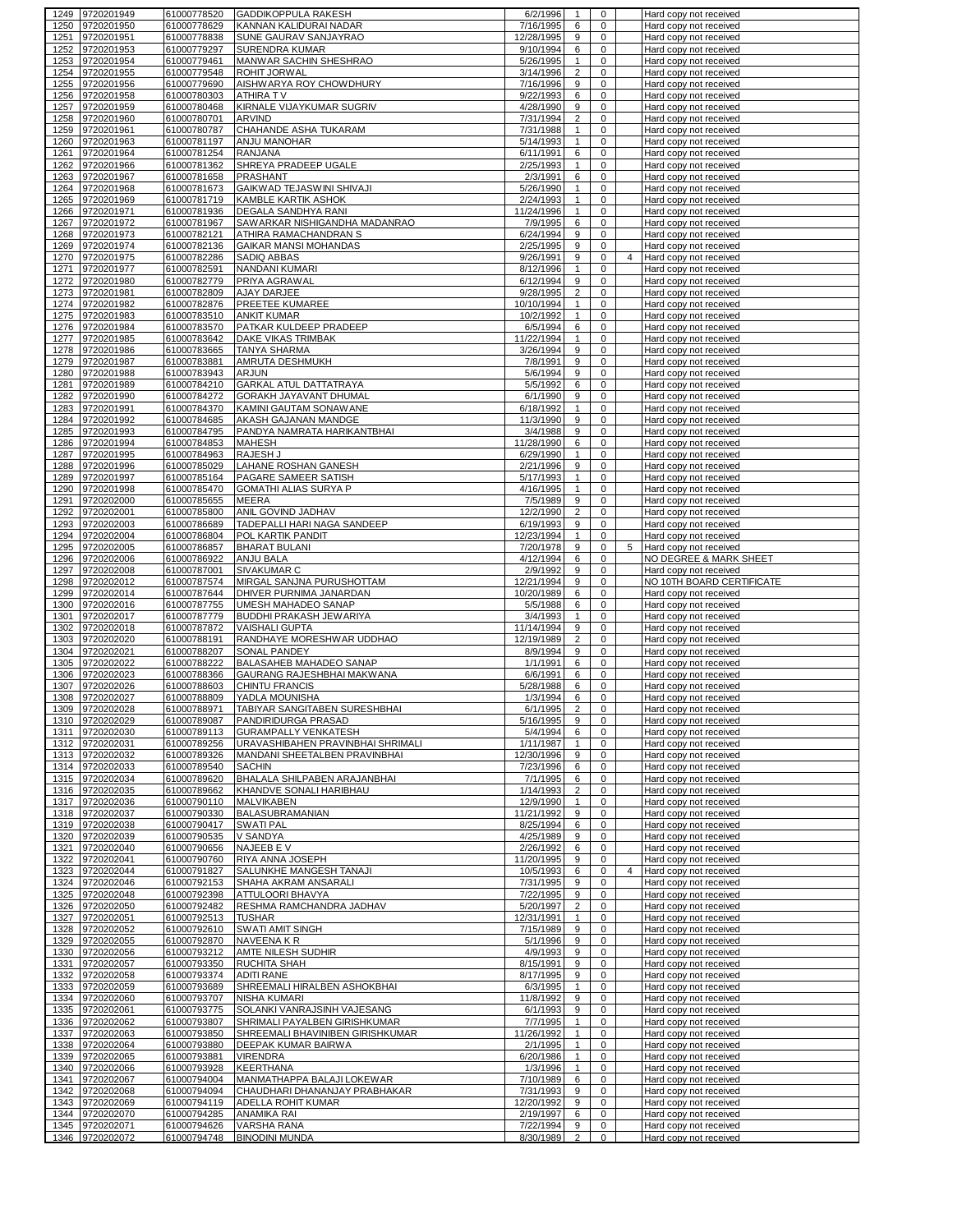| 1347         | 9720202073                         | 61000794978                | BAGADE DIPAWALI BABURAO                           | 10/30/1989             | $\mathbf{1}$                       | 0                          |                | Hard copy not received                           |
|--------------|------------------------------------|----------------------------|---------------------------------------------------|------------------------|------------------------------------|----------------------------|----------------|--------------------------------------------------|
| 1348         | 9720202075                         | 61000795055                | RAJU BHAUSAHEB BADE                               | 4/10/1990              | 6                                  | $\mathbf 0$                |                | Hard copy not received                           |
| 1349         | 9720202076                         | 61000795066                | LUNA K                                            | 2/21/1995              | 6                                  | 0                          |                | Hard copy not received                           |
| 1350         | 9720202077                         | 61000795179                | SHENDE ANUJA DEVIDAS                              | 11/16/1991             | 6                                  | 0                          |                | Hard copy not received                           |
| 1351         | 9720202078                         | 61000795419                | LOKHANDE SHRUTI BALAKDAS                          | 5/10/1994              | $\mathbf{1}$                       | $\mathbf 0$                |                | Hard copy not received                           |
| 1352         | 9720202079                         | 61000795479                | MUNI RACHITA VIJAY BIRAJENE                       | 5/10/1993              | 9                                  | $\mathbf 0$                |                | Hard copy not received                           |
| 1353         | 9720202080                         | 61000795557                | RAVI RAYAGONDAPPA SIDARAYA                        | 1/5/1993               | 6                                  | 0                          |                | Hard copy not received                           |
| 1354         | 9720202081                         | 61000795561                | GOPAL WASUDEO GHOGARE                             | 8/30/1992              | 6                                  | $\mathbf 0$                |                | Hard copy not received                           |
| 1355         | 9720202083                         | 61000795596                | ABISHA J                                          | 4/7/1994               | 6                                  | 0                          |                | Hard copy not received                           |
| 1356         | 9720202084                         | 61000795636                | PATEL RIPUBEN GOKULBHAI                           | 6/16/1989              | $\overline{2}$                     | 0                          |                | Hard copy not received                           |
| 1357         | 9720202085                         | 61000795688                | <b>AYUSH VERMA</b>                                | 6/7/1994               | 9                                  | 0                          |                | Hard copy not received                           |
| 1358         | 9720202086                         | 61000795723                | KAPADIYA PIYUSHKUMAR RASIKLAL                     | 8/20/1993              | $\mathbf{1}$                       | 0                          |                | Hard copy not received                           |
| 1359         | 9720202087                         | 61000796181                | <b>MANJULA R</b>                                  | 7/7/1989               | 6                                  | $\mathbf 0$                |                | Hard copy not received                           |
| 1360         | 9720202088                         | 61000796244                | TUSHAR BHAGWAN GUJAR                              | 2/26/1988              | $\mathbf{1}$                       | 0                          |                | NO 10TH BOARD CERTIFICATE                        |
| 1361         | 9720202089                         | 61000796427                | <b>SMRUTIBEN</b>                                  | 6/1/1995               | 6                                  | 0                          |                | Hard copy not received                           |
| 1362         | 9720202090                         | 61000796472                | ROSHANI PATANKAR                                  | 2/11/1991              | 6                                  | 0<br>0                     |                | Hard copy not received                           |
| 1363         | 9720202091<br>9720202092           | 61000796624                | MAYURA MADHUKAR JADHAV                            | 2/11/1993<br>9/21/1990 | $\overline{c}$                     | 0                          |                | Hard copy not received<br>Hard copy not received |
| 1364<br>1365 | 9720202094                         | 61000796626<br>61000796835 | PRASHANT ASHOK CHAUDHARI<br><b>SWATI SHARMA</b>   | 1/25/1991              | $\overline{2}$<br>$\boldsymbol{9}$ | $\mathbf 0$                |                | Hard copy not received                           |
| 1366         | 9720202095                         | 61000796892                | LAKSHMIPURAM NAVEEN KUMAR                         | 6/28/1992              | $\sqrt{2}$                         | 0                          |                |                                                  |
| 1367         | 9720202097                         | 61000797166                | AWAGHADE SOHAN SADASHIV                           | 7/23/1995              | $\mathbf{1}$                       | $\mathbf 0$                |                | Hard copy not received<br>Hard copy not received |
| 1368         | 9720202098                         | 61000797248                | RACHANA KHATUA                                    | 6/20/1995              | 9                                  | 0                          |                | Hard copy not received                           |
| 1369         | 9720202099                         | 61000797632                | <b>KM SAROJ YADAV</b>                             | 7/2/1999               | 6                                  | 0                          |                | Hard copy not received                           |
| 1370         | 9720202100                         | 61000797715                | KULDEEP DAHIYA                                    | 3/30/1995              | 9                                  | 0                          |                | Hard copy not received                           |
| 1371         | 9720202101                         | 61000797887                | KOLAA SURYA SILPA                                 | 6/6/1992               | 9                                  | $\mathbf 0$                |                | Hard copy not received                           |
| 1372         | 9720202102                         | 61000797957                | DIVYA K C                                         | 6/27/1991              | 9                                  | 0                          |                | Hard copy not received                           |
| 1373         | 9720202103                         | 61000798052                | RAMSINGH MEENA                                    | 8/13/1992              | $\overline{2}$                     | $\mathbf 0$                |                | Hard copy not received                           |
| 1374         | 9720202104                         | 61000798054                | <b>ANTONY ROBERT F</b>                            | 5/14/1990              | 9                                  | 0                          |                | Hard copy not received                           |
| 1375         | 9720202105                         | 61000798170                | <b>JAYABEN</b>                                    | 3/1/1992               | 6                                  | 0                          |                | Hard copy not received                           |
| 1376         | 9720202106                         | 61000798419                | <b>SAKET BIHARI</b>                               | 12/29/1991             | 9                                  | 0                          |                | NO DOCUMENT ENCLOSE                              |
| 1377         | 9720202107                         | 61000798481                | JAYAKUMAR D                                       | 7/31/1991              | $\boldsymbol{9}$                   | 0                          |                | Hard copy not received                           |
| 1378         | 9720202108                         | 61000798557                | CHANDAN MAJUMDER                                  | 7/2/1988               | $\mathbf{1}$                       | 0                          |                | Hard copy not received                           |
| 1379         | 9720202109                         | 61000798698                | DHANDE PRIYANKA ASHOK                             | 12/17/1991             | 6                                  | $\mathbf 0$                |                | Hard copy not received                           |
| 1380         | 9720202110                         | 61000798719                | <b>ASIF ARIF KHAN</b>                             | 10/30/1992             | 9                                  | 0                          |                | Hard copy not received                           |
| 1381         | 9720202111                         | 61000798785                | CHAUDHARI HARSH                                   | 4/11/1992              | 6                                  | 0                          |                | Hard copy not received                           |
| 1382         | 9720202112                         | 61000799216                | ANJITHA SREEKUMAR                                 | 10/4/1994              | 9                                  | 0                          |                | Hard copy not received                           |
| 1383         | 9720202113                         | 61000799385                | <b>RAMKUMAR</b>                                   | 5/22/1994              | $\mathbf{1}$                       | 0                          |                | Hard copy not received                           |
| 1384         | 9720202114                         | 61000799434                | DIPTI MAYEE BHADRA                                | 6/18/1988              | 6                                  | $\mathbf 0$                |                | Hard copy not received                           |
| 1385         | 9720202115                         | 61000799456                | <b>PRINCE</b>                                     | 11/16/1992             | 9                                  | 0                          |                | Hard copy not received                           |
| 1386         | 9720202116                         | 61000799687                | <b>DEEPA GUPTA</b>                                | 2/3/1991               | 9                                  | $\mathbf 0$                |                | Hard copy not received                           |
| 1387         | 9720202117                         | 61000799730                | RAMTEKE SURENDRA UKANDRAO                         | 9/23/1990              | $\mathbf{1}$                       | 0                          |                | Hard copy not received                           |
| 1388         | 9720202118                         | 61000799874                | POOJA ARUN NIVALKAR                               | 4/11/1992              | 9                                  | 0                          |                | Hard copy not received                           |
| 1389         | 9720202119                         | 61000799972                | NIDHI GUPTA                                       | 4/22/1992              | 9                                  | 0                          |                | Hard copy not received                           |
| 1390         | 9720202120                         | 61000800169                | <b>ABHIJIT HALDER</b>                             | 7/13/1992              | $\mathbf{1}$                       | 0                          |                | Hard copy not received                           |
| 1391         | 9720202121                         | 61000800680                | <b>KALAIVANI K</b>                                | 10/5/1992              | 6                                  | 0                          |                | Hard copy not received                           |
| 1392         | 9720202123                         | 61000800969                | <b>MATHULADEVI</b>                                | 6/15/1994              | 6                                  | $\mathbf 0$                |                | Hard copy not received                           |
| 1393         | 9720202125                         | 61000801399                | GARA PRASANNA KUMAR                               | 11/5/1995              | $\mathbf{1}$                       | 0                          |                | Hard copy not received                           |
| 1394         | 9720202127                         | 61000801496                | <b>MOHINI MISHRA</b>                              | 9/19/1996              | 9                                  | 0                          |                | Hard copy not received                           |
| 1395         | 9720202129                         | 61000801615                | <b>RUPALI</b>                                     | 1/31/1991              | $\mathbf{1}$                       | 0                          |                | Hard copy not received                           |
| 1396         | 9720202130                         | 61000801631                | AMIT                                              | 12/12/1990             | $\mathbf{1}$                       | $\mathbf 0$                |                | Hard copy not received                           |
| 1397         | 9720202131                         | 61000801968                | <b>SUCHITA</b>                                    | 10/19/1991             | 9                                  | 0                          |                | Hard copy not received                           |
| 1398         | 9720202133                         | 61000802358                | KOTANGALE SHARDA CHHOTELAL                        | 3/17/1990              | $\mathbf{1}$                       | $\mathbf 0$                |                | Hard copy not received                           |
| 1399         | 9720202134                         | 61000802479                | YADAV KAVITA ARUN                                 | 6/2/1992               | 9                                  | 0                          |                | Hard copy not received                           |
| 1400         | 9720202136                         | 61000802661                | <b>SHARON</b>                                     | 5/10/1996              | 6                                  | $\mathbf 0$                |                | Hard copy not received                           |
| 1401         | 9720202137                         | 61000802696                | SUVARNA SUBHASH CHAUDHARI                         | 11/15/1991             | 6                                  | 0                          |                | Hard copy not received                           |
| 1402         | 9720202138                         | 61000802713                | PRAVIN UTTAM GAIKWAD                              | 10/30/1994             | $\mathbf{1}$                       | $\mathbf 0$                |                | Hard copy not received                           |
| 1403         | 9720202139                         | 61000803101                | <b>NAYANA PATRA</b>                               | 4/7/1991               | 9                                  | 0                          |                | Hard copy not received                           |
| 1404         | 9720202140                         | 61000803819                | RAJASHREE DAS                                     | 5/16/1995              | $\mathbf{1}$                       | $\mathbf 0$                |                | Hard copy not received                           |
| 1405         | 9720202141                         | 61000803874                | ROHIT MARUTI KAMBLE                               | 7/18/1988<br>7/1/1995  | 9                                  | $\mathbf 0$                |                | Hard copy not received                           |
| 1406         | 9720202142                         | 61000803880                | BHANWAR LAL BALAI                                 |                        | $\mathbf{1}$                       | $\mathbf 0$                |                | Hard copy not received                           |
|              | 1407 9720202143<br>1408 9720202144 | 01000803907<br>61000804017 | <b>NEETU DHONDIYAL</b><br><b>GOPIKA S GOPAN</b>   | 1/1/1994<br>7/31/1996  | У<br>9                             | U<br>$\mathbf 0$           |                | Hard copy not received<br>Hard copy not received |
|              | 1409 9720202145                    | 61000804151                | FATHIMATHU ZAHRIYYA                               | 5/24/1996              | 6                                  | $\mathbf 0$                |                | Hard copy not received                           |
|              | 1410 9720202146                    | 61000804239                | <b>POOJA</b>                                      | 8/4/1992               | $\mathbf{1}$                       | 0                          |                | Hard copy not received                           |
|              | 1411 9720202147                    | 61000804436                | <b>BARSHA BOSE</b>                                | 6/27/1995              | 9                                  | $\mathbf 0$                |                | Hard copy not received                           |
|              | 1412 9720202149                    | 61000805108                | SAWARDEKAR SARVESH                                | 7/11/1996              | $\mathbf{1}$                       | $\mathbf 0$                |                | Hard copy not received                           |
|              | 1413 9720202150                    | 61000805137                | <b>BALA KANNAMMA P</b>                            | 1/12/1996              | 6                                  | $\Omega$                   |                | Hard copy not received                           |
|              | 1414 9720202151                    | 61000805187                | A NITHESH REDDY                                   | 12/21/1992             | 9                                  | 0                          |                | Hard copy not received                           |
|              | 1415 9720202152                    | 61000805265                | PRACHI PRADIP PRAYAG                              | 10/14/1992             | 9                                  | 0                          |                | Hard copy not received                           |
|              | 1416 9720202155                    | 61000805568                | <b>GOOTY ANIL KUMAR</b>                           | 3/7/1994               | $\mathbf{1}$                       | 0                          |                | Hard copy not received                           |
|              | 1417 9720202156                    | 61000805623                | NAMRATA PUNDLIK PARTE                             | 9/29/1995              | 9                                  | 0                          |                | Hard copy not received                           |
|              | 1418 9720202157                    | 61000805632                | NAGENDER SINGH SIROHI                             | 6/29/1992              | 9                                  | 0                          |                | Hard copy not received                           |
|              | 1419 9720202158                    | 61000805746                | PARUL SHARMA                                      | 4/16/1992              | 9                                  | 0                          |                | Hard copy not received                           |
|              | 1420 9720202161                    | 61000806383                | <b>SONU RAJAK</b>                                 | 5/17/1991              | $\mathbf{1}$                       | 0                          |                | Hard copy not received                           |
|              | 1421 9720202162                    | 61000806431                | RAMNIWAS MEENA                                    | 2/20/1990              | $\overline{2}$                     | $\mathbf 0$                |                | Hard copy not received                           |
|              | 1422 9720202163                    | 61000806813                | VAISHNAVI SHARMA                                  | 10/10/1994             | 9                                  | 0                          |                | Hard copy not received                           |
|              | 1423 9720202164                    | 61000807179                | SHYAMKUMAR PUSARAM KANNAKE                        | 8/19/1989              | $\overline{2}$                     | $\mathbf 0$                |                | Hard copy not received                           |
|              | 1424 9720202166                    | 61000807440                | <b>SWAPNIL</b>                                    | 8/5/1988               | $\mathbf{1}$                       | 0                          |                | Hard copy not received                           |
|              | 1425 9720202167                    | 61000807687                | <b>ARSHIBI</b>                                    | 5/30/1996              | 6                                  | $\mathbf 0$                |                | Hard copy not received                           |
|              | 1426 9720202168                    | 61000807788                | MAYURI RAGHUNATH PATIL                            | 5/10/1992              | 9                                  | 0                          |                | Hard copy not received                           |
| 1427         | 9720202169                         | 61000807796                | <b>BITTU SARNAKAR</b>                             | 7/19/1993              | 9                                  | $\mathbf 0$                |                | Hard copy not received                           |
|              | 1428 9720202170                    | 61000807827                | <b>VIVEK BHASKER</b>                              | 1/18/1990              | 9                                  | 0                          | 4              | Hard copy not received                           |
|              | 1429 9720202172                    | 61000807899                | UTANE SHAKTIKUMAR MORESHWAR                       | 5/10/1990              | 6                                  | $\mathbf 0$                | $\overline{4}$ | Hard copy not received                           |
|              | 1430 9720202173                    | 61000807954                | <b>JAMUNA</b>                                     | 1/21/1992              | 6                                  | 0                          |                | Hard copy not received                           |
|              | 1431 9720202174                    | 61000807986                | PRIYATHARISINI                                    | 8/21/1991              | 6                                  | $\mathbf 0$                |                | Hard copy not received                           |
|              | 1432 9720202175                    | 61000808081                | GHODKE PRASHANT BALU                              | 4/17/1992              | $\mathbf{1}$                       | 0                          |                | Hard copy not received                           |
|              | 1433 9720202176                    | 61000808137                | TADAVI VAHIDA JAHANGIR                            | 7/6/1994               | $\overline{2}$                     | 0                          |                | Hard copy not received                           |
|              | 1434 9720202177                    | 61000808185                | PRASENJIT DAS                                     | 4/13/1993              | $\mathbf{1}$                       | $\mathbf 0$                |                | Hard copy not received                           |
|              | 1435 9720202178                    | 61000808449                | MOIRANGTHEM CHINGLENSANA SINGH                    | 3/3/1997               | $\mathbf{1}$                       | $\mathbf 0$                |                | Hard copy not received                           |
|              | 1436 9720202179                    | 61000808595                | PATEL HETALKUMARI RATILALBHAI                     | 6/18/1988              | $\overline{2}$                     | $\mathbf 0$<br>$\mathbf 0$ |                | Hard copy not received                           |
|              | 1437 9720202180<br>1438 9720202181 | 61000809236<br>61000809418 | MULANI MANSUB MAHAMUD<br>ANUSAYA MANOHAR SONAVANE | 9/24/1995<br>2/2/1995  | 6<br>$\mathbf{1}$                  | $\Omega$                   |                | Hard copy not received<br>Hard copy not received |
| 1439         | 9720202182                         | 61000809699                | SAMUDRE KARISHMA KISHOR                           | 5/27/1992              | $\mathbf{1}$                       | $\mathbf 0$                |                | Hard copy not received                           |
|              | 1440 9720202183                    | 61000809952                | KOTHAPALLI JOEL PRABHAKAR                         | 2/10/1992              | $\mathbf{1}$                       | 0                          |                | Hard copy not received                           |
| 1441         | 9720202184                         | 61000809970                | ARLEKAR SONAL SANTOSH                             | 12/29/1990             | $\mathbf{1}$                       | 0                          |                | Hard copy not received                           |
| 1442         | 9720202185                         | 61000810259                | RASHMI KUMARI                                     | 5/4/1992               | 9                                  | 0                          |                | Hard copy not received                           |
| 1443         | 9720202188                         | 61000810802                | DIPAKKUMAR PUNAMBHAI SOLANKI                      | 8/8/1993               | $\mathbf{1}$                       | 0                          |                | Hard copy not received                           |
| 1444         | 9720202191                         | 61000811608                | <b>ATHIRAK</b>                                    | 5/21/1995              | 6                                  | 0                          |                | Hard copy not received                           |
|              |                                    |                            |                                                   |                        |                                    |                            |                |                                                  |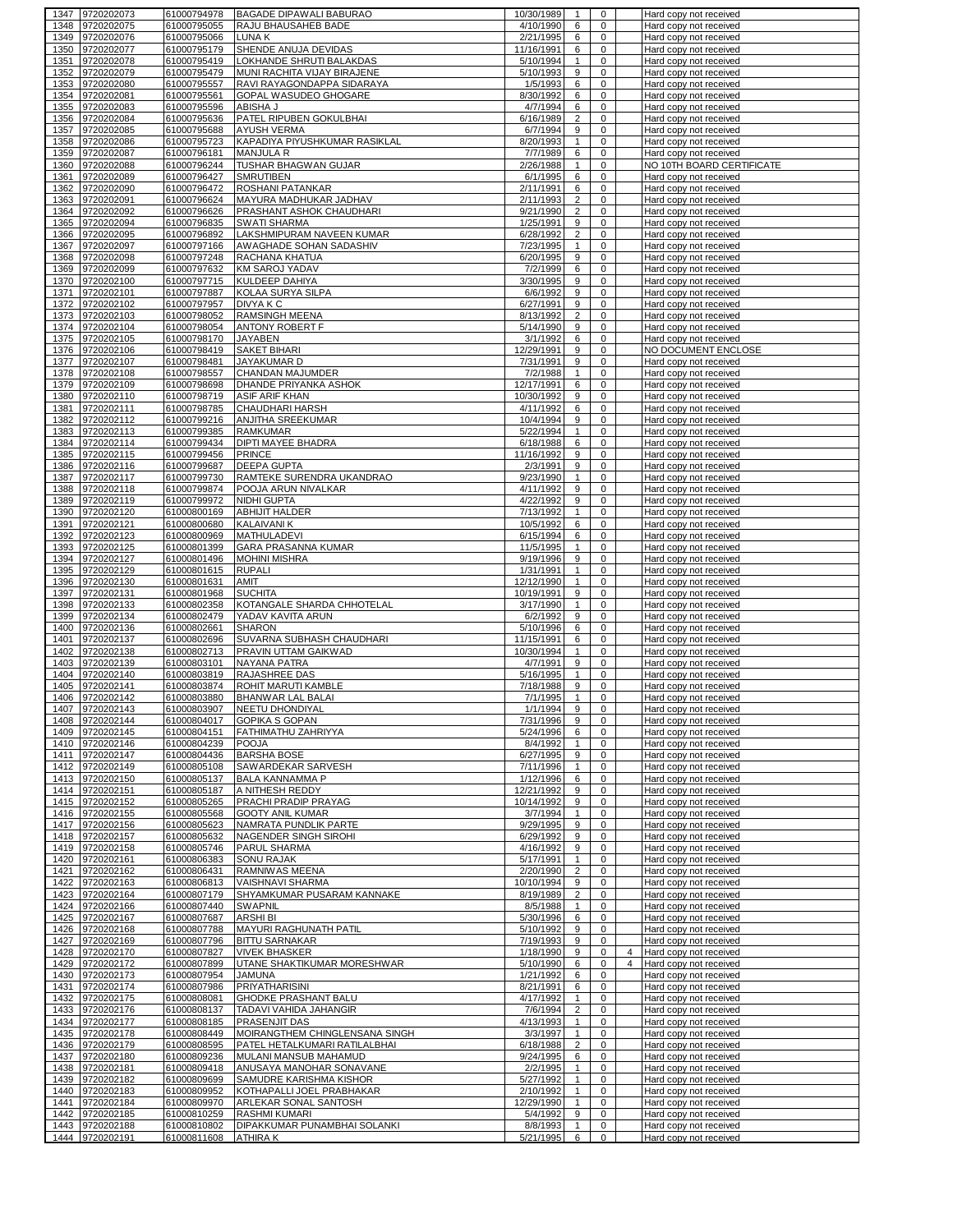|      | 1445 9720202192                    | 61000811704                | ANIL BHAURAO JADHAV                                     | 9/2/1990               | 9              | 0                |                | Hard copy not received                           |
|------|------------------------------------|----------------------------|---------------------------------------------------------|------------------------|----------------|------------------|----------------|--------------------------------------------------|
| 1446 | 9720202193                         | 61000812112                | <b>SAKE VANI</b>                                        | 6/5/1995               | $\mathbf{1}$   | $\mathbf 0$      |                | Hard copy not received                           |
| 1447 | 9720202194                         | 61000812153                | NILAMBAREE BABULAL NIKALE                               | 12/24/1989             | $\mathbf{1}$   | 0                |                | Hard copy not received                           |
| 1448 | 9720202195                         | 61000812357                | SIDDHARTH SALVE                                         | 1/20/1989              | $\mathbf{1}$   | $\mathbf 0$      |                | Hard copy not received                           |
| 1449 | 9720202196                         | 61000812471                | JENEVIV BANDYA                                          | 4/25/1986              | 6              | $\mathbf 0$      |                | Hard copy not received                           |
| 1450 | 9720202197                         | 61000813190                | VICKY ASHOK WAHULE                                      | 2/24/1995              | $\mathbf{1}$   | 0                |                |                                                  |
|      |                                    |                            |                                                         |                        |                |                  |                | Hard copy not received                           |
| 1451 | 9720202198                         | 61000813249                | <b>KAMBLE RAJAS SURESH</b>                              | 7/26/1989              | $\mathbf{1}$   | $\mathbf 0$      |                | Hard copy not received                           |
| 1452 | 9720202200                         | 61000813293                | CHAUDHARI GAURAV RAVINDRA                               | 4/29/1995              | 6              | 0                |                | NO 10TH BOARD CERTIFICATE                        |
| 1453 | 9720202201                         | 61000813386                | SHINDE TRUSHNALI MILIND                                 | 6/23/1993              | 6              | 0                |                | Hard copy not received                           |
| 1454 | 9720202203                         | 61000813626                | AISHWARYA MOHAN                                         | 12/15/1991             | 9              | 0                |                | Hard copy not received                           |
| 1455 | 9720202204                         | 61000813640                | <b>ADAKULLAPALLY SWAPNA</b>                             | 3/19/1993              | $\mathbf{1}$   | $\mathbf 0$      |                | Hard copy not received                           |
| 1456 | 9720202205                         | 61000813693                | <b>ONKAR KRISHAN</b>                                    | 1/12/1983              | $\overline{c}$ | 0                |                | Hard copy not received                           |
| 1457 | 9720202206                         | 61000813783                | SHRAYAN DUARI                                           | 4/21/1993              | 9              | $\mathbf 0$      |                | Hard copy not received                           |
|      |                                    |                            |                                                         |                        |                |                  |                |                                                  |
| 1458 | 9720202208                         | 61000813896                | NIRMALA SOMJI WELDA                                     | 7/25/1995              | $\overline{c}$ | 0                |                | Hard copy not received                           |
| 1459 | 9720202209                         | 61000814121                | BENGADE AVINASH BALU                                    | 10/9/1991              | 9              | $\mathbf 0$      |                | Hard copy not received                           |
| 1460 | 9720202210                         | 61000814170                | SHWETA DAHIYA                                           | 12/13/1992             | 9              | 0                |                | Hard copy not received                           |
| 1461 | 9720202211                         | 61000814260                | <b>BEN NORMAN TETE</b>                                  | 7/24/1992              | $\overline{2}$ | $\mathbf 0$      |                | Hard copy not received                           |
| 1462 | 9720202212                         | 61000814337                | NIKITA DEWAJI THAWKAR                                   | 7/3/1991               | 6              | $\mathbf 0$      |                | Hard copy not received                           |
| 1463 | 9720202213                         | 61000814372                | SHAMBHARKAR AKSHAYKUMAR CHANDRASHEKHAR                  | 7/17/1993              | $\mathbf{1}$   | $\mathbf 0$      |                | Hard copy not received                           |
| 1464 | 9720202214                         | 61000814701                | <b>VIJAYA LAXMI</b>                                     | 2/26/1989              | 9              | 0                |                | Hard copy not received                           |
|      |                                    |                            | <b>NISHANT KUMAR BADAL</b>                              |                        |                |                  |                |                                                  |
| 1465 | 9720202215                         | 61000814731                |                                                         | 1/14/1994              | $\overline{2}$ | $\mathbf 0$      |                | Hard copy not received                           |
| 1466 | 9720202216                         | 61000814788                | BOJJAGANI NAGASRINIVASARAO                              | 5/8/1983               | $\overline{c}$ | $\mathbf 0$      |                | Hard copy not received                           |
| 1467 | 9720202218                         | 61000815495                | PATEL ROSHANEEBEN HASMUKH BHAI                          | 2/24/1993              | 9              | $\mathbf 0$      | 4              | Hard copy not received                           |
| 1468 | 9720202219                         | 61000815523                | PATEL ROSHANIBEN CHANDRAKANTBHAI                        | 8/30/1995              | 9              | 0                |                | Hard copy not received                           |
| 1469 | 9720202220                         | 61000815795                | PENDYALA SRAVANI                                        | 4/16/1996              | 9              | 0                |                | Hard copy not received                           |
| 1470 | 9720202221                         | 61000815847                | DEVARAPALLI PRASANTH                                    | 6/25/1996              | $\mathbf{1}$   | $\mathbf 0$      |                | Hard copy not received                           |
| 1471 | 9720202222                         | 61000815901                | YADAV SARITA                                            | 11/4/1995              | 9              | 0                |                | Hard copy not received                           |
|      |                                    |                            |                                                         |                        |                |                  |                |                                                  |
| 1472 | 9720202224                         | 61000816338                | PATIL SUHAS SHARAD                                      | 10/27/1992             | 9              | 0                |                | Hard copy not received                           |
| 1473 | 9720202225                         | 61000816361                | PATEL CHARUL NARENDRABHAI                               | 12/22/1993             | 9              | 0                |                | Hard copy not received                           |
| 1474 | 9720202226                         | 61000816659                | PRABA K                                                 | 6/25/1992              | 9              | $\mathbf 0$      |                | Hard copy not received                           |
| 1475 | 9720202228                         | 61000816810                | PANDU KEJIYA                                            | 5/12/1995              | 2              | 0                |                | Hard copy not received                           |
| 1476 | 9720202230                         | 61000816901                | LOLE TEJASWINI RAMESHPANT                               | 9/25/1994              | 6              | $\mathbf 0$      |                | Hard copy not received                           |
| 1477 | 9720202231                         | 61000816912                | <b>MANIMEGALAI</b>                                      | 3/27/1993              | 6              | 0                |                | Hard copy not received                           |
| 1478 | 9720202232                         | 61000817035                | SAURABH                                                 | 12/21/1991             | 9              | $\mathbf 0$      |                | Hard copy not received                           |
|      |                                    |                            |                                                         |                        |                |                  |                |                                                  |
| 1479 | 9720202233                         | 61000817124                | KILLEDAR RAJSHRI RAJU                                   | 6/9/1995               | 6              | 0                |                | Hard copy not received                           |
| 1480 | 9720202234                         | 61000817995                | N SWAPNA                                                | 4/10/1993              | 6              | 0                |                | Hard copy not received                           |
| 1481 | 9720202235                         | 61000818019                | <b>GODI KAVITA SOMNATH</b>                              | 5/24/1993              | 9              | 0                |                | Hard copy not received                           |
| 1482 | 9720202236                         | 61000818055                | MAGHADE PRANITA DHARMARAJ                               | 10/28/1993             | $\mathbf{1}$   | $\mathbf 0$      |                | Hard copy not received                           |
| 1483 | 9720202238                         | 61000818145                | UMESH VAMAN HIRKUDE                                     | 8/5/1995               | $\overline{2}$ | 0                |                | Hard copy not received                           |
| 1484 | 9720202239                         | 61000818407                | ALPESHKUMAR VANKAR                                      | 2/20/1995              | $\mathbf{1}$   | 0                |                | Hard copy not received                           |
|      |                                    |                            |                                                         |                        |                |                  |                |                                                  |
| 1485 | 9720202242                         | 61000818893                | <b>RASIKA</b>                                           | 9/16/1991              | 1              | 0                |                | Hard copy not received                           |
| 1486 | 9720202244                         | 61000819732                | <b>SUNIL MEHRA</b>                                      | 1/26/1992              | $\mathbf{1}$   | 0                |                | Hard copy not received                           |
| 1487 | 9720202245                         | 61000819819                | SUHAS BALU GHORPADE                                     | 7/18/1991              | 2              | 0                |                | Hard copy not received                           |
| 1488 | 9720202248                         | 61000820053                | PANKAJ DILIP RAJPUT                                     | 12/30/1988             | 9              | $\mathbf 0$      |                | Hard copy not received                           |
| 1489 | 9720202249                         | 61000820198                | ASHISH                                                  | 11/28/1995             | $\overline{2}$ | 0                |                | Hard copy not received                           |
| 1490 | 9720202250                         | 61000820289                | MOLAVADE ABHIJEET SHIVAJI                               | 5/25/1991              | 9              | $\mathbf 0$      |                | Hard copy not received                           |
| 1491 | 9720202251                         | 61000820402                | CHANDRAKANT GEHLOT                                      | 9/27/1991              | $\mathbf{1}$   | $\mathbf 0$      |                |                                                  |
|      |                                    |                            |                                                         |                        |                |                  |                | Hard copy not received                           |
| 1492 | 9720202252                         | 61000820409                | <b>DEBASISA NAYAK</b>                                   | 6/28/1993              | $\overline{2}$ | 0                |                | Hard copy not received                           |
| 1493 | 9720202253                         | 61000820720                | RASNA P                                                 | 5/20/1994              | 6              | 0                |                | Hard copy not received                           |
| 1494 | 9720202255                         | 61000821470                | AMRUTHA K                                               | 1/11/1995              | 9              | 0                |                | Hard copy not received                           |
| 1495 | 9720202256                         | 61000821590                | SHINDE NANDKUMAR BALASO                                 | 11/23/1989             | 9              | $\mathbf 0$      |                | Hard copy not received                           |
| 1496 | 9720202257                         | 61000821732                | SAKHARKAR DEEPALI VINOD                                 | 4/5/1994               | 6              | $\mathbf 0$      |                | Hard copy not received                           |
|      |                                    |                            |                                                         |                        | $\mathbf{1}$   | 0                |                | Hard copy not received                           |
|      |                                    |                            |                                                         |                        |                |                  |                |                                                  |
| 1497 | 9720202258                         | 61000821806                | MESHRAM RAHUL RISHIKANT                                 | 1/2/1989               |                |                  |                |                                                  |
| 1498 | 9720202259                         | 61000821832                | <b>SWETA KUTHE</b>                                      | 10/23/1995             | 6              | 0                |                | Hard copy not received                           |
| 1499 | 9720202260                         | 61000821851                | SATPUTE SUNIL SURYAKANT                                 | 6/18/1988              | $\mathbf{1}$   | 0                |                | Hard copy not received                           |
| 1500 | 9720202261                         | 61000821940                | SAGAR                                                   | 1/7/1994               | 9              | 0                |                | Hard copy not received                           |
| 1501 | 9720202262                         | 61000822015                | <b>SANTOSH</b>                                          | 8/30/1988              | 9              | 0                | $\overline{7}$ | Hard copy not received                           |
| 1502 | 9720202263                         | 61000822034                | BELSARE KARAN SANJAYRAO                                 | 2/21/1988              | 9              | 0                |                | Hard copy not received                           |
|      |                                    |                            |                                                         |                        |                |                  |                |                                                  |
| 1503 | 9720202264                         | 61000822096                | BHADANE NILESH TUKARAM                                  | 3/10/1988              | 9              | 0                |                | Hard copy not received                           |
|      | 1504 9720202265                    | 61000822267                | <b>LAWAND MAYURI SANJAY</b>                             | 1/19/1995              | 9              | $\mathbf 0$      |                | Hard copy not received                           |
|      | 1505 9720202266                    | 61000822471                | <b>GHANGHAV GOPINATH ASHOK</b>                          | 3/2/1992               | 9              |                  |                | Hard copy not received                           |
|      | 1506 9720202268                    | 61000822939                | <b>GD GONDAISIN</b>                                     | 3/14/1994              | $\overline{2}$ | 0                |                | Hard copy not received                           |
| 1507 | 9720202269                         | 61000823220                | SHAMBHUNATH PURNLAL CHOUDHARI                           | 6/15/1992              | 6              | $\mathbf 0$      |                | Hard copy not received                           |
| 1508 | 9720202270                         | 61000823283                | PATEL BIJAL NARENDRABHAI                                | 11/9/1995              | 9              | 0                |                | Hard copy not received                           |
| 1509 | 9720202271                         | 61000823297                | <b>RAVI DHAWAN</b>                                      | 1/29/1995              | 9              | $\mathbf 0$      |                | Hard copy not received                           |
|      | 1510 9720202273                    | 61000823410                | SULEKHA DEBNATH                                         |                        | 9              | 0                |                | Hard copy not received                           |
|      |                                    |                            |                                                         | 4/6/1994               | $\mathbf{1}$   | $\mathbf 0$      |                |                                                  |
|      | 1511 9720202274                    | 61000823532                | VIJAYAKUMAR                                             | 1/23/1996              |                |                  |                | Hard copy not received                           |
|      | 1512 9720202275                    | 61000823577                | RAKESH MONDAL                                           | 4/17/1991              | $\mathbf{1}$   | 0                |                | Hard copy not received                           |
|      | 1513 9720202276                    | 61000823708                | NAVEEN KUMAR C                                          | 6/22/1994              | $\overline{2}$ | $\mathbf 0$      |                | Hard copy not received                           |
|      | 1514 9720202277                    | 61000823723                | TANGADE DEVLAL MOTILAL                                  | 6/7/1989               | $\mathbf{1}$   | 0                |                | Hard copy not received                           |
|      | 1515 9720202278                    | 61000823732                | <b>SUNITHA M</b>                                        | 5/30/1993              | 6              | $\mathbf 0$      |                | Hard copy not received                           |
|      | 1516 9720202279                    | 61000824312                | <b>JANAKIDEVI R</b>                                     | 1/17/1994              | 6              | $\mathbf 0$      |                | Hard copy not received                           |
|      | 1517 9720202280                    | 61000824380                | KAMBLE AKSHAY JAYRAJ                                    | 2/26/1988              | $\mathbf{1}$   | $\mathbf 0$      |                | Hard copy not received                           |
|      | 1518 9720202281                    | 61000824556                | KHANDARE SIMRAN ASHOK                                   | 4/9/1996               | $\mathbf{1}$   | 0                |                | Hard copy not received                           |
|      | 1519 9720202282                    | 61000825013                | NALAVADE VAISHNAVI VIJAY                                | 6/22/1993              | 9              | $\mathbf 0$      |                | Hard copy not received                           |
|      |                                    |                            |                                                         |                        |                |                  |                |                                                  |
|      | 1520 9720202283                    | 61000825117                | TADAVI RAICEALI SHEREALI                                | 11/25/1989             | 2              | $\mathbf 0$      |                | Hard copy not received                           |
|      | 1521 9720202284                    | 61000825121                | <b>DIPIKABEN</b>                                        | 8/23/1993              | $\mathbf{1}$   | $\mathbf 0$      |                | Hard copy not received                           |
|      | 1522 9720202285                    | 61000825235                | MANDLIK CHHAYA VITTHAL                                  | 8/28/1994              | 9              | $\mathbf 0$      |                | Hard copy not received                           |
|      | 1523 9720202287                    | 61000826229                | ROHINI P V                                              | 6/11/1991              | 9              | $\mathbf 0$      |                | Hard copy not received                           |
|      | 1524 9720202289                    | 61000826476                | <b>ABHISHEK P</b>                                       | 11/14/1995             | 9              | $\mathbf 0$      |                | Hard copy not received                           |
|      | 1525 9720202290                    | 61000826520                | <b>GAURAV KUMAR</b>                                     | 8/7/1988               | 9              | 0                |                | Hard copy not received                           |
|      | 1526 9720202291                    | 61000826570                | RENUKA THAKUR                                           | 8/29/1995              | 9              | 0                |                | Hard copy not received                           |
|      |                                    |                            |                                                         |                        |                |                  |                |                                                  |
|      | 1527 9720202294                    | 61000826772                | <b>BIPLAB MANDAL</b>                                    | 8/13/1991              | 6              | 0                |                | Hard copy not received                           |
|      | 1528 9720202295                    | 61000827245                | RINKU ANAND RAI                                         | 5/30/1991              | 9              | 0                |                | Hard copy not received                           |
|      | 1529 9720202296                    | 61000827482                | <b>BHARATHIKANNAN S</b>                                 | 9/6/1989               | $\mathbf{1}$   | 0                |                | Hard copy not received                           |
|      | 1530 9720202297                    | 61000827552                | PRACHI PATEL                                            | 6/26/1993              | 6              | 0                |                | Hard copy not received                           |
|      | 1531 9720202298                    | 61000827715                | CHETANA ASHOK SOMKUWAR                                  | 5/28/1996              | 1              | 0                |                | Hard copy not received                           |
|      | 1532 9720202299                    | 61000828210                | <b>POONAM</b>                                           | 3/11/1993              | 9              | $\mathbf 0$      |                | Hard copy not received                           |
|      | 1533 9720202300                    | 61000828230                | <b>NIKHIL</b>                                           | 7/9/1991               | 6              | 0                | $\overline{4}$ | Hard copy not received                           |
|      |                                    |                            |                                                         |                        |                |                  |                |                                                  |
|      | 1534 9720202301                    | 61000828286                | <b>GULJAR AKTHAR TAMBOLI</b>                            | 6/10/1996              | 6              | 0                |                | Hard copy not received                           |
|      | 1535 9720202303                    | 61000828354                | <b>AKSHATA</b>                                          | 7/30/1993              | $\overline{2}$ | 0                |                | Hard copy not received                           |
|      | 1536 9720202304                    | 61000828525                | AUTI RASHIKA PANDIT                                     | 9/13/1995              | 9              | $\mathbf 0$      |                | Hard copy not received                           |
|      | 1537 9720202305                    | 61000828688                | <b>AJAY KUMAR</b>                                       | 5/10/1992              | $\mathbf{1}$   | 0                |                | Hard copy not received                           |
|      | 1538 9720202306                    | 61000829226                | JORVE ROHINI BABAN                                      | 5/31/1993              | 9              | 0                |                | Hard copy not received                           |
|      | 1539 9720202307                    | 61000829337                | ANJU JOSE                                               | 7/10/1994              | 9              | 0                |                | Hard copy not received                           |
|      |                                    |                            |                                                         |                        |                | $\mathbf 0$      |                |                                                  |
| 1540 | 9720202308                         | 61000829531                | <b>NEHA PANWAR</b>                                      | 12/5/1993              | 9              |                  |                | Hard copy not received                           |
|      | 1541 9720202309<br>1542 9720202310 | 61000829823<br>61000829882 | SALASKAR SIDDHESH GAJANAN<br><b>BHOSALE GAURI VILAS</b> | 2/16/1994<br>5/27/1989 | 9<br>9         | 0<br>$\mathbf 0$ |                | Hard copy not received<br>Hard copy not received |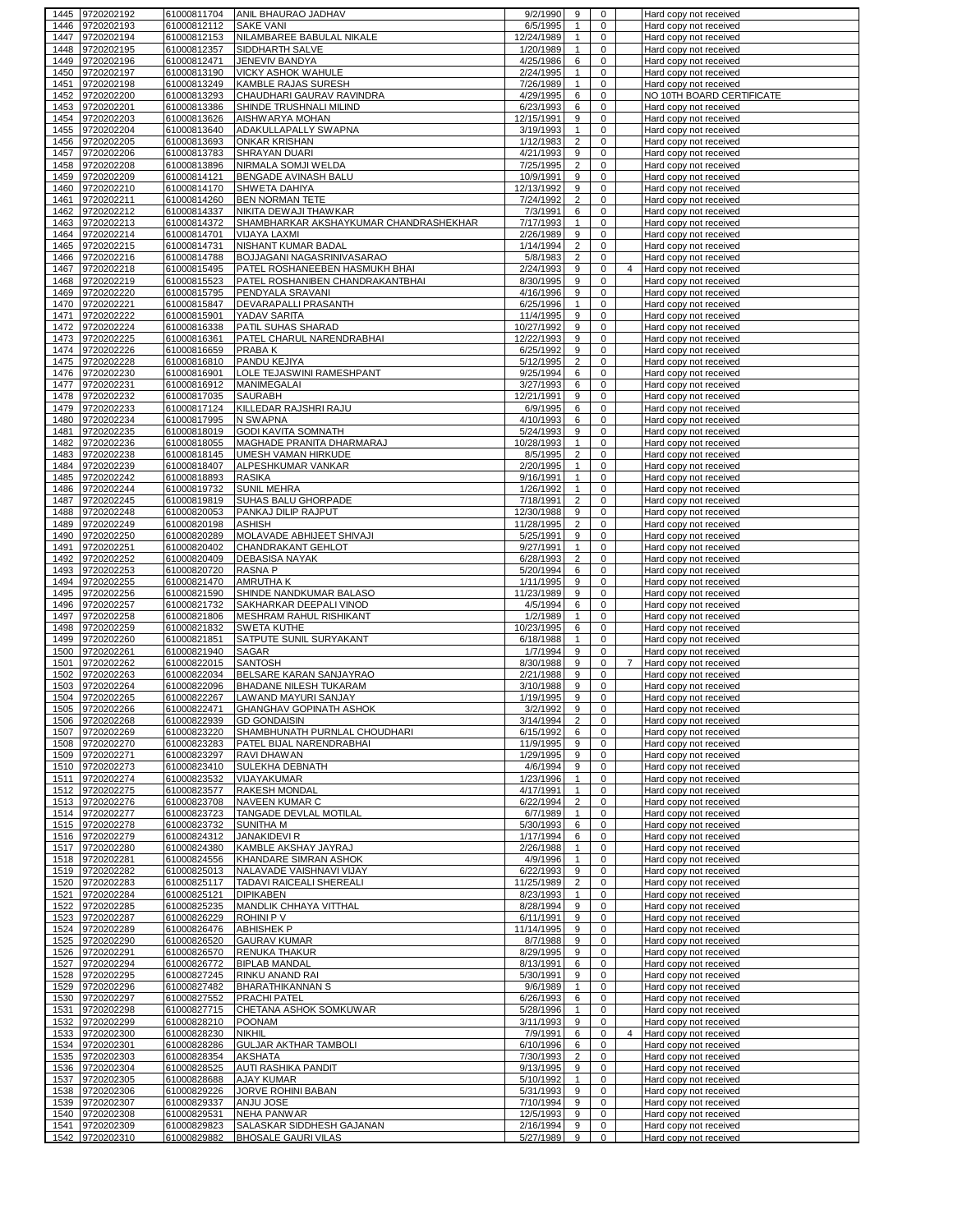|      | 1543 9720202311               | 61000830070                | <b>M S VISHNU</b>                                   | 11/14/1992              | 9                 | $\mathbf 0$      |                | Hard copy not received                           |
|------|-------------------------------|----------------------------|-----------------------------------------------------|-------------------------|-------------------|------------------|----------------|--------------------------------------------------|
| 1544 | 9720202313                    | 61000830303                | DANDGE JEETENDRA NANDKISHOR                         | 6/6/1990                | $\mathbf{1}$      | $\mathbf 0$      |                | Hard copy not received                           |
| 1545 | 9720202314                    | 61000830306                | <b>MASKA MOUNIKA</b>                                | 4/14/1993               | $\mathbf{1}$      | 0                |                | Hard copy not received                           |
| 1546 | 9720202315                    | 61000830368                | <b>ARUNDHATI DAS</b>                                | 7/18/1990               | 9                 | $\mathbf 0$      |                | Hard copy not received                           |
| 1547 | 9720202316                    | 61000830399                | VAIRAGADE SWETALI RAMESH                            | 9/6/1994                | 6                 | 0                |                | Hard copy not received                           |
|      |                               |                            |                                                     |                         |                   | $\mathbf 0$      |                |                                                  |
| 1548 | 9720202317                    | 61000830498                | GALANDE PRASAD DEEPAK                               | 1/6/1994                | 9                 |                  |                | Hard copy not received                           |
| 1549 | 9720202319                    | 61000830726                | CHANDAN                                             | 5/30/1992               | $\mathbf{1}$      | $\mathsf 0$      |                | Hard copy not received                           |
| 1550 | 9720202320                    | 61000830801                | <b>ULLAST</b>                                       | 4/3/1988                | 9                 | $\mathbf 0$      | $\overline{4}$ | Hard copy not received                           |
| 1551 | 9720202321                    | 61000830841                | RAKESH RANJAN KUMAR SINGH                           | 12/17/1973              | 9                 | 3                |                | Hard copy not received                           |
| 1552 | 9720202322                    | 61000830944                | SAURABH VASANT CHINDARKAR                           | 11/27/1989              | 9                 | 0                |                | Hard copy not received                           |
| 1553 | 9720202323                    | 61000831027                | PATIL HARSHANA DILIP                                | 10/30/1991              | 6                 | $\pmb{0}$        |                | Hard copy not received                           |
| 1554 | 9720202325                    | 61000831251                | SACHIN CHANDRAKANT SAPKALE                          | 5/8/1991                | $\mathbf{1}$      | $\mathbf 0$      |                | Hard copy not received                           |
| 1555 | 9720202326                    | 61000831288                | NEHA SHAMKANT JOSHI                                 | 6/14/1991               | 9                 | 0                |                | Hard copy not received                           |
| 1556 | 9720202327                    | 61000831382                | DEEPASHIKHA CHAUDHARY                               | 12/3/1992               | 9                 | $\mathbf 0$      |                | Hard copy not received                           |
| 1557 | 9720202328                    | 61000831452                | NAVTAKE SNEHA VISHWANATH                            | 2/7/1992                | 9                 | 0                |                | Hard copy not received                           |
| 1558 | 9720202329                    | 61000831476                | PRADEEP                                             | 8/31/1992               | 6                 | 0                |                | Hard copy not received                           |
| 1559 | 9720202330                    | 61000831591                | <b>DIVYA KALRA</b>                                  | 6/21/1995               | 9                 | 0                |                | Hard copy not received                           |
| 1560 | 9720202336                    | 61000832105                | MANDALA NARASIMHARAO                                | 2/15/1995               | 6                 | $\mathbf 0$      |                | Hard copy not received                           |
| 1561 | 9720202337                    | 61000832405                | SWAPNALI MOTIRAM NAR                                | 6/16/1994               | 9                 | 0                |                | Hard copy not received                           |
| 1562 | 9720202338                    | 61000832431                | SHAIK KOUSAR SULTHANA                               | 10/30/1992              | 6                 | $\mathbf 0$      |                | Hard copy not received                           |
| 1563 | 9720202341                    | 61000832932                | PALVE PRATIKSHA DHANANJAY                           | 6/27/1996               | 9                 | 0                |                | Hard copy not received                           |
| 1564 | 9720202342                    | 61000833044                | A MAHESHWARI                                        | 8/9/1992                | 6                 | $\mathbf 0$      |                | Hard copy not received                           |
| 1565 | 9720202343                    | 61000833096                | VINOD KUMAR DUBEY                                   | 3/12/1978               | 9                 | 3                |                | Hard copy not received                           |
| 1566 | 9720202345                    | 61000833185                | NISHA YADAV                                         | 5/11/1994               | 9                 | $\mathbf 0$      |                | Hard copy not received                           |
| 1567 |                               |                            |                                                     |                         | 6                 | $\mathbf 0$      |                |                                                  |
|      | 9720202346                    | 61000833392                | MALATI YADAV                                        | 7/15/1993               |                   |                  |                | Hard copy not received                           |
| 1568 | 9720202347                    | 61000833401                | <b>RUBI KUMARI</b>                                  | 11/5/1992               | 9                 | $\mathbf 0$      |                | Hard copy not received                           |
| 1569 | 9720202348                    | 61000833424                | <b>SUMERA AFREEN</b>                                | 1/22/1994               | 9                 | 0                |                | Hard copy not received                           |
| 1570 | 9720202349                    | 61000833613                | <b>SWATI</b>                                        | 5/14/1992               | $\mathbf{1}$      | $\pmb{0}$        |                | Hard copy not received                           |
| 1571 | 9720202350                    | 61000833796                | PAPPU KUMAR SAHANI                                  | 11/2/1992               | 6                 | $\mathbf 0$      |                | Hard copy not received                           |
| 1572 | 9720202351                    | 61000833889                | ANKITA SUNIL DOMBE                                  | 1/15/1994               | 9                 | 0                |                | Hard copy not received                           |
| 1573 | 9720202353                    | 61000833976                | NITISH SHARMA                                       | 1/23/1990               | 9                 | $\mathbf 0$      |                | Hard copy not received                           |
| 1574 | 9720202354                    | 61000834014                | CHANDRA SEKAR P S                                   | 1/11/1995               | 6                 | $\mathsf 0$      |                | Hard copy not received                           |
| 1575 | 9720202356                    | 61000834240                | <b>RAJNESH KUMAR</b>                                | 3/10/1999               | 6                 | $\mathbf 0$      | $\overline{4}$ | Hard copy not received                           |
| 1576 | 9720202357                    | 61000834279                | PRANAV HARIDAS P                                    | 5/7/1994                | 6                 | 0                |                | Hard copy not received                           |
| 1577 | 9720202358                    | 61000834464                | SARITHA P H                                         | 4/6/1993                | 6                 | $\mathbf 0$      |                | Hard copy not received                           |
| 1578 | 9720202359                    | 61000834501                | JITENDRA MALVIYA                                    | 2/5/1989                | $\mathbf{1}$      | 0                |                | Hard copy not received                           |
| 1579 | 9720202360                    | 61000834673                | <b>LINUSMITA PADHAN</b>                             | 7/15/1994               | 6                 | $\mathbf 0$      |                | Hard copy not received                           |
| 1580 | 9720202363                    | 61000834891                | VARKHANDE GANPAT DHARMA                             | 5/15/1993               | $\overline{2}$    | 0                |                | Hard copy not received                           |
| 1581 | 9720202366                    | 61000835144                | RAVAL ROSHANIBEN RAJESHKUMAR                        | 11/2/1996               | 6                 | 0                |                | Hard copy not received                           |
| 1582 | 9720202367                    | 61000835195                | RAVAL LAXMIBEN AMBARAMBHAI                          | 12/11/1996              | 6                 | 0                |                | Hard copy not received                           |
| 1583 | 9720202368                    | 61000835425                | BHARADVA HETAL KISHORBHAI                           | 12/23/1991              | 6                 | $\mathbf 0$      |                | Hard copy not received                           |
| 1584 | 9720202370                    | 61000835591                | KANGALA SUDHEER KUMAR DORA                          | 5/10/1995               | $\overline{c}$    | 0                |                | Hard copy not received                           |
| 1585 | 9720202372                    | 61000835903                | KUMMARI RAMA KRISHNA                                | 5/6/1995                | 6                 | $\mathbf 0$      |                | Hard copy not received                           |
| 1586 | 9720202373                    | 61000835939                | KHANDARE AMOL HARIDAS                               | 6/9/1989                | $\mathbf{1}$      | 0                |                | Hard copy not received                           |
| 1587 | 9720202374                    | 61000836080                | <b>PRACHI</b>                                       | 8/30/1992               | $\mathbf{1}$      | $\mathbf 0$      |                | Hard copy not received                           |
| 1588 |                               |                            | SUNISHA GOPI                                        | 10/7/1989               | 6                 | 0                |                |                                                  |
|      | 9720202375                    | 61000836157                |                                                     |                         | $\mathbf{1}$      | $\mathbf 0$      |                | Hard copy not received                           |
| 1589 | 9720202377                    | 61000836329                | PARMAR AAUNISHKUMAR                                 | 11/20/1991              |                   |                  |                | Hard copy not received                           |
| 1590 | 9720202378                    | 61000836497                | DWIVEDI SONAM DINDAYAL                              | 12/10/1994              | 9                 | 0                |                | Hard copy not received                           |
| 1591 | 9720202380                    | 61000836726                | <b>BRIGHT C DAS</b>                                 | 1/27/1991               | 6                 | $\mathbf 0$      |                | Hard copy not received                           |
|      |                               |                            |                                                     |                         |                   |                  |                |                                                  |
| 1592 | 9720202381                    | 61000836756                | SHRUTHI <sub>S</sub>                                | 11/17/1995              | 6                 | 0                |                | Hard copy not received                           |
|      |                               |                            |                                                     |                         |                   |                  |                | NO 10TH BOARD DEGREE & MARK SHEET                |
| 1593 | 9720202383                    | 61000837048                | KOMAL KISHOR PANDE                                  | 3/22/1992               | 9                 | 0                |                | <b>CERTIFICATE</b>                               |
| 1594 | 9720202384                    | 61000837075                | NIKHILA UNNIKRISHNAN                                | 5/24/1994               | 9                 | $\mathsf 0$      |                | Hard copy not received                           |
| 1595 | 9720202385                    | 61000837320                | ALKA RAGHUNATH GHUGARE                              | 10/29/1991              | 9                 | $\mathbf 0$      |                | Hard copy not received                           |
| 1596 | 9720202386                    | 61000837522                | <b>JAGVENDRA SINGH</b>                              | 5/15/1996               | $\mathbf{1}$      | $\mathbf 0$      | 4              | Hard copy not received                           |
| 1597 | 9720202389                    | 61000837638                | BHANAT MAHENDRAKUMAR                                | 11/1/1994               | $\overline{2}$    | 0                |                | Hard copy not received                           |
| 1598 | 9720202391                    | 61000837821                | V SHIVANI                                           | 8/21/1995               | 6                 | $\mathbf 0$      |                | Hard copy not received                           |
| 1599 | 9720202392                    | 61000837911                | VALVI RAHUL DEEPAK                                  | 4/17/1992               | $\overline{2}$    | $\mathbf 0$      |                | Hard copy not received                           |
| 1600 | 9720202393                    | 61000837914                | JADHAO AMIT MADHAO                                  | 6/15/1982               | 9                 | 0                | $\overline{4}$ | Hard copy not received                           |
| 1601 | 9720202394                    | 61000838218                | APEKSHABEN                                          | 10/30/1993              | 9                 | $\mathbf 0$      |                | Hard copy not received                           |
|      | 1602 9720202396               | 61000838338                | <b>PARMINDER SINGH</b>                              | 3/8/1992                | -1                | 0                |                | Hard copy not received                           |
| 1603 | 9720202397                    | 61000838399                | PRITI NANAJI AKARE                                  | 1/21/1991               | 6                 | 0                |                | Hard copy not received                           |
| 1604 | 9720202398                    | 61000838422                | PATEL JAIMIN BABUBHAI                               | 6/1/1993                | 9                 | 0                |                | Hard copy not received                           |
| 1605 | 9720202399                    | 61000838485                | SAMANT SINGH SENGAR                                 | 6/20/1983               | 9                 | 0                | 5              | Hard copy not received                           |
| 1606 | 9720202400                    | 61000838663                | KOTTE SERGIO                                        |                         | $\mathbf{1}$      | 0                |                | Hard copy not received                           |
| 1607 |                               |                            |                                                     | 4/25/1995<br>10/19/1994 | $\mathbf{1}$      | $\mathbf 0$      |                | Hard copy not received                           |
| 1608 | 9720202405                    | 61000839107<br>61000839208 | SHARMA ANKITKUMAR MUKESHBHAI<br>AMIT NAMDEV SURWASE | 7/12/1994               | 9                 | $\mathbf 0$      |                | Hard copy not received                           |
| 1609 | 9720202406<br>9720202407      | 61000839599                | ATHIRA K                                            | 1/16/1996               | $\mathbf{1}$      | $\mathbf 0$      |                | Hard copy not received                           |
|      | 1610 9720202408               |                            |                                                     |                         | 6                 | 0                |                |                                                  |
|      |                               | 61000839729                | TINGANE ANKUSH BALASAHEB<br>SATPUTE TUSHAR MOHAN    | 1/30/1990               |                   | $\mathbf 0$      |                | Hard copy not received                           |
|      | 1611 9720202409               | 61000839793                |                                                     | 3/16/1991               | $\mathbf{1}$      |                  |                | Hard copy not received                           |
|      | 1612 9720202410               | 61000839892                | <b>MANSI</b>                                        | 4/13/1995               | 6                 | $\mathbf 0$      |                | Hard copy not received                           |
|      | 1613 9720202411               | 61000840013                | <b>SAVAI DIVYA</b>                                  | 12/18/1996              | 9                 | $\mathbf 0$      |                | Hard copy not received                           |
|      | 1614 9720202412               | 61000840094                | <b>SAVAI AEKTA</b>                                  | 8/13/1992               | 9                 | $\mathbf 0$      |                | Hard copy not received                           |
|      | 1615 9720202413               | 61000840263                | FATTA RAM                                           | 7/8/1995                | 6                 | $\mathbf 0$      | 4              | Hard copy not received                           |
|      | 1616 9720202416               | 61000840353                | JHANKAR NEMADE                                      | 1/21/1991               | 6                 | 0                |                | Hard copy not received                           |
|      | 1617 9720202418               | 61000840498                | SHIVDAVKAR SHRADDHA VILAS                           | 3/13/1995               | 9                 | $\mathbf 0$      |                | Hard copy not received                           |
|      | 1618 9720202419               | 61000840552                | KODE CHAITALI SUNIL                                 | 12/22/1991              | 9                 | 0                |                | Hard copy not received                           |
|      | 1619 9720202421               | 61000840795                | SHILA KUMARI                                        | 2/7/1991                | 6                 | $\pmb{0}$        |                | Hard copy not received                           |
|      | 1620 9720202422               | 61000841001                | NUTAKKI UDAYA KUMAR                                 | 1/11/1990               | 9                 | $\mathbf 0$      |                | Hard copy not received                           |
| 1621 | 9720202423                    | 61000841191                | <b>POOJA</b>                                        | 12/4/1992               | $\mathbf{1}$      | $\mathbf 0$      |                | Hard copy not received                           |
|      | 1622 9720202425               | 61000841223                | WAGHMARE KASHISH KALYAN                             | 11/1/1993               | $\mathbf{1}$      | 0                |                | Hard copy not received                           |
| 1623 | 9720202427                    | 61000841473                | KASWATE SANKALP GOWARDHAN                           | 9/21/1995               | $\mathbf{1}$      | 0                |                | Hard copy not received                           |
| 1624 | 9720202428                    | 61000841734                | KORUPOLU CHANDRAKALA                                | 4/4/1996                | 6                 | $\mathbf 0$      |                | Hard copy not received                           |
| 1625 | 9720202429                    | 61000841746                | CHARDE PADMA ARVINDRAO                              | 3/3/1991                | 6                 | $\mathbf 0$      |                | Hard copy not received                           |
| 1626 | 9720202432                    | 61000842470                | THAMINENI SAIRAM                                    | 12/9/1993               | $\overline{c}$    | $\mathbf 0$      |                | Hard copy not received                           |
| 1627 | 9720202433                    | 61000842560                | SUPRIYA KESHRI                                      | 1/28/1993               | 6                 | $\pmb{0}$        |                | Hard copy not received                           |
|      | 1628 9720202434               | 61000842677                | SAHARE YOGESH KISHOR                                | 6/4/1990                | 6                 | $\mathbf 0$      |                | Hard copy not received                           |
| 1629 | 9720202435                    | 61000842855                | <b>MONIKA JOSHI</b>                                 | 5/9/1992                | 9                 | 0                |                | Hard copy not received                           |
| 1630 | 9720202436                    | 61000842925                | BALIRAM SAMBHAJI KOLTE                              | 8/10/1990               | $\mathbf{1}$      | $\mathbf 0$      |                | Hard copy not received                           |
| 1631 | 9720202437                    | 61000843008                | JADHAV ANANDRAO SHANKAR                             | 3/23/1989               | 9                 | 0                |                | Hard copy not received                           |
| 1632 | 9720202439                    | 61000843199                | SHILPA SHIVAJI VALU                                 | 2/22/1990               | $\mathbf{1}$      | $\mathbf 0$      |                | Hard copy not received                           |
| 1633 | 9720202442                    | 61000843331                | BHIL JAGDISH BATUKBHAI                              | 5/4/1991                | 6                 | 0                |                | Hard copy not received                           |
| 1634 | 9720202443                    | 61000843378                | VINISHA C V                                         | 6/29/1993               | 6                 | $\mathbf 0$      |                | Hard copy not received                           |
| 1635 | 9720202444                    | 61000843413                | SAIKAT SAHA                                         | 9/18/1991               | $\mathbf{1}$      | 0                |                | Hard copy not received                           |
| 1636 | 9720202445                    | 61000843668                | NAYANA M S                                          | 9/6/1995                | 9                 | $\mathbf 0$      |                | Hard copy not received                           |
| 1637 | 9720202446                    | 61000843685                | VANDANA K                                           | 1/19/1988               | 9                 | $\mathbf 0$      |                | Hard copy not received                           |
| 1638 | 9720202448<br>1639 9720202449 | 61000843938<br>61000844038 | <b>GRASHY SANKHWAR</b><br>ROSHAN DILIP DAPHALE      | 4/14/1991<br>3/2/1992   | $\mathbf{1}$<br>9 | $\mathbf 0$<br>0 |                | NO DEGREE & MARK SHEET<br>Hard copy not received |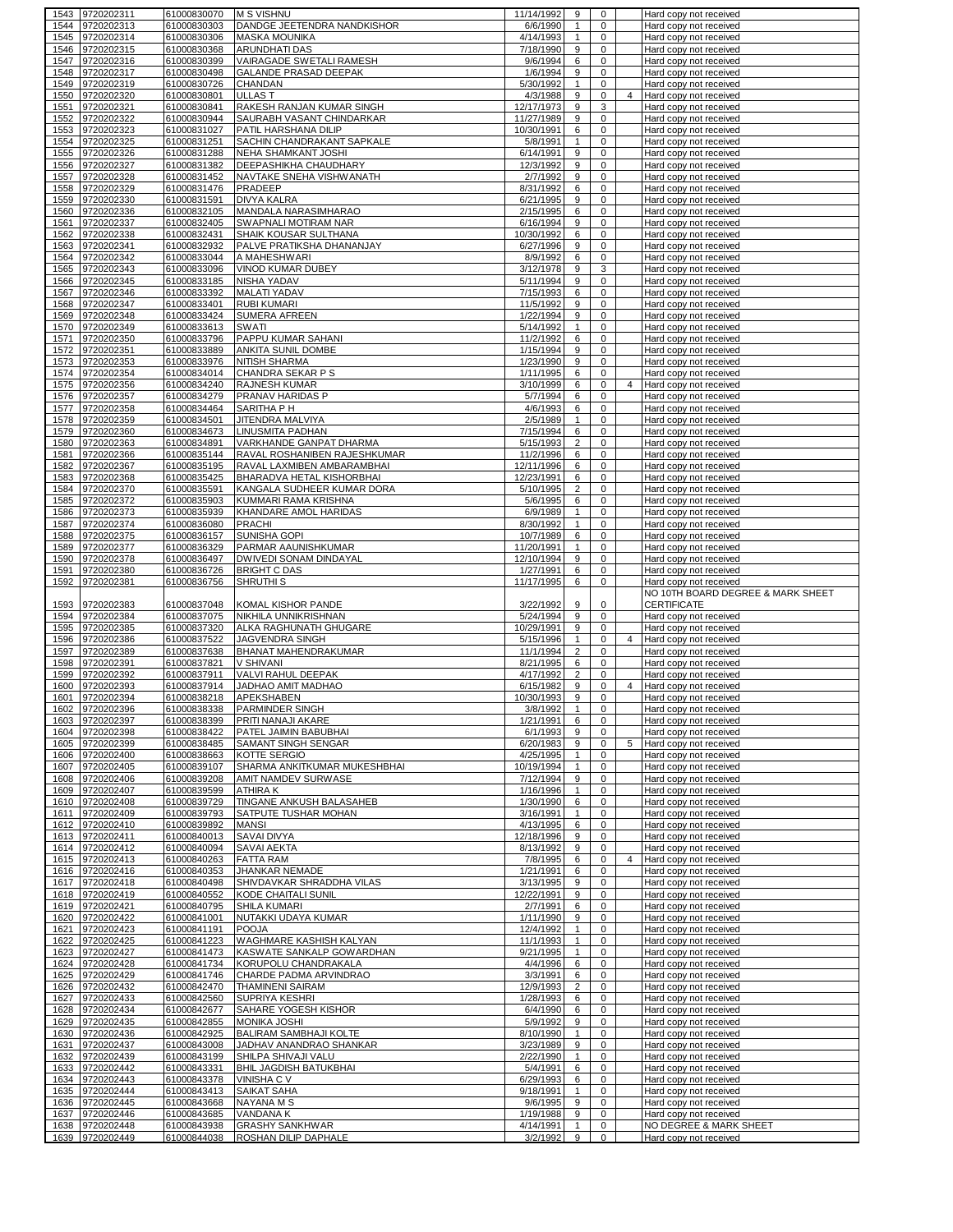|      | 1640 9720202450               | 61000844125                | <b>MANU KUMAR</b>                         | 4/15/1989               | 9                 | $\mathbf 0$ |                | Hard copy not received                           |
|------|-------------------------------|----------------------------|-------------------------------------------|-------------------------|-------------------|-------------|----------------|--------------------------------------------------|
| 1641 | 9720202451                    | 61000844235                | <b>NAINA DAS</b>                          | 2/16/1997               | $\mathbf{1}$      | $\mathbf 0$ |                | Hard copy not received                           |
| 1642 | 9720202452                    | 61000844401                | <b>MD IMRAN KHAN</b>                      | 11/30/1991              | 9                 | 0           | 7              | Hard copy not received                           |
| 1643 | 9720202453                    | 61000844458                | SHABEEB P                                 | 6/6/1994                | 6                 | $\mathbf 0$ | 4              | Hard copy not received                           |
|      |                               |                            |                                           |                         |                   | $\mathbf 0$ |                |                                                  |
| 1644 | 9720202454                    | 61000844498                | LINI V                                    | 12/17/1990              | 6                 |             |                | Hard copy not received                           |
| 1645 | 9720202457                    | 61000844850                | NEELAM SHARMA                             | 6/16/1994               | 9                 | 0           |                | Hard copy not received                           |
| 1646 | 9720202458                    | 61000845000                | VAIBHAV                                   | 10/12/1989              | $\mathbf{1}$      | 0           |                | Hard copy not received                           |
| 1647 | 9720202459                    | 61000845327                | <b>SUMAN KUMARI</b>                       | 12/5/1991               | 6                 | 0           |                | Hard copy not received                           |
| 1648 | 9720202460                    | 61000845496                | ARUN RAJ P                                | 4/10/1996               | $\mathbf{1}$      | 0           |                | Hard copy not received                           |
| 1649 | 9720202461                    | 61000845576                | ASHWINI ATMARAM DEVALKAR                  | 5/21/1991               | 9                 | 0           |                | Hard copy not received                           |
|      |                               |                            |                                           | 2/22/1990               |                   |             |                |                                                  |
| 1650 | 9720202462                    | 61000845936                | RAJITHA K                                 |                         | 6                 | 0           |                | Hard copy not received                           |
| 1651 | 9720202463                    | 61000845992                | AMBONE NASHIK VITTHAL                     | 9/2/1994                | 9                 | $\mathbf 0$ |                | Hard copy not received                           |
| 1652 | 9720202464                    | 61000846077                | GHAYTADKAR KALYANI SOMNATH                | 1/1/1996                | 9                 | 0           |                | Hard copy not received                           |
| 1653 | 9720202466                    | 61000846431                | GHAYTADKAR VRUSHALI SOMNATH               | 6/19/1994               | 9                 | 0           |                | Hard copy not received                           |
| 1654 | 9720202469                    | 61000846555                | <b>MINTU KUMAR</b>                        | 9/1/1994                | $\overline{2}$    | 0           |                | Hard copy not received                           |
| 1655 | 9720202470                    | 61000846573                | KANTARIYA PRAVINBHAI JERAMBHAI            | 2/15/1988               | 6                 | 0           |                | Hard copy not received                           |
| 1656 | 9720202471                    | 61000846692                | RAHUL NAIK                                | 1/26/1995               | $\overline{2}$    | 0           |                | Hard copy not received                           |
|      |                               |                            |                                           |                         |                   |             |                |                                                  |
| 1657 | 9720202473                    | 61000847824                | VANITA MOHITE                             | 2/6/1993                | 6                 | 0           |                | NO 10TH BOARD CERTIFICATE                        |
| 1658 | 9720202474                    | 61000847860                | BAGADE RANJANA ASHOK                      | 10/16/1989              | $\mathbf{1}$      | $\mathbf 0$ |                | Hard copy not received                           |
| 1659 | 9720202475                    | 61000847939                | PRAVEEN KUMAR YADAV                       | 12/24/1993              | 6                 | 0           |                | Hard copy not received                           |
| 1660 | 9720202476                    | 61000847963                | KHOBRAGADE SARIKA MADHUKAR                | 10/10/1991              | $\mathbf{1}$      | $\mathbf 0$ |                | Hard copy not received                           |
| 1661 | 9720202477                    | 61000848130                | JITENDRA KUMAR BANTHIA                    | 1/30/1994               | 9                 | 0           | 4              | Hard copy not received                           |
| 1662 | 9720202479                    | 61000848585                | MAHESHKUMAR                               | 6/29/1987               | $\overline{c}$    | 0           |                | Hard copy not received                           |
|      |                               |                            |                                           |                         |                   |             |                |                                                  |
| 1663 | 9720202480                    | 61000848629                | JOYDEEP ROYCHOWDHURY                      | 7/2/1991                | 9                 | 0           | 4              | Hard copy not received                           |
| 1664 | 9720202481                    | 61000848936                | JAISWAL SHIVANI RAMESHCHANDRA             | 8/7/1992                | 9                 | $\mathbf 0$ |                | Hard copy not received                           |
| 1665 | 9720202482                    | 61000849412                | PRATIBHA YADAV                            | 5/13/1993               | 6                 | $\mathbf 0$ |                | Hard copy not received                           |
| 1666 | 9720202483                    | 61000849555                | <b>SONI SNEHA</b>                         | 4/27/1992               | 9                 | $\mathbf 0$ |                | Hard copy not received                           |
| 1667 | 9720202484                    | 61000849783                | <b>NIDHI VERMA</b>                        | 11/26/1995              | 6                 | 0           |                | Hard copy not received                           |
|      |                               |                            |                                           |                         |                   |             |                |                                                  |
| 1668 | 9720202485                    | 61000849948                | SHIKHA MESHRAM                            | 3/7/1996                | $\mathbf{1}$      | 0           |                | Hard copy not received                           |
| 1669 | 9720202486                    | 61000850013                | GAYAKWAD VASANT MADHUKAR                  | 6/20/1993               | 9                 | 0           |                | Hard copy not received                           |
| 1670 | 9720202487                    | 61000850031                | NEWARE VAIBHAV PURUSHOTTAM                | 2/2/1992                | 9                 | 0           |                | Hard copy not received                           |
| 1671 | 9720202488                    | 61000850034                | <b>NEELAM YADAV</b>                       | 1/1/1996                | 6                 | 0           |                | Hard copy not received                           |
| 1672 | 9720202489                    | 61000850208                | APOORVA JAISWAL                           | 8/20/1994               | 9                 | 0           |                | Hard copy not received                           |
|      |                               | 61000850333                |                                           |                         | $\overline{2}$    | 0           |                |                                                  |
| 1673 | 9720202490                    |                            | PRIYANKA NAIK                             | 7/15/1993               |                   |             |                | Hard copy not received                           |
| 1674 | 9720202492                    | 61000850489                | CHANDAN CHANDRAPURI                       | 3/20/1996               | $\mathbf{1}$      | 0           |                | Hard copy not received                           |
| 1675 | 9720202493                    | 61000850791                | HALEEMA A N                               | 4/5/1996                | 6                 | 0           |                | Hard copy not received                           |
| 1676 | 9720202495                    | 61000851048                | <b>RAHUL</b>                              | 5/13/1995               | $\mathbf{1}$      | 0           |                | Hard copy not received                           |
| 1677 | 9720202496                    | 61000851250                | SHALU                                     | 7/16/1990               | 9                 | 0           |                | Hard copy not received                           |
| 1678 | 9720202497                    | 61000851756                | <b>RAKESH PASSI</b>                       | 2/26/1994               | $\mathbf{1}$      | 0           |                | Hard copy not received                           |
|      |                               |                            |                                           |                         |                   |             |                |                                                  |
| 1679 | 9720202498                    | 61000851760                | <b>KANT KORI</b>                          | 7/11/1991               | $\overline{2}$    | $\mathbf 0$ |                | Hard copy not received                           |
| 1680 | 9720202499                    | 61000851800                | SIDDIQUI SHAFIYA MUJEEBUDDIN              | 12/25/1990              | 9                 | 0           | 4              | Hard copy not received                           |
| 1681 | 9720202500                    | 61000851893                | WALAWALKAR HARDIKI SHIVAJI                | 12/23/1991              | 6                 | 0           |                | NO 10TH BOARD CERTIFICATE                        |
| 1682 | 9720202501                    | 61000852081                | <b>ABHISHEK JAIN</b>                      | 5/14/1992               | 9                 | 0           |                | Hard copy not received                           |
| 1683 | 9720202503                    | 61000852365                | NITESH SAMADHAN GAIKWAD                   | 10/2/1998               | $\mathbf{1}$      | $\mathbf 0$ |                | Hard copy not received                           |
| 1684 | 9720202504                    | 61000852409                | AAKASH DEEP                               | 5/27/1993               | $\mathbf{1}$      | 0           |                | Hard copy not received                           |
| 1685 | 9720202505                    | 61000852524                | BHAGYASHRI SAMPATRAO NALAWDE              | 3/30/1996               | 9                 | $\mathbf 0$ |                | Hard copy not received                           |
|      |                               |                            |                                           |                         |                   |             |                |                                                  |
| 1686 | 9720202507                    | 61000853178                | KHANDARE SONU RAMKRUSHNA                  | 6/1/1992                | $\mathbf{1}$      | 0           |                | Hard copy not received                           |
| 1687 | 9720202508                    | 61000853265                | VADASMIYA NIRAV RAJNIKANT                 | 8/19/1996               | $\mathbf{1}$      | 0           |                | Hard copy not received                           |
| 1688 | 9720202509                    | 61000853298                | BORGUDE PRADNYA SHANTARAM                 | 3/1/1989                | 9                 | 0           |                | Hard copy not received                           |
| 1689 | 9720202510                    | 61000853389                | MUPPALANENI A GAYATHRI                    | 6/29/1989               | 9                 | $\mathbf 0$ |                | Hard copy not received                           |
| 1690 | 9720202511                    | 61000853418                | KARHADE SHITAL PRAKASH                    | 7/9/1991                | $\mathbf{1}$      | 0           |                | Hard copy not received                           |
| 1691 | 9720202512                    | 61000853535                | <b>AJAY SHRIVASTAV</b>                    | 7/5/1996                | 9                 | $\mathbf 0$ |                | Hard copy not received                           |
| 1692 | 9720202515                    | 61000854062                | <b>SHAIK IMAM</b>                         | 2/2/1992                | 9                 | 0           | $\overline{4}$ | Hard copy not received                           |
| 1693 | 9720202516                    | 61000854083                | VIKAS BALASO BANDGAR                      | 9/6/1989                | 6                 | $\mathbf 0$ |                | Hard copy not received                           |
|      | 9720202517                    | 61000854088                |                                           | 5/10/1995               |                   |             |                |                                                  |
| 1694 |                               |                            | DAVINDER SINGH                            |                         | $\mathbf{1}$      | 0           |                | Hard copy not received                           |
| 1695 | 9720202518                    | 61000854243                | <b>VINEY KUMAR</b>                        | 1/27/1988               | 6                 | $\mathbf 0$ |                | Hard copy not received                           |
| 1696 | 9720202519                    | 61000854351                | SRIRAM UDAYA KIRAN                        | 8/4/1991                | $\mathbf{1}$      | 0           |                | Hard copy not received                           |
| 1697 | 9720202520                    | 61000854397                | PATIL RAHUL RAGHUNATH                     | 5/9/1995                | 9                 | 0           |                | Hard copy not received                           |
| 1698 | 9720202521                    | 61000854759                | MEENAKSHI BAI H                           | 11/12/1993              | 6                 | 0           |                | Hard copy not received                           |
| 1699 | 9720202524                    | 61000855082                | JAISWAL SWETA RAMMURATBHAI                | 7/2/1997                | 9                 | 0           |                | Hard copy not received                           |
|      | 1700 9720202525               | 61000855812                | SONI KUMARI                               | 1/1/1995                | 6                 | 0           |                | Hard copy not received                           |
|      | 1701 9720202526               | 61000855962                | <b>KEDAR PRITI BHAUSAHEB</b>              | 5/25/1994               | 6                 | 0           |                | Hard copy not received                           |
|      | 1702 9720202527               | 61000856066                | PRASHANT KUMBHARE                         | 3/27/1992               | 6                 | 0           |                |                                                  |
|      |                               |                            |                                           |                         |                   |             |                | Hard copy not received                           |
| 1703 | 9720202531                    | 61000856411                | N GANGADHER                               | 4/9/1989                | $\overline{2}$    | 0           |                | Hard copy not received                           |
| 1704 | 9720202533                    | 61000856518                | <b>AKASH SINGH</b>                        | 8/9/1992                | 9                 | 0           |                | Hard copy not received                           |
| 1705 | 9720202534                    | 61000856556                | <b>BISWAJIT GANGULY</b>                   | 11/17/1975              | 9                 | 3           |                | Hard copy not received                           |
|      | 1706 9720202535               | 61000856622                | KAMBLE VAIBHAV PIRGONDA                   | 6/2/1993                | $\mathbf{1}$      | 0           |                | Hard copy not received                           |
| 1707 | 9720202537                    | 61000857191                | MANTHAN CHOUBISA                          | 2/20/1992               | 9                 | 0           |                | Hard copy not received                           |
| 1708 | 9720202538                    | 61000857379                | ABY THOMAS                                | 10/27/1988              | 9                 | 0           |                | Hard copy not received                           |
|      |                               |                            |                                           |                         |                   |             |                |                                                  |
|      | 1709 9720202539               | 61000857521                | SANAPATHI JANAKI                          | 3/18/1993               | 6                 | 0           |                | Hard copy not received                           |
|      | 1710 9720202540               | 61000857575                | AMAN KUMAR ROY                            | 2/11/1994               | $\mathbf{1}$      | 0           |                | Hard copy not received                           |
|      | 1711 9720202541               | 61000857895                | DIPTIMONI NARZARY                         | 8/31/1993               | $\overline{2}$    | 0           |                | Hard copy not received                           |
|      | 1712 9720202542               | 61000858100                | VANAM SHIREESHA                           | 7/16/1990               | 6                 | 0           |                | Hard copy not received                           |
|      | 1713 9720202543               | 61000858202                | PATEL RITIKSHAKUMARI DHIRUBHAI            | 8/4/1995                | $\overline{2}$    | 0           |                | Hard copy not received                           |
|      | 1714 9720202544               | 61000858438                | LIGI M L                                  | 5/14/1988               | 6                 | 0           |                | Hard copy not received                           |
|      | 1715 9720202545               | 61000858447                | SUMIT CHAUHAN                             | 10/28/1988              | 9                 | 0           |                | Hard copy not received                           |
|      |                               | 61000858697                | <b>ISHITA BHOWMIK</b>                     |                         |                   | $\mathbf 0$ |                |                                                  |
|      | 1716 9720202546               |                            |                                           | 4/28/1993               | 6                 |             |                | Hard copy not received                           |
|      |                               |                            |                                           |                         |                   |             |                |                                                  |
|      | 1717 9720202547               | 61000858729                | <b>DIMPAL</b>                             | 6/23/1993               | 6                 | 0           |                | Hard copy not received                           |
|      | 1718 9720202548               | 61000858743                | DODKE AAKANKSHA DAJIRAM                   | 5/3/1996                | $\mathbf{1}$      | $\mathbf 0$ |                | Hard copy not received                           |
|      | 1719 9720202549               | 61000858867                | WANVE VAIBHAV BALKRISHNA                  | 9/9/1993                | 9                 | 0           |                | Hard copy not received                           |
|      | 1720 9720202550               | 61000858948                | ASHISH DIGAMBAR HANDE                     | 7/31/1996               | 9                 | $\mathbf 0$ |                | Hard copy not received                           |
|      | 1721 9720202551               | 61000858957                | <b>SINCY XAVIER</b>                       | 10/3/1990               | 9                 | 0           |                | Hard copy not received                           |
|      | 1722 9720202552               | 61000859016                | <b>JERIN K JACOB</b>                      | 4/18/1995               | 9                 | 0           |                | Hard copy not received                           |
|      |                               |                            |                                           |                         | $\mathbf{1}$      | 0           |                |                                                  |
|      | 1723 9720202553               | 61000859458                | RAVEENA ASHOK WANKHEDE                    | 10/18/1993              |                   |             |                | Hard copy not received                           |
|      | 1724 9720202558               | 61000860275                | YADAV MANOJKUMAR BRIJLAL                  | 9/24/1992               | 6                 | $\mathbf 0$ |                | Hard copy not received                           |
|      | 1725 9720202559               | 61000860367                | DHARMENDRA KUMAR MEENA                    | 8/1/1983                | $\overline{2}$    | $\mathbf 0$ |                | Hard copy not received                           |
|      | 1726 9720202560               | 61000860421                | KIRAN SONI RAPHAEL                        | 5/30/1993               | 9                 | 0           |                | Hard copy not received                           |
|      | 1727 9720202561               | 61000860573                | VAISHALI SHANKARRAO KOVE                  | 6/14/1988               | $\overline{2}$    | 0           |                | Hard copy not received                           |
|      | 1728 9720202562               | 61000860801                | CHARYALA SRAVANTHI                        | 7/28/1994               | $\mathbf{1}$      | 0           |                | Hard copy not received                           |
| 1729 | 9720202563                    | 61000860916                | OMPRAKASH JHARIYA                         | 8/16/1996               | $\mathbf{1}$      | 0           |                | Hard copy not received                           |
|      | 1730 9720202565               | 61000861000                | <b>KRISHNA</b>                            | 8/21/1996               | 6                 | $\mathbf 0$ |                | Hard copy not received                           |
|      |                               |                            |                                           |                         |                   |             |                |                                                  |
| 1731 | 9720202567                    | 61000861992                | <b>GARIMA GHANGHAS</b>                    | 7/3/1995                | 9                 | 0           |                | Hard copy not received                           |
| 1732 | 9720202568                    | 61000862088                | TADVI AKSHAYKUMAR DIPAKBHAI               | 10/21/1994              | $\overline{2}$    | 0           |                | Hard copy not received                           |
| 1733 | 9720202569                    | 61000862202                | SUBRAMANYA VASANT BHAT                    | 5/11/1995               | 9                 | 0           |                | Hard copy not received                           |
|      | 1734 9720202570               | 61000862262                | DAREKAR ANKIT PAPPU                       | 11/2/1995               | 9                 | 0           |                | Hard copy not received                           |
| 1735 | 9720202571                    | 61000862289                | WARHADE RAKESH RAMRAO                     | 8/15/1991               | 6                 | 0           |                | Hard copy not received                           |
| 1736 | 9720202575<br>1737 9720202576 | 61000863019<br>61000863094 | <b>AKHILA SOMAN</b><br><b>BRAHAMRISHI</b> | 12/20/1991<br>9/20/1996 | 9<br>$\mathbf{1}$ | 0<br>0      |                | Hard copy not received<br>Hard copy not received |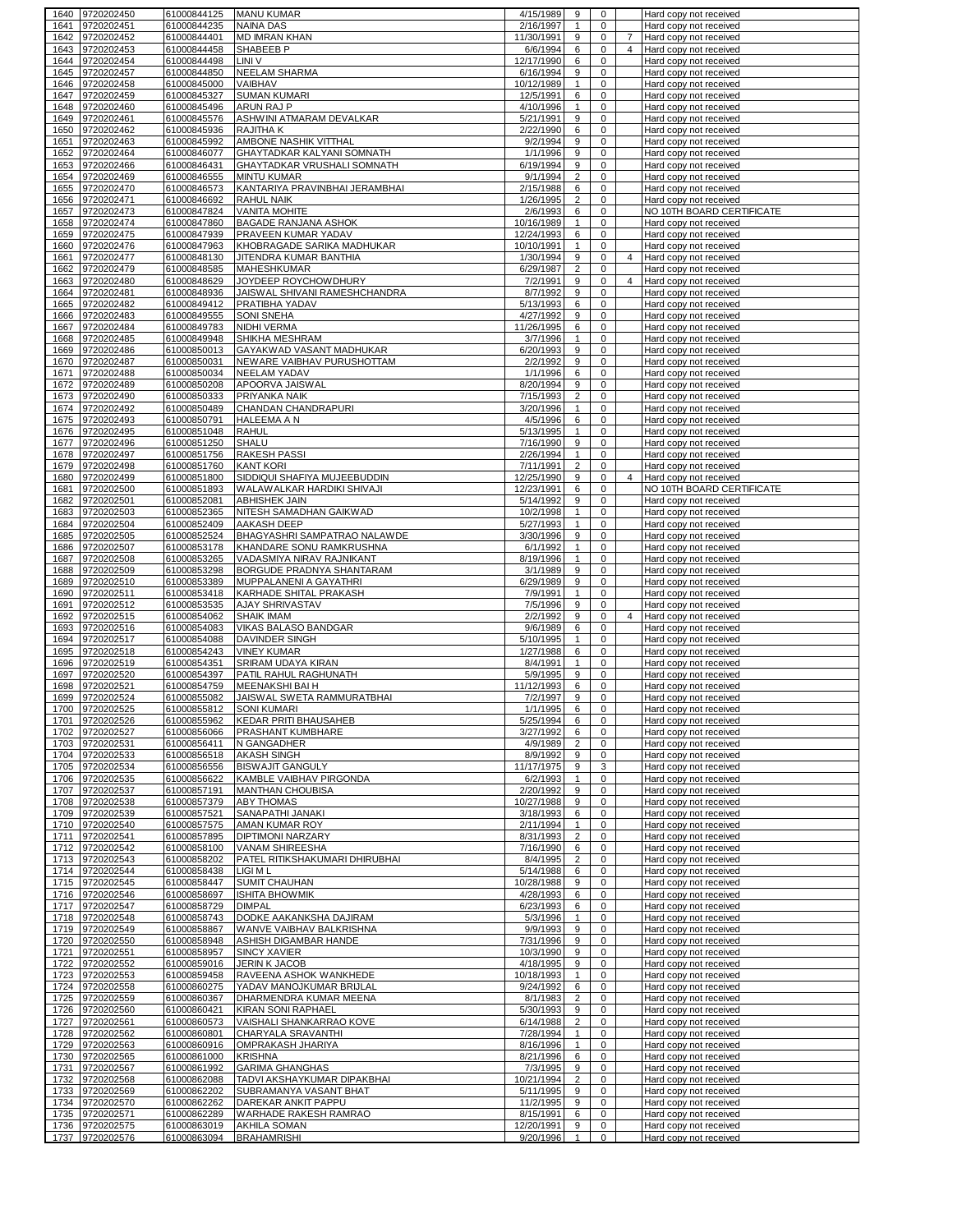| 1738         | 9720202578                         | 61000863520                | P V SEEMA                                                     | 12/15/1993              | 9                              | 0                          |                | Hard copy not received                           |
|--------------|------------------------------------|----------------------------|---------------------------------------------------------------|-------------------------|--------------------------------|----------------------------|----------------|--------------------------------------------------|
| 1739         | 9720202579                         | 61000863609                | DEEPANJALI                                                    | 3/1/1990                | 9                              | 0                          |                | Hard copy not received                           |
| 1740         | 9720202581                         | 61000864138                | <b>JAGRITI RAI</b>                                            | 1/20/1994               | 6                              | 0                          |                | Hard copy not received                           |
| 1741         | 9720202582                         | 61000864385                | YERIKALA UMAVATHI                                             | 7/13/1990               | $\overline{2}$                 | $\mathbf 0$                |                | Hard copy not received                           |
| 1742<br>1743 | 9720202583<br>9720202584           | 61000864393<br>61000864494 | BARAIYA VILASBEN PARSHOTAMBHAI<br>GUJARIYA RAJUBEN JEEVANBHAI | 4/5/1997<br>11/19/1996  | 6<br>6                         | 0<br>$\mathbf 0$           |                | Hard copy not received<br>Hard copy not received |
| 1744         | 9720202585                         | 61000864504                | SINDHU H                                                      | 9/5/1996                | 6                              | $\mathbf 0$                |                | Hard copy not received                           |
| 1745         | 9720202586                         | 61000864768                | MANOHARAN V                                                   | 3/5/1996                | 6                              | $\mathbf 0$                |                | Hard copy not received                           |
| 1746         | 9720202587                         | 61000864789                | <b>RESMIMT</b>                                                | 3/2/1993                | 6                              | $\mathbf 0$                |                | Hard copy not received                           |
| 1747         | 9720202588                         | 61000864948                | VAGHELA REKHABEN                                              | 3/15/1996               | $\mathbf{1}$                   | $\mathbf 0$                |                | Hard copy not received                           |
| 1748         | 9720202589                         | 61000864961                | MALLIKA SRIVASTAVA                                            | 5/25/1989               | 9                              | $\mathbf 0$                |                | Hard copy not received                           |
| 1749         | 9720202590                         | 61000865084                | JADHAV KAPIL ARUN                                             | 3/25/1990               | 9                              | $\mathsf 0$                |                | Hard copy not received                           |
|              | 1750 9720202591                    | 61000865354                | <b>KRISHNAJA M</b>                                            | 10/27/1993              | 9                              | $\mathbf 0$                |                | Hard copy not received                           |
| 1751         | 9720202592                         | 61000865450                | SHUKLA SWATI GAUKARAN                                         | 11/6/1995               | 9                              | $\mathbf 0$                |                | Hard copy not received                           |
| 1752         | 9720202593                         | 61000865451                | <b>BHORE SHRIKANT BALASAHEB</b><br><b>GAURAV KUMAR</b>        | 8/23/1993               | 9                              | $\mathbf 0$                | 4              | Hard copy not received                           |
| 1753<br>1754 | 9720202595<br>9720202596           | 61000865973<br>61000866112 | <b>NAVNEET</b>                                                | 3/7/1995<br>10/10/1990  | 1<br>9                         | $\mathsf{O}\xspace$<br>0   |                | Hard copy not received<br>Hard copy not received |
| 1755         | 9720202597                         | 61000866417                | ANITA HEMDAS PESHWA                                           | 10/26/1987              | 9                              | $\mathbf 0$                |                | Hard copy not received                           |
| 1756         | 9720202599                         | 61000866567                | ABHISHEK ANAND SHARMA                                         | 2/15/1986               | 9                              | $\mathbf 0$                |                | Hard copy not received                           |
| 1757         | 9720202601                         | 61000867161                | NANDAGAOLI DEOCHAND RAMAJI                                    | 5/1/1979                | $\mathbf{1}$                   | $\mathbf 0$                | $\overline{4}$ | Hard copy not received                           |
| 1758         | 9720202602                         | 61000867575                | ANJU PRAKASH                                                  | 7/5/1996                | 6                              | 0                          |                | Hard copy not received                           |
| 1759         | 9720202603                         | 61000867992                | DILIP KUMAR MEENA                                             | 10/10/1994              | $\overline{2}$                 | $\mathbf 0$                |                | Hard copy not received                           |
| 1760         | 9720202604                         | 61000868028                | PRIYANKA PATIL                                                | 3/31/1995               | 9                              | $\mathbf 0$                |                | Hard copy not received                           |
| 1761         | 9720202605                         | 61000868060                | RAJAT TOLANI                                                  | 3/20/1992               | 9                              | $\mathbf 0$                |                | Hard copy not received                           |
| 1762         | 9720202606                         | 61000868223                | SNEHA OMDEORAO MEHAR                                          | 10/28/1988              | 6                              | $\mathbf 0$                |                | Hard copy not received                           |
| 1763<br>1764 | 9720202608<br>9720202609           | 61000868376<br>61000868801 | SONAM<br>GAUTAM BHAGWAN TAYADE                                | 1/25/1995<br>1/25/1986  | 6<br>$\mathbf{1}$              | 0<br>$\mathbf 0$           |                | Hard copy not received<br>Hard copy not received |
| 1765         | 9720202611                         | 61000869119                | POTE UMA LAXMAN VIMAL                                         | 5/4/1992                | $\mathbf{1}$                   | 0                          |                | Hard copy not received                           |
| 1766         | 9720202612                         | 61000869133                | NITAL SETHI                                                   | 5/10/1989               | 9                              | 0                          |                | Hard copy not received                           |
| 1767         | 9720202613                         | 61000869244                | SONIYA AGARWAI                                                | 3/4/1992                | 9                              | 0                          |                | Hard copy not received                           |
| 1768         | 9720202614                         | 61000869350                | HRISHIKESH SHIVAJI KHANDALE                                   | 2/7/1992                | 9                              | $\mathbf 0$                |                | Hard copy not received                           |
| 1769         | 9720202616                         | 61000869402                | ARTI THAPA                                                    | 12/29/1991              | 9                              | $\mathbf 0$                |                | Hard copy not received                           |
| 1770         | 9720202617                         | 61000869469                | PREMA                                                         | 5/27/1993               | 9                              | $\mathbf 0$                |                | Hard copy not received                           |
| 1771         | 9720202618                         | 61000869543                | VISHAL SURESH PAWAR                                           | 3/25/1988               | $\mathbf{1}$                   | $\mathbf 0$                |                | NO 10TH BOARD CERTIFICATE                        |
| 1772         | 9720202621                         | 61000869719                | ANAND ALLAMPATLA                                              | 5/10/1989               | $\mathbf{1}$                   | $\mathbf 0$                |                | Hard copy not received                           |
| 1773         | 9720202622                         | 61000869794                | <b>NANDHINI V</b><br>AJAY KUMAR PAL                           | 8/29/1992               | $\mathbf{1}$<br>$\mathbf{1}$   | $\mathbf 0$<br>$\mathbf 0$ |                | Hard copy not received                           |
|              | 1774 9720202624<br>1775 9720202625 | 61000870049<br>61000870099 | <b>GUNJAN TIWARI</b>                                          | 8/16/1994<br>8/5/1988   | 9                              | $\mathbf 0$                |                | Hard copy not received<br>NO DEGREE & MARK SHEET |
| 1776         | 9720202628                         | 61000870135                | C HARSHA VARDHAN REDDY                                        | 6/15/1995               | 6                              | $\mathbf 0$                |                | Hard copy not received                           |
|              | 1777 9720202629                    | 61000870273                | DEVI MEENAKSHI C                                              | 2/13/1992               | 9                              | $\mathbf 0$                |                | Hard copy not received                           |
| 1778         | 9720202631                         | 61000870560                | CHANDEL AARTI SAHEBRAO                                        | 7/28/1990               | 9                              | $\mathsf{O}\xspace$        |                | Hard copy not received                           |
| 1779         | 9720202632                         | 61000870662                | K A SELVAKUMAR                                                | 5/29/1995               | $\mathbf{1}$                   | 0                          |                | Hard copy not received                           |
| 1780         | 9720202633                         | 61000870675                | <b>SANKET</b>                                                 | 5/3/1990                | 9                              | $\mathbf 0$                |                | Hard copy not received                           |
| 1781         | 9720202634                         | 61000870734                | KUBADE DHIRAJ VINODRAO                                        | 3/6/1994                | 6                              | 0                          |                | Hard copy not received                           |
| 1782         | 9720202638                         | 61000870858                | ASHWINI VINOD GAWAD                                           | 11/19/1992              | 6                              | $\mathbf 0$                |                | Hard copy not received                           |
| 1783         | 9720202639                         | 61000870880                | PRITESH PRADEEP BAGDE                                         | 10/24/1994              | $\mathbf{1}$                   | $\mathbf 0$                |                | Hard copy not received                           |
| 1784<br>1785 | 9720202640<br>9720202642           | 61000870919<br>61000871008 | VAIDKAR AMOL RATAN<br>BHAVANA AGARWAL                         | 2/28/1990<br>12/20/1994 | 6<br>9                         | 0<br>$\mathbf 0$           | $\overline{4}$ | Hard copy not received<br>Hard copy not received |
| 1786         | 9720202643                         | 61000871251                | KOKATE SAGAR GANESHRAO                                        | 12/7/1994               | 6                              | $\mathbf 0$                |                | Hard copy not received                           |
| 1787         | 9720202645                         | 61000871304                | SAHESNANI RIA                                                 | 10/26/1995              | 9                              | 0                          |                | Hard copy not received                           |
| 1788         | 9720202648                         | 61000871464                | RAKESH MEENA                                                  | 11/2/1991               | $\overline{\mathbf{c}}$        | 0                          |                | Hard copy not received                           |
| 1789         | 9720202651                         | 61000871555                | ANILKUMAR                                                     | 6/26/1993               | 6                              | $\mathbf 0$                |                | Hard copy not received                           |
| 1790         | 9720202652                         | 61000871583                | LATCHIPATRUNI SRAVANTHI                                       | 6/10/1992               | 6                              | $\mathbf 0$                |                | Hard copy not received                           |
| 1791         | 9720202653                         | 61000871599                | <b>ROHINI AS</b>                                              | 1/13/1995               | 6                              | $\mathbf 0$                |                | Hard copy not received                           |
| 1792         | 9720202655                         | 61000871690                | <b>DIGANTA BISWAS</b>                                         | 9/28/1993               | $\mathbf{1}$                   | 0                          |                | Hard copy not received                           |
| 1793         | 9720202656                         | 61000871705                | BATHWAR RAVINA KHODABHAI                                      | 2/19/1995               | 9                              | $\mathbf 0$                |                | Hard copy not received                           |
| 1794<br>1795 | 9720202657<br>9720202658           | 61000871799<br>61000871841 | AMBOLKAR VINIL VILAS<br>TADVI TEJUBAHEN SHANTILAL             | 2/29/1992<br>8/9/1990   | 6<br>$\overline{2}$            | 0<br>$\mathbf 0$           |                | Hard copy not received<br>Hard copy not received |
| 1796         | 9720202659                         | 61000871959                | SAQUIBA ZURRA                                                 | 2/11/1992               | 6                              | $\mathbf 0$                |                | Hard copy not received                           |
| 1797         | 9720202660                         | 61000871987                | POCHARAM MAMATHA                                              | 8/21/1993               | 6                              | $\mathbf 0$                |                | Hard copy not received                           |
|              | 1798 9720202662                    | 61000872100                | <b>UNKAR MAL NAI</b>                                          | 4/25/19911              | 6                              | U                          |                | Hard copy not received                           |
|              | 1799 9720202664                    | 61000872326                | VRUSHAL RAMCHANDRA MALI                                       | 8/13/1993               | 6                              | $\mathbf 0$                |                | Hard copy not received                           |
|              | 1800 9720202665                    | 61000872524                | SAYYAD SHABBIR LYAKHATALI                                     | 6/1/1992                | 9                              | $\mathbf 0$                |                | Hard copy not received                           |
|              | 1801 9720202666                    | 61000872549                | JIJI N                                                        | 3/17/1988               | 6                              | $\mathbf 0$                |                | Hard copy not received                           |
|              | 1802 9720202668                    | 61000872891                | <b>GEDAM SACHIN SANJAY</b>                                    | 7/28/1995               | $\overline{2}$                 | $\mathbf 0$<br>$\mathbf 0$ |                | Hard copy not received                           |
|              | 1803 9720202669<br>1804 9720202670 | 61000872940<br>61000873082 | <b>GAWADE SNEHA GULAB</b><br>DEEPAK DABRAL                    | 12/4/1992<br>8/13/1990  | 6<br>9                         | $\mathbf 0$                |                | Hard copy not received<br>Hard copy not received |
| 1805         | 9720202672                         | 61000873305                | <b>SUMIT POONIA</b>                                           | 1/18/1993               | 6                              | 0                          |                | Hard copy not received                           |
|              | 1806 9720202673                    | 61000873371                | L VINODKUMAR                                                  | 10/10/1995              | $\mathbf{1}$                   | 0                          |                | Hard copy not received                           |
| 1807         | 9720202676                         | 61000873513                | CHANDRABHAN SINGH                                             | 5/25/1988               | 9                              | $\mathbf 0$                |                | Hard copy not received                           |
| 1808         | 9720202677                         | 61000873720                | <b>ANTHATI ANUSHA</b>                                         | 10/20/1993              | 6                              | 0                          |                | Hard copy not received                           |
| 1809         | 9720202678                         | 61000873723                | PREETI CHAUDHARY                                              | 10/19/1991              | 6                              | $\mathbf 0$                |                | Hard copy not received                           |
|              | 1810 9720202679                    | 61000873749                | PRATHIBHA PRASAD                                              | 2/20/1996               | 9                              | 0                          |                | Hard copy not received                           |
| 1811         | 9720202682                         | 61000874015                | AVINASH KUMAR                                                 | 3/2/1996                | $\mathbf{1}$                   | $\mathbf 0$                |                | Hard copy not received                           |
|              | 1812 9720202684<br>1813 9720202686 | 61000874236<br>61000874266 | RAHUL VERMA<br>KARISHMA MEHRA                                 | 10/2/1994<br>10/22/1991 | $\mathbf{1}$<br>9              | 0<br>0                     |                | Hard copy not received<br>Hard copy not received |
|              | 1814 9720202687                    | 61000874282                | ANIL KUMAR VERMA                                              | 3/2/1985                | 6                              | 3                          |                | Hard copy not received                           |
|              | 1815 9720202688                    | 61000874470                | PURVI NISHAD                                                  | 11/4/1991               | 6                              | $\mathbf 0$                |                | Hard copy not received                           |
|              | 1816 9720202689                    | 61000874482                | PARMAR VARSHABEN ISHVARBHAI                                   | 4/8/1992                | $\mathbf{1}$                   | 0                          |                | Hard copy not received                           |
| 1817         | 9720202690                         | 61000874530                | PRIYANKA TOMAR                                                | 11/16/1993              | 9                              | 0                          |                | Hard copy not received                           |
|              | 1818 9720202691                    | 61000874559                | MAKWANA NIKITA MAHENDRA                                       | 10/10/1992              | $\mathbf{1}$                   | $\mathbf 0$                |                | Hard copy not received                           |
|              | 1819 9720202693                    | 61000874605                | SUVARA BHATLACHARJEE                                          | 5/8/1994                | 9                              | $\mathbf 0$                |                | Hard copy not received                           |
|              | 1820 9720202694                    | 61000874722                | GUGAWAD MALAPPA VITTHAL                                       | 10/7/1989               | 6                              | $\mathbf 0$                | 4              | Hard copy not received                           |
| 1821<br>1822 | 9720202695<br>9720202696           | 61000874815<br>61000874881 | REETA SHARMA<br>VALMIK PILESHBHAI BECHARBHAI                  | 1/9/1993                | 9<br>6                         | 0<br>$\mathbf 0$           |                | Hard copy not received                           |
|              | 1823 9720202698                    | 61000875038                | <b>KIRAN KUMARI</b>                                           | 6/6/1994<br>4/4/1992    | 9                              | 0                          |                | Hard copy not received<br>Hard copy not received |
|              | 1824 9720202699                    | 61000875046                | SHRUTIKA SHUKLA                                               | 11/17/1993              | 9                              | $\mathbf 0$                |                | Hard copy not received                           |
|              | 1825 9720202700                    | 61000875105                | DADMAL RINKESH DEVIDAS                                        | 10/28/1995              | 9                              | 0                          |                | Hard copy not received                           |
|              | 1826 9720202701                    | 61000875114                | SONI SUPRIYA                                                  | 1/5/1992                | 9                              | $\mathbf 0$                |                | Hard copy not received                           |
|              | 1827 9720202702                    | 61000875181                | <b>DIPSHI SHARMA</b>                                          | 7/2/1994                | 9                              | $\mathbf 0$                |                | Hard copy not received                           |
|              | 1828 9720202703                    | 61000875257                | SANKALP SHUKLA                                                | 10/27/1992              | 9                              | $\mathsf{O}\xspace$        |                | Hard copy not received                           |
|              | 1829 9720202704                    | 61000875295                | RANVEER KUMAR                                                 | 3/16/1994               | $\mathbf{1}$                   | $\mathbf 0$                |                | Hard copy not received                           |
|              |                                    | 61000875564                | <b>BHASKAR PATIL</b>                                          | 5/30/1989               | 9                              | $\mathbf 0$                |                | Hard copy not received                           |
|              | 1830 9720202706                    |                            |                                                               |                         |                                |                            |                |                                                  |
|              | 1831 9720202707                    | 61000875640                | AMAR SINGH RANA                                               | 11/13/1992              | 6                              | 0                          | $\overline{4}$ | Hard copy not received                           |
| 1832         | 9720202708                         | 61000875727                | ARCHER EDWARD LESLIE DESMOND                                  | 7/15/1987               | 9                              | $\mathbf 0$                |                | Hard copy not received                           |
| 1833<br>1834 | 9720202709                         | 61000875742                | BAREKAR ATUL NILKANTH<br>NIDHI SINGH                          | 12/12/1988              | $\overline{2}$<br>$\mathbf{1}$ | 0<br>$\mathbf 0$           |                | Hard copy not received                           |
|              | 9720202710<br>1835 9720202711      | 61000875762<br>61000875895 | <b>MEENAKSHI SHUKLA</b>                                       | 7/6/1994<br>8/15/1989   | 9                              | $\mathbf 0$                |                | Hard copy not received<br>Hard copy not received |